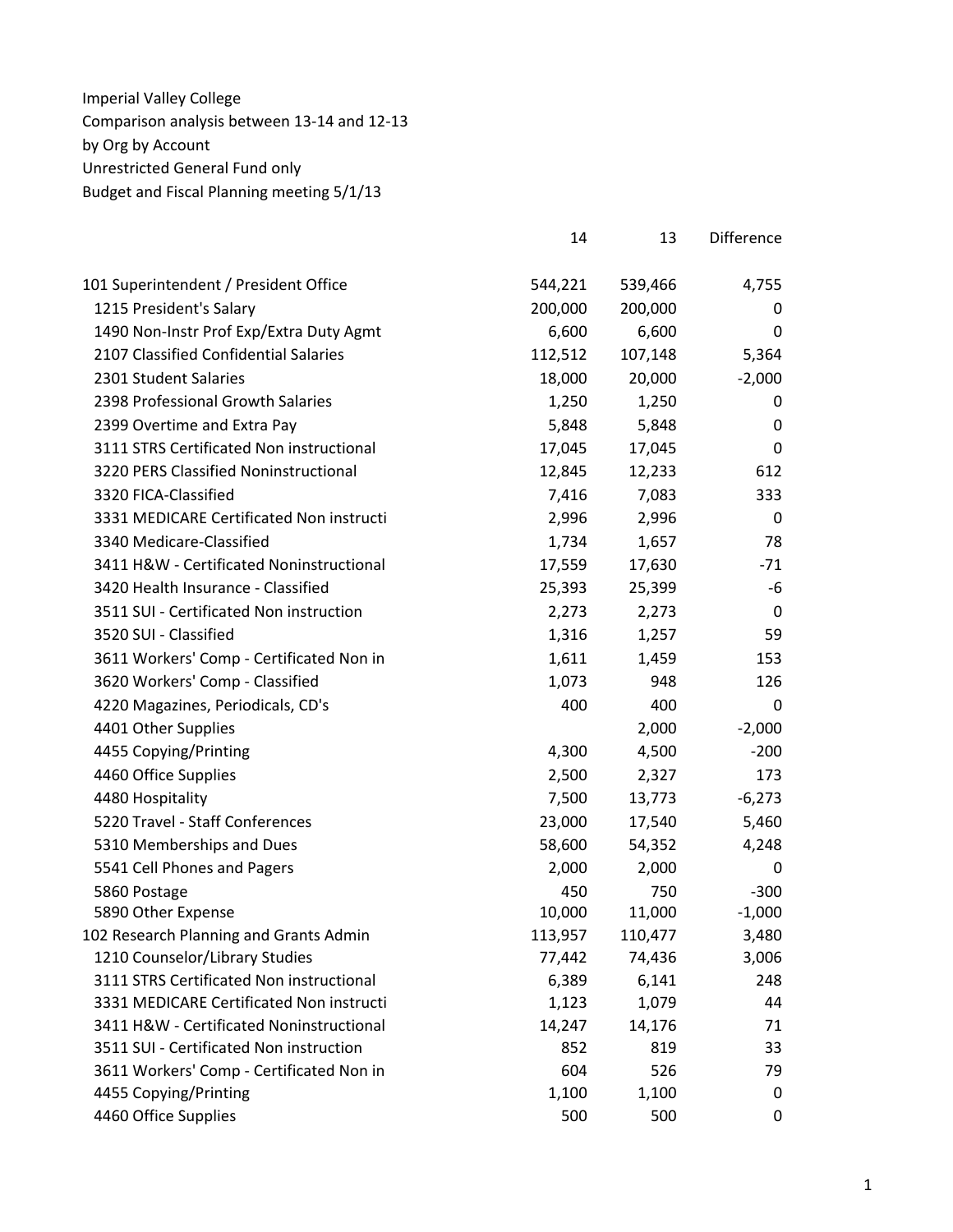|                                          | 14      | 13      | Difference |
|------------------------------------------|---------|---------|------------|
| 5110 Consulting Services                 | 5,400   | 5,400   | 0          |
| 5220 Travel - Staff Conferences          | 5,500   | 5,500   | 0          |
| 5310 Memberships and Dues                | 800     | 800     | 0          |
| 103 Human Resources                      | 730,424 | 745,173 | $-14,750$  |
| 1212 Deans Salaries                      | 126,091 | 122,418 | 3,673      |
| 1490 Non-Instr Prof Exp/Extra Duty Agmt  | 3,000   |         | 3,000      |
| 2107 Classified Confidential Salaries    | 361,176 | 338,988 | 22,188     |
| 2398 Professional Growth Salaries        | 1,400   | 1,400   | 0          |
| 3111 STRS Certificated Non instructional | 10,650  | 10,099  | 551        |
| 3220 PERS Classified Noninstructional    | 41,235  | 38,702  | 2,533      |
| 3320 FICA-Classified                     | 22,480  | 21,104  | 1,376      |
| 3331 MEDICARE Certificated Non instructi | 1,872   | 1,775   | 97         |
| 3340 Medicare-Classified                 | 5,257   | 4,936   | 322        |
| 3411 H&W - Certificated Noninstructional | 17,559  | 17,630  | $-71$      |
| 3420 Health Insurance - Classified       | 95,418  | 81,242  | 14,176     |
| 3451 Retirees' H&W Co-pay                |         | 36,100  | $-36,100$  |
| 3511 SUI - Certificated Non instruction  | 1,420   | 1,347   | 73         |
| 3520 SUI - Classified                    | 3,988   | 3,744   | 244        |
| 3611 Workers' Comp - Certificated Non in | 1,007   | 864     | 143        |
| 3620 Workers' Comp - Classified          | 2,828   | 2,403   | 425        |
| 4401 Other Supplies                      | 982     | 3,500   | $-2,518$   |
| 4455 Copying/Printing                    | 1,035   | 3,500   | $-2,465$   |
| 4460 Office Supplies                     | 1,090   | 2,500   | $-1,410$   |
| 5110 Consulting Services                 | 350     | 500     | $-150$     |
| 5210 Travel - Mileage                    |         | 600     | $-600$     |
| 5220 Travel - Staff Conferences          | 695     | 2,000   | $-1,305$   |
| 5310 Memberships and Dues                | 660     | 560     | 100        |
| 5730 Legal Expense                       | 21,480  | 38,821  | $-17,341$  |
| 5740 Advertising Expense                 | 1,772   | 2,500   | $-728$     |
| 5840 Physical Exam/Class B Lic Fees      | 1,522   | 1,750   | $-228$     |
| 5850 Fingerprinting                      | 2,843   | 3,690   | $-847$     |
| 5860 Postage                             | 2,613   | 2,500   | 113        |
| 104 Public Relations/Marketing           | 53,050  | 50,100  | 2,950      |
| 4455 Copying/Printing                    | 3,050   | 3,050   | 0          |
| 4480 Hospitality                         | 1,550   | 865     | 685        |
| 5110 Consulting Services                 | 39,000  | 36,050  | 2,950      |
| 5630 Facility/Equipment Rental Expense   | 1,800   | 1,640   | 160        |
| 5740 Advertising Expense                 | 7,650   | 8,495   | $-845$     |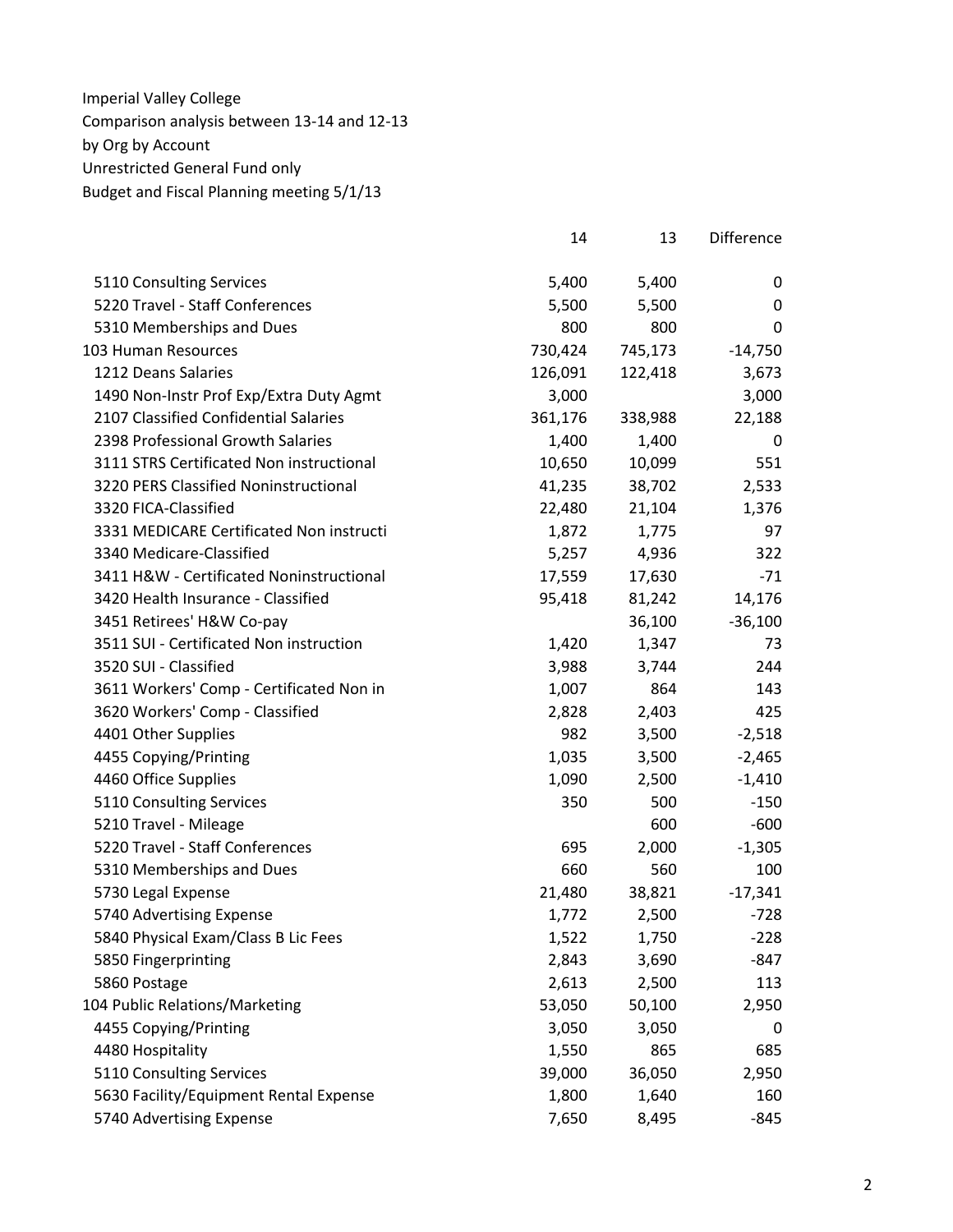|                                          | 14      | 13      | Difference       |
|------------------------------------------|---------|---------|------------------|
| 107 CSEA                                 |         | 3,500   | $-3,500$         |
| 5220 Travel - Staff Conferences          |         | 3,500   | $-3,500$         |
| 112 Stakeholders & Visioning Process     | 5,500   |         | 5,500            |
| 4455 Copying/Printing                    | 2,000   |         | 2,000            |
| 4480 Hospitality                         | 500     |         | 500              |
| 5740 Advertising Expense                 | 3,000   |         | 3,000            |
| 114 CTA                                  | 94,577  | 108,873 | $-14,297$        |
| 1270 Chair/Coordinator Salaries          | 74,815  | 87,671  | $-12,856$        |
| 3111 STRS Certificated Non instructional | 6,172   | 7,233   | $-1,061$         |
| 3331 MEDICARE Certificated Non instructi | 1,085   | 1,271   | $-186$           |
| 3411 H&W - Certificated Noninstructional | 11,098  | 11,115  | $-17$            |
| 3511 SUI - Certificated Non instruction  | 823     | 964     | $-141$           |
| 3611 Workers' Comp - Certificated Non in | 584     | 619     | $-35$            |
| 116 IVC Foundation                       | 192,925 | 185,457 | 7,468            |
| 2108 Classified Managers Salaries        | 85,872  | 81,780  | 4,092            |
| 2120 Secretarial/Clerical Salaries       | 44,604  | 42,480  | 2,124            |
| 3220 PERS Classified Noninstructional    | 14,896  | 14,187  | 710              |
| 3320 FICA-Classified                     | 8,090   | 7,704   | 385              |
| 3340 Medicare-Classified                 | 1,892   | 1,802   | 90               |
| 3420 Health Insurance - Classified       | 35,118  | 35,260  | $-142$           |
| 3520 SUI - Classified                    | 1,435   | 1,367   | 68               |
| 3620 Workers' Comp - Classified          | 1,018   | 877     | 140              |
| 151 Board of Trustees Office             | 124,850 | 167,021 | $-42,171$        |
| 3440 Health Insurance/IP - Certificated  | 98,000  | 98,000  | 0                |
| 4480 Hospitality                         | 150     | 150     | $\boldsymbol{0}$ |
| 5110 Consulting Services                 | 2,000   | 2,000   | 0                |
| 5210 Travel - Mileage                    | 3,000   | 2,800   | 200              |
| 5221 Board District #1 Travel            | 2,000   | 1,188   | 812              |
| 5222 Board District #2 Travel            | 2,000   | 3,688   | $-1,688$         |
| 5223 Board District #3 Travel            | 5,000   | 5,825   | $-825$           |
| 5224 Board District #4 Travel            | 2,000   | 3,688   | $-1,688$         |
| 5225 Board District #5 Travel            | 2,000   | 3,688   | $-1,688$         |
| 5226 Board District #6 Travel            | 2,000   | 3,688   | $-1,688$         |
| 5227 Board District #7 Travel            | 2,000   | 3,688   | $-1,688$         |
| 5310 Memberships and Dues                | 4,700   | 4,618   | 82               |
| 5890 Other Expense                       |         | 34,000  | $-34,000$        |
| 201 Vice Pres Academic Services Office   | 737,009 | 720,085 | 16,924           |
| 1160 Instruction Substitute Salaries     | 80,000  | 80,000  | 0                |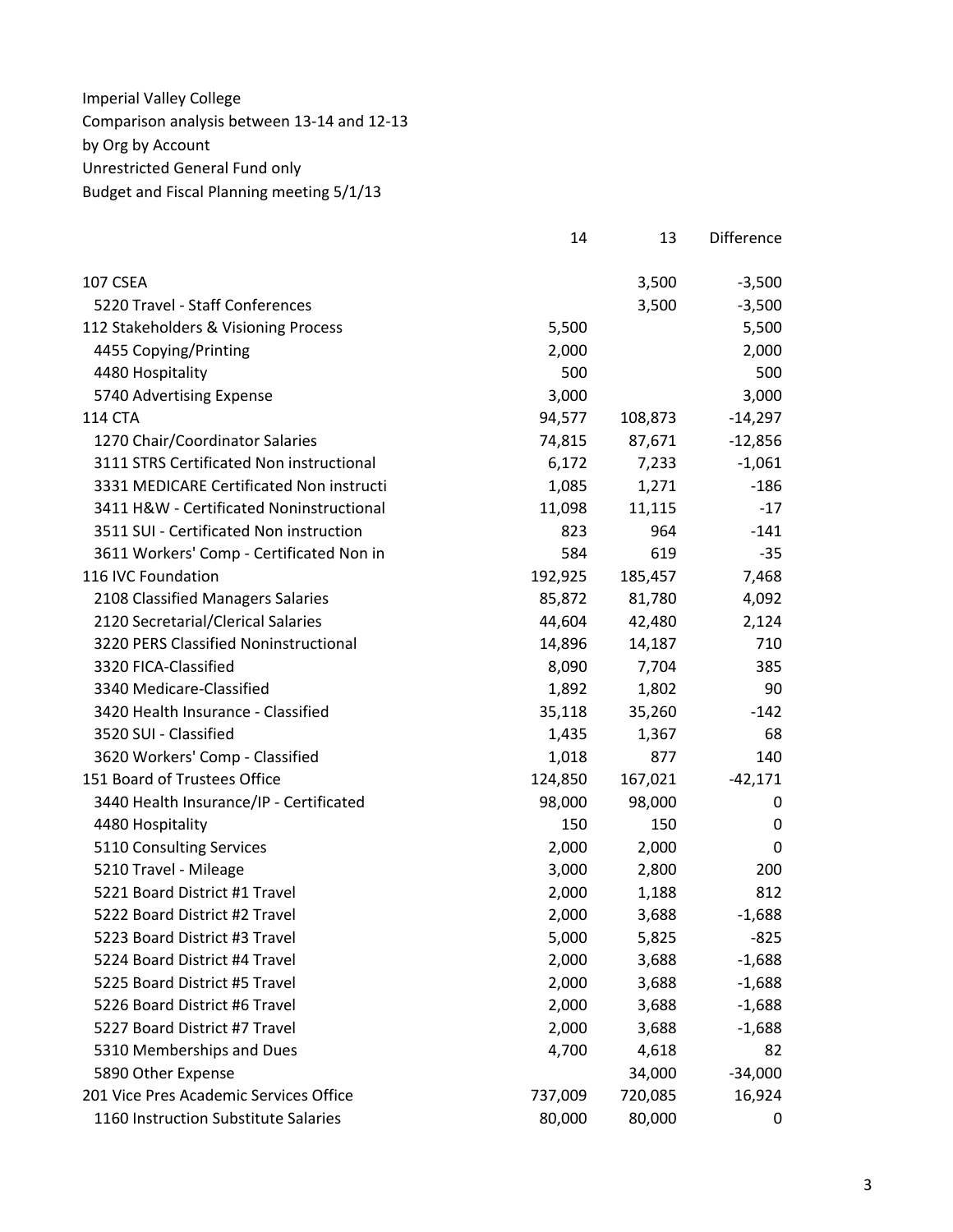|                                          | 14      | 13      | Difference |
|------------------------------------------|---------|---------|------------|
| 1214 Vice Presidents Salaries            | 145,291 | 141,059 | 4,232      |
| 1220 Counselor Overload Salaries         | 4,800   | 4,800   | 0          |
| 1270 Chair/Coordinator Salaries          | 37,398  | 35,946  | 1,452      |
| 1490 Non-Instr Prof Exp/Extra Duty Agmt  | 3,200   | 3,200   | 0          |
| 1492 Meetings Pay                        | 20,000  | 20,000  | 0          |
| 2107 Classified Confidential Salaries    | 72,276  | 68,832  | 3,444      |
| 2109 Night Differential                  | 200     | 200     | 0          |
| 2120 Secretarial/Clerical Salaries       | 140,496 | 133,824 | 6,672      |
| 2398 Professional Growth Salaries        | 825     | 825     | 0          |
| 3110 STRS Certificated Instructional     | 6,600   | 6,600   | 0          |
| 3111 STRS Certificated Non instructional | 17,382  | 16,913  | 469        |
| 3220 PERS Classified Noninstructional    | 24,292  | 23,137  | 1,155      |
| 3320 FICA-Classified                     | 13,255  | 12,628  | 627        |
| 3330 Medicare-Certificated               | 1,160   | 1,160   | 0          |
| 3331 MEDICARE Certificated Non instructi | 3,055   | 2,973   | 82         |
| 3340 Medicare-Classified                 | 3,100   | 2,953   | 147        |
| 3411 H&W - Certificated Noninstructional | 22,980  | 23,035  | $-55$      |
| 3420 Health Insurance - Classified       | 70,236  | 70,520  | $-284$     |
| 3510 SUI - Certificated                  | 880     | 880     | 0          |
| 3511 SUI - Certificated Non instruction  | 2,318   | 2,255   | 63         |
| 3520 SUI - Classified                    | 2,352   | 2,240   | 111        |
| 3610 Workers' Comp - Certificated        | 624     | 565     | 59         |
| 3611 Workers' Comp - Certificated Non in | 1,643   | 1,447   | 196        |
| 3620 Workers' Comp - Classified          | 1,668   | 1,438   | 230        |
| 4455 Copying/Printing                    | 4,378   | 2,754   | 1,624      |
| 4460 Office Supplies                     | 1,500   | 1,200   | 300        |
| 4480 Hospitality                         | 300     | 300     | 0          |
| 5220 Travel - Staff Conferences          | 8,000   | 5,000   | 3,000      |
| 5310 Memberships and Dues                | 300     | 300     | 0          |
| 5860 Postage                             | 300     | 100     | 200        |
| 5890 Other Expense                       | 46,200  | 51,000  | $-4,800$   |
| 6490 Equipment - New Eqp under 5000      |         | 2,000   | $-2,000$   |
| 202 Academic Senate                      | 60,527  | 67,984  | $-7,457$   |
| 1270 Chair/Coordinator Salaries          | 47,427  | 46,110  | 1,317      |
| 3111 STRS Certificated Non instructional | 3,913   | 3,804   | 109        |
| 3331 MEDICARE Certificated Non instructi | 688     | 669     | 19         |
| 3411 H&W - Certificated Noninstructional | 7,608   | 7,549   | 59         |
| 3511 SUI - Certificated Non instruction  | 522     | 507     | 14         |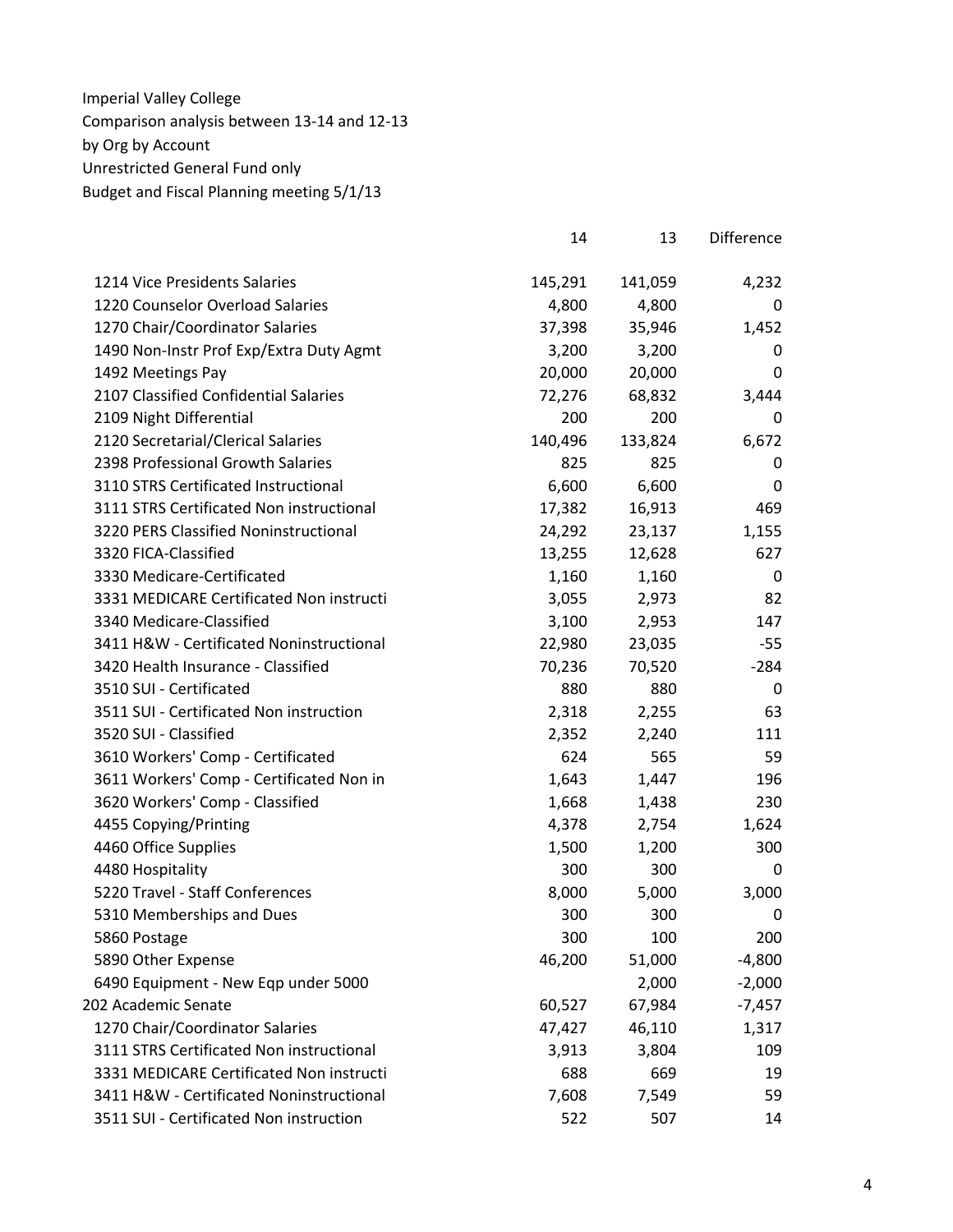|                                          | 14        | 13        | Difference       |
|------------------------------------------|-----------|-----------|------------------|
| 3611 Workers' Comp - Certificated Non in | 370       | 326       | 44               |
| 4455 Copying/Printing                    |           | 300       | $-300$           |
| 4460 Office Supplies                     |           | 8         | -8               |
| 4480 Hospitality                         |           | 513       | $-513$           |
| 5220 Travel - Staff Conferences          |           | 5,914     | $-5,914$         |
| 5310 Memberships and Dues                |           | 2,275     | $-2,275$         |
| 5860 Postage                             |           | 10        | $-10$            |
| 203 Flex Staff Development               | 4,463     | 4,460     | 3                |
| 1490 Non-Instr Prof Exp/Extra Duty Agmt  | 4,000     | 4,000     | 0                |
| 3111 STRS Certificated Non instructional | 330       | 330       | 0                |
| 3331 MEDICARE Certificated Non instructi | 58        | 58        | $\mathbf 0$      |
| 3511 SUI - Certificated Non instruction  | 44        | 44        | $\boldsymbol{0}$ |
| 3611 Workers' Comp - Certificated Non in | 31        | 28        | 3                |
| 205 SLO Department                       | 73,815    | 71,996    | 1,819            |
| 1270 Chair/Coordinator Salaries          | 40,536    | 38,962    | 1,574            |
| 1492 Meetings Pay                        | 15,000    | 15,000    | 0                |
| 3111 STRS Certificated Non instructional | 4,582     | 4,452     | 130              |
| 3331 MEDICARE Certificated Non instructi | 805       | 782       | 23               |
| 3411 H&W - Certificated Noninstructional | 8,548     | 8,505     | 43               |
| 3511 SUI - Certificated Non instruction  | 611       | 594       | 17               |
| 3611 Workers' Comp - Certificated Non in | 433       | 381       | 52               |
| 4401 Other Supplies                      |           | 200       | $-200$           |
| 4455 Copying/Printing                    | 500       | 500       | 0                |
| 4460 Office Supplies                     | 300       | 300       | 0                |
| 4480 Hospitality                         | 1,000     | 1,100     | $-100$           |
| 5220 Travel - Staff Conferences          | 1,500     | 1,220     | 280              |
| 211 Arts and Letters                     | 4,635,880 | 4,274,006 | 361,874          |
| 1110 Instruction Regular Salaries        | 2,241,044 | 2,187,367 | 53,677           |
| 1212 Deans Salaries                      | 104,873   |           | 104,873          |
| 1270 Chair/Coordinator Salaries          | 163,805   | 184,054   | $-20,249$        |
| 1320 FT Summer Teaching                  | 187,614   | 67,644    | 119,970          |
| 1330 Adjunct Faculty Salaries            | 650,113   | 650,113   | 0                |
| 1340 Overload Full-Time Faculty Salaries | 260,777   | 260,777   | 0                |
| 2120 Secretarial/Clerical Salaries       | 94,344    | 67,923    | 26,421           |
| 3110 STRS Certificated Instructional     | 275,513   | 261,187   | 14,326           |
| 3111 STRS Certificated Non instructional | 22,166    | 15,184    | 6,981            |
| 3220 PERS Classified Noninstructional    | 10,771    | 7,755     | 3,016            |
| 3320 FICA-Classified                     | 5,849     | 4,211     | 1,638            |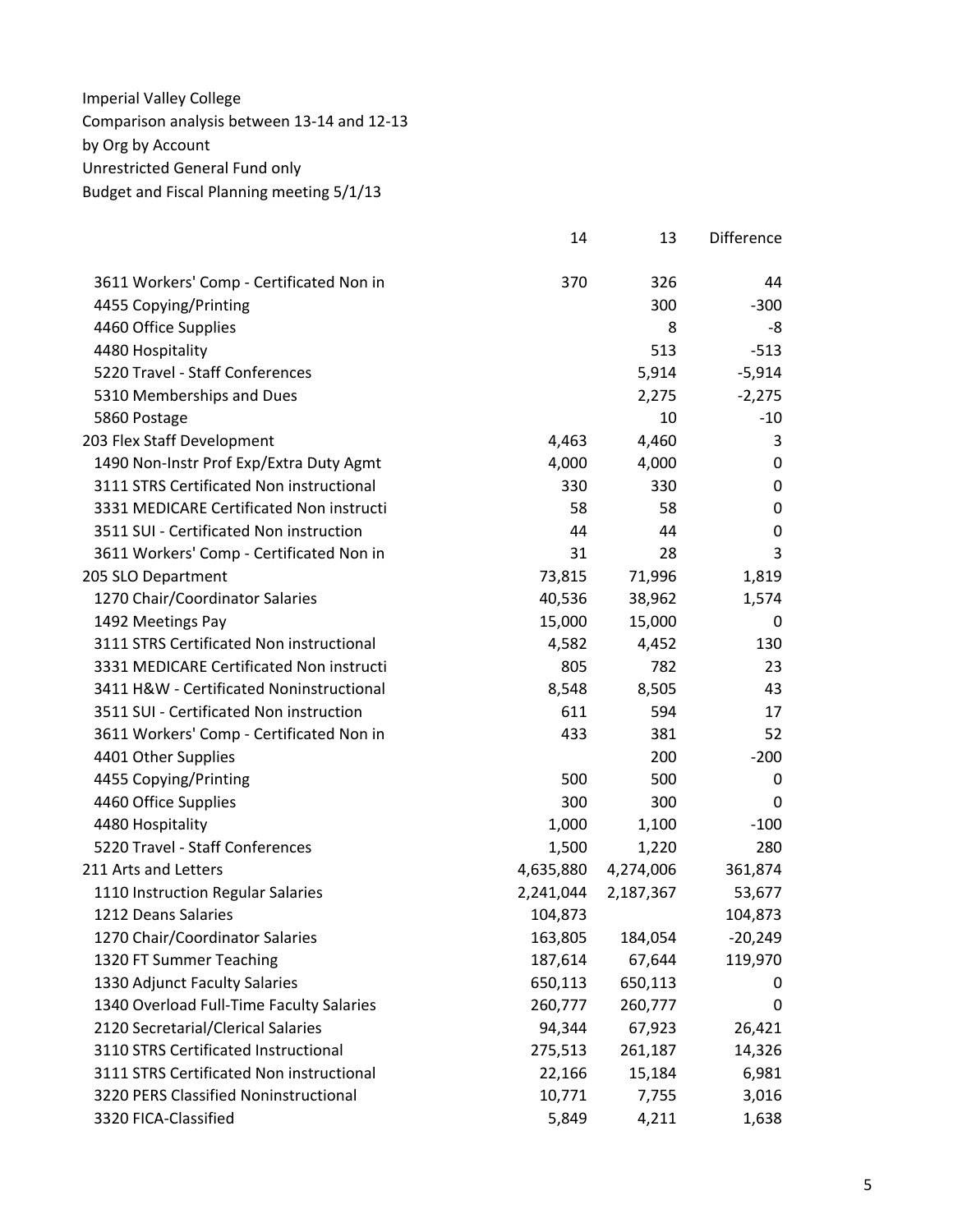|                                          | 14      | 13      | <b>Difference</b> |
|------------------------------------------|---------|---------|-------------------|
| 3330 Medicare-Certificated               | 48,423  | 45,906  | 2,518             |
| 3331 MEDICARE Certificated Non instructi | 3,896   | 2,669   | 1,227             |
| 3340 Medicare-Classified                 | 1,368   | 985     | 383               |
| 3410 H&W - Certificated Instructional    | 383,792 | 387,714 | $-3,922$          |
| 3411 H&W - Certificated Noninstructional | 40,932  | 19,854  | 21,078            |
| 3420 Health Insurance - Classified       | 35,118  | 19,468  | 15,650            |
| 3510 SUI - Certificated                  | 36,735  | 34,825  | 1,910             |
| 3511 SUI - Certificated Non instruction  | 2,955   | 2,025   | 931               |
| 3520 SUI - Classified                    | 1,038   | 747     | 291               |
| 3610 Workers' Comp - Certificated        | 26,048  | 22,351  | 3,697             |
| 3611 Workers' Comp - Certificated Non in | 2,096   | 1,299   | 796               |
| 3620 Workers' Comp - Classified          | 736     | 480     | 256               |
| 4320 Instructional Supplies and Material | 8,977   | 4,113   | 4,864             |
| 4340 Media Materials                     |         | 235     | $-235$            |
| 4401 Other Supplies                      |         | 1,175   | $-1,175$          |
| 4455 Copying/Printing                    | 21,376  | 17,146  | 4,230             |
| 4460 Office Supplies                     | 350     | 1,795   | $-1,445$          |
| 4480 Hospitality                         | 200     | 200     | 0                 |
| 5110 Consulting Services                 | 900     | 873     | 27                |
| 5210 Travel - Mileage                    | 200     |         | 200               |
| 5220 Travel - Staff Conferences          | 3,200   | 3,000   | 200               |
| 5310 Memberships and Dues                | 500     | 340     | 160               |
| 5632 Vehicle Rental Expense              |         | 402     | $-402$            |
| 5860 Postage                             | 170     | 190     | $-20$             |
| 221 Behavioral/Social Sci Division       | 85,853  | 87,280  | $-1,428$          |
| 2120 Secretarial/Clerical Salaries       | 51,036  | 48,600  | 2,436             |
| 3220 PERS Classified Noninstructional    | 5,827   | 5,549   | 278               |
| 3320 FICA-Classified                     | 3,164   | 3,013   | 151               |
| 3340 Medicare-Classified                 | 740     | 705     | 35                |
| 3420 Health Insurance - Classified       | 17,559  | 17,630  | $-71$             |
| 3520 SUI - Classified                    | 561     | 535     | 27                |
| 3620 Workers' Comp - Classified          | 398     | 343     | 55                |
| 4455 Copying/Printing                    | 1,200   | 5,353   | $-4,153$          |
| 4460 Office Supplies                     | 1,650   | 1,989   | $-339$            |
| 5220 Travel - Staff Conferences          | 3,000   | 2,850   | 150               |
| 5310 Memberships and Dues                | 200     | 200     | 0                 |
| 5632 Vehicle Rental Expense              | 200     | 190     | 10                |
| 5640 Equipment Repairs                   | 300     | 300     | 0                 |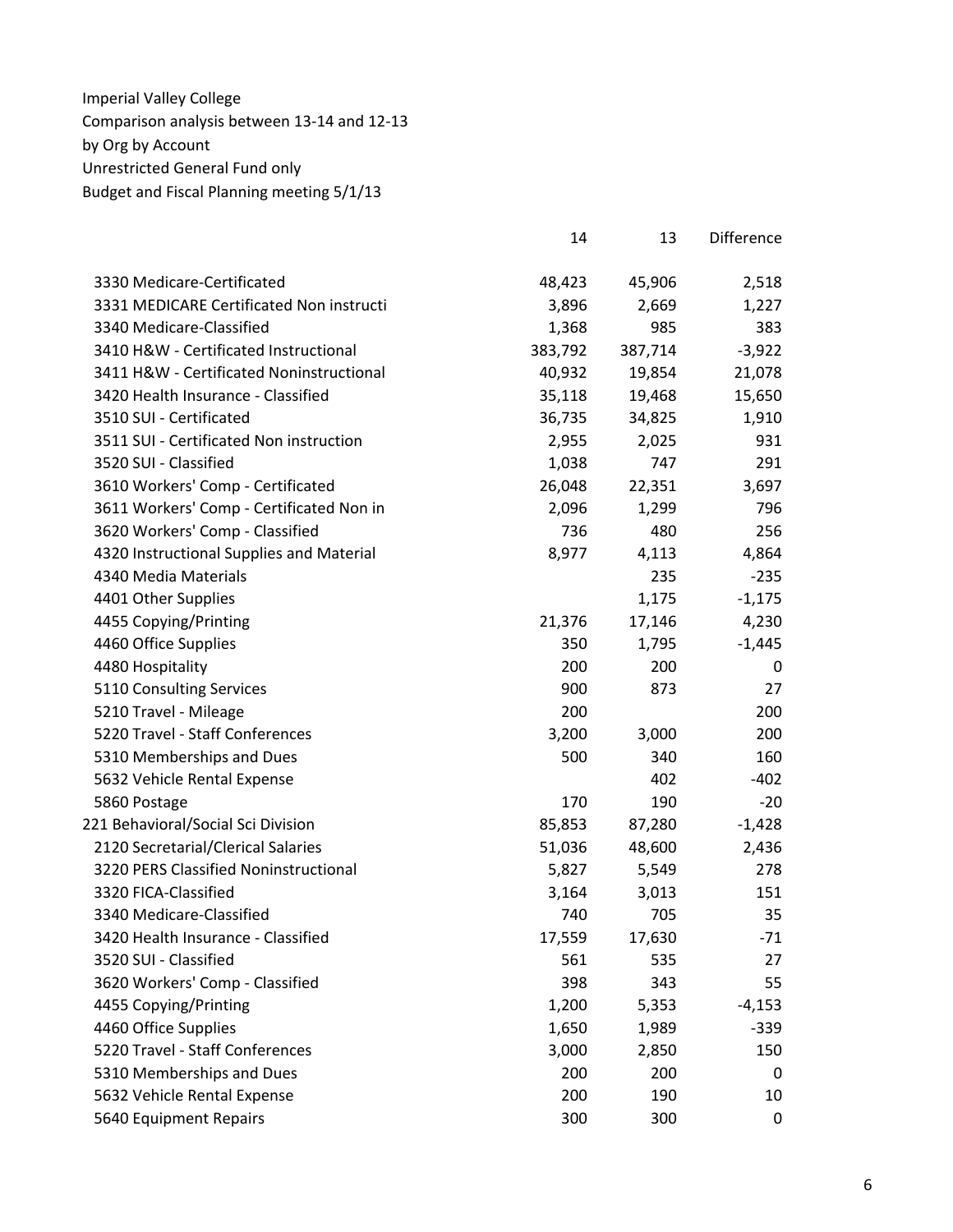|                                          | 14        | 13        | Difference |
|------------------------------------------|-----------|-----------|------------|
| 5860 Postage                             | 17        | 24        | $-7$       |
| 223 Humanities                           | 861,771   | 905,792   | $-44,021$  |
| 1110 Instruction Regular Salaries        | 418,309   | 493,835   | $-75,526$  |
| 1270 Chair/Coordinator Salaries          | 48,357    | 46,479    | 1,878      |
| 1320 FT Summer Teaching                  | 27,612    | 9,018     | 18,594     |
| 1330 Adjunct Faculty Salaries            | 94,500    | 94,500    | 0          |
| 1340 Overload Full-Time Faculty Salaries | 103,836   | 103,836   | 0          |
| 1490 Non-Instr Prof Exp/Extra Duty Agmt  | 1,500     | 500       | 1,000      |
| 3110 STRS Certificated Instructional     | 53,151    | 57,848    | $-4,697$   |
| 3111 STRS Certificated Non instructional | 4,113     | 3,876     | 237        |
| 3330 Medicare-Certificated               | 9,342     | 10,167    | $-826$     |
| 3331 MEDICARE Certificated Non instructi | 723       | 681       | 42         |
| 3410 H&W - Certificated Instructional    | 63,700    | 53,291    | 10,409     |
| 3411 H&W - Certificated Noninstructional | 5,284     | 4,857     | 427        |
| 3510 SUI - Certificated                  | 7,087     | 7,713     | $-626$     |
| 3511 SUI - Certificated Non instruction  | 548       | 517       | 32         |
| 3610 Workers' Comp - Certificated        | 5,025     | 4,950     | 75         |
| 3611 Workers' Comp - Certificated Non in | 389       | 332       | 57         |
| 4320 Instructional Supplies and Material | 3,000     |           | 3,000      |
| 4340 Media Materials                     | 1,000     |           | 1,000      |
| 4450 Health Supplies                     | 2,500     |           | 2,500      |
| 4455 Copying/Printing                    | 6,945     | 6,945     | 0          |
| 4460 Office Supplies                     | 2,800     | 2,812     | $-12$      |
| 4461 Copier Supplies                     |           | 373       | $-373$     |
| 4480 Hospitality                         |           | 1,300     | $-1,300$   |
| 5190 Models                              |           | 30        | $-30$      |
| 5640 Equipment Repairs                   | 2,000     | 1,879     | 121        |
| 5860 Postage                             | 50        | 53        | $-3$       |
| 227 Social Science                       | 1,160,304 | 1,054,228 | 106,075    |
| 1110 Instruction Regular Salaries        | 597,100   | 578,456   | 18,644     |
| 1270 Chair/Coordinator Salaries          | 52,298    | 50,267    | 2,031      |
| 1320 FT Summer Teaching                  | 57,024    | 19,980    | 37,044     |
| 1330 Adjunct Faculty Salaries            | 167,086   | 148,753   | 18,333     |
| 1340 Overload Full-Time Faculty Salaries | 50,400    | 50,400    | 0          |
| 3110 STRS Certificated Instructional     | 71,908    | 65,801    | 6,107      |
| 3111 STRS Certificated Non instructional | 4,315     | 4,147     | 168        |
| 3330 Medicare-Certificated               | 12,638    | 11,565    | 1,073      |
| 3331 MEDICARE Certificated Non instructi | 758       | 729       | 29         |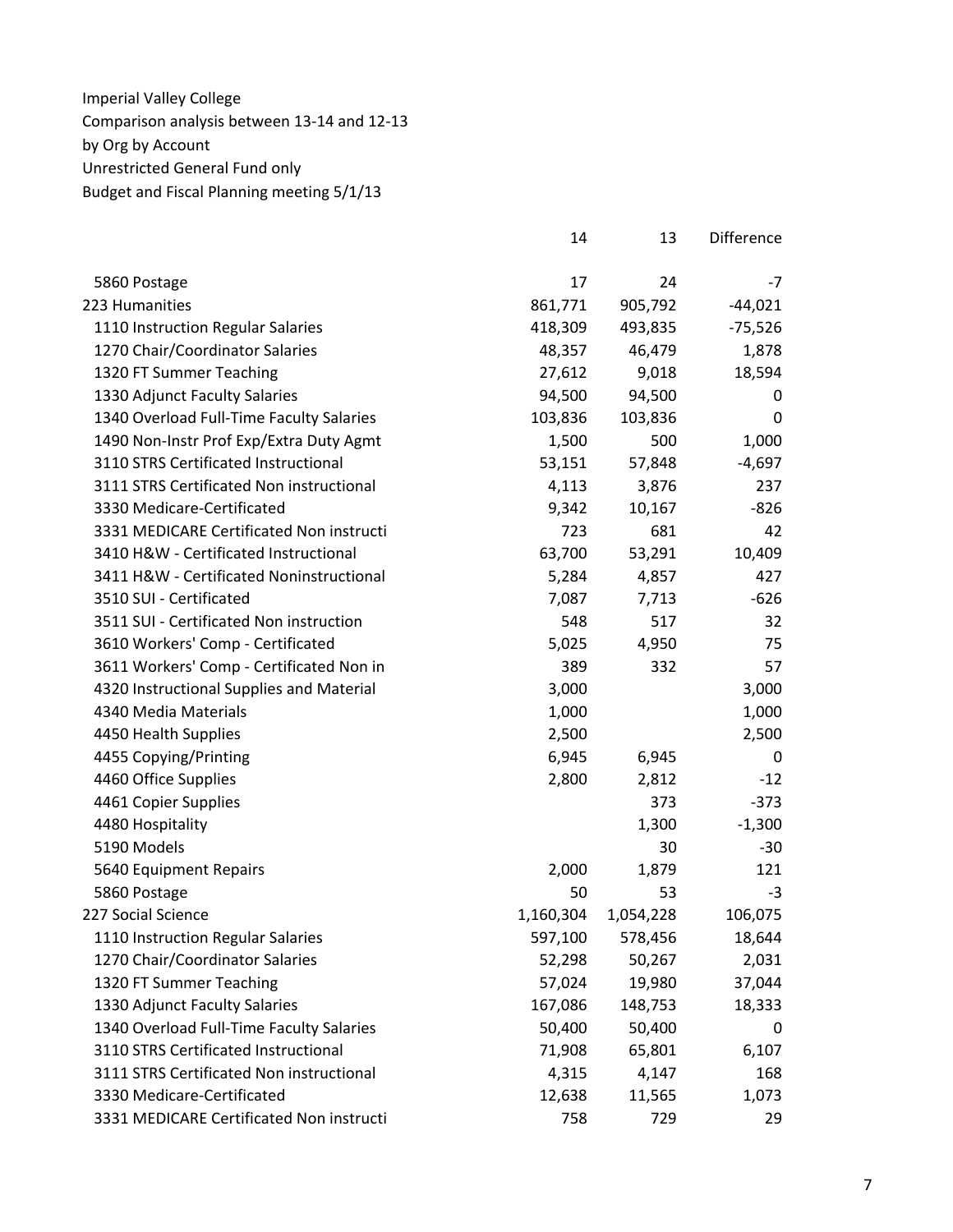|                                          | 14      | 13      | <b>Difference</b> |
|------------------------------------------|---------|---------|-------------------|
| 3410 H&W - Certificated Instructional    | 110,272 | 94,477  | 15,795            |
| 3411 H&W - Certificated Noninstructional | 10,535  | 10,578  | -43               |
| 3510 SUI - Certificated                  | 9,588   | 8,773   | 814               |
| 3511 SUI - Certificated Non instruction  | 575     | 553     | 22                |
| 3610 Workers' Comp - Certificated        | 6,799   | 5,631   | 1,168             |
| 3611 Workers' Comp - Certificated Non in | 408     | 355     | 53                |
| 4455 Copying/Printing                    | 8,300   | 2,478   | 5,822             |
| 4460 Office Supplies                     | 300     | 285     | 15                |
| 5211 Travel - Student Expenses, Stipends |         | 1,000   | $-1,000$          |
| 228 Behavioral Science                   | 565,142 | 506,500 | 58,642            |
| 1110 Instruction Regular Salaries        | 278,010 | 241,638 | 36,372            |
| 1270 Chair/Coordinator Salaries          | 19,067  | 18,327  | 740               |
| 1320 FT Summer Teaching                  | 20,898  | 21,600  | $-702$            |
| 1330 Adjunct Faculty Salaries            | 69,223  | 58,747  | 10,476            |
| 1340 Overload Full-Time Faculty Salaries | 65,890  | 65,890  | 0                 |
| 3110 STRS Certificated Instructional     | 35,807  | 32,000  | 3,807             |
| 3111 STRS Certificated Non instructional | 1,573   | 1,512   | 61                |
| 3330 Medicare-Certificated               | 6,293   | 5,624   | 669               |
| 3331 MEDICARE Certificated Non instructi | 276     | 266     | 11                |
| 3410 H&W - Certificated Instructional    | 47,616  | 50,797  | $-3,181$          |
| 3411 H&W - Certificated Noninstructional | 3,170   |         | 3,170             |
| 3510 SUI - Certificated                  | 4,774   | 4,267   | 508               |
| 3511 SUI - Certificated Non instruction  | 210     | 202     | 8                 |
| 3610 Workers' Comp - Certificated        | 3,385   | 2,738   | 647               |
| 3611 Workers' Comp - Certificated Non in | 149     | 129     | 19                |
| 4455 Copying/Printing                    | 8,500   | 2,478   | 6,022             |
| 4460 Office Supplies                     | 300     | 285     | 15                |
| 229 Child Development                    | 330,885 | 320,916 | 9,969             |
| 1110 Instruction Regular Salaries        | 142,635 | 137,096 | 5,539             |
| 1320 FT Summer Teaching                  | 4,680   |         | 4,680             |
| 1330 Adjunct Faculty Salaries            | 1,800   | 1,800   | 0                 |
| 1340 Overload Full-Time Faculty Salaries | 24,192  | 24,192  | 0                 |
| 2108 Classified Managers Salaries        | 57,150  | 55,482  | 1,668             |
| 2120 Secretarial/Clerical Salaries       | 24,300  | 23,142  | 1,158             |
| 3110 STRS Certificated Instructional     | 14,298  | 13,455  | 843               |
| 3120 STRS Classified Non instructional   | 4,715   |         | 4,715             |
| 3220 PERS Classified Noninstructional    | 2,774   | 8,977   | $-6,202$          |
| 3320 FICA-Classified                     | 1,507   | 4,875   | $-3,368$          |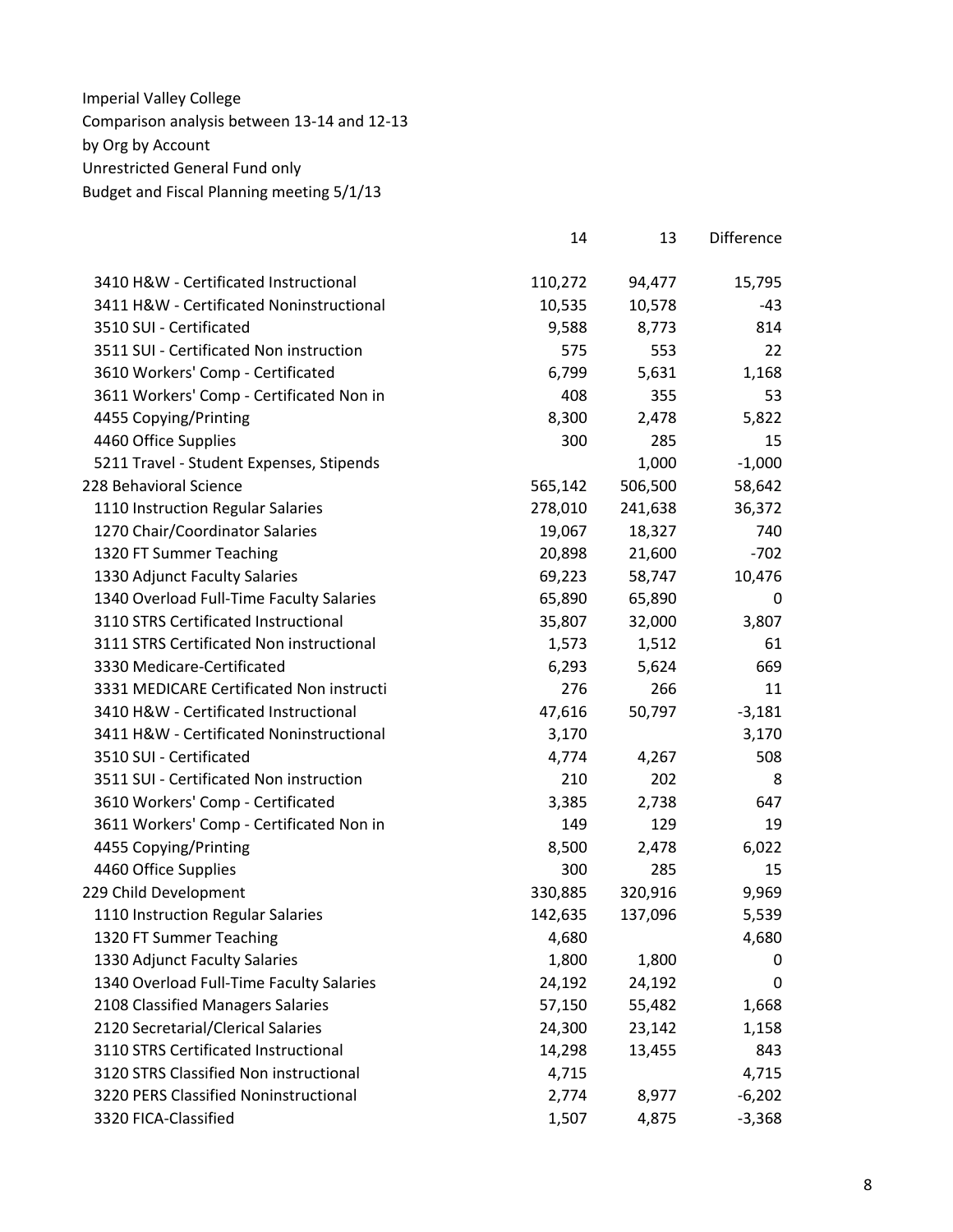|                                          | 14        | 13        | Difference   |
|------------------------------------------|-----------|-----------|--------------|
| 3330 Medicare-Certificated               | 2,513     | 2,365     | 148          |
| 3340 Medicare-Classified                 | 1,181     | 1,140     | 41           |
| 3410 H&W - Certificated Instructional    | 27,102    | 27,026    | 76           |
| 3420 Health Insurance - Classified       | 15,904    | 15,903    | $\mathbf{1}$ |
| 3510 SUI - Certificated                  | 1,906     | 1,794     | 112          |
| 3520 SUI - Classified                    | 896       | 865       | 31           |
| 3610 Workers' Comp - Certificated        | 1,352     | 1,151     | 200          |
| 3620 Workers' Comp - Classified          | 635       | 555       | 80           |
| 4455 Copying/Printing                    | 967       | 919       | 48           |
| 4460 Office Supplies                     | 180       | 171       | 9            |
| 5540 Telephone and Data Lines            | 188       |           | 188          |
| 5860 Postage                             | 10        | 9         | 1            |
| 271 Science, Math, Engineering           | 3,073,240 | 2,832,248 | 240,992      |
| 1110 Instruction Regular Salaries        | 1,372,160 | 1,380,282 | $-8,122$     |
| 1270 Chair/Coordinator Salaries          | 76,783    | 73,918    | 2,865        |
| 1320 FT Summer Teaching                  | 139,455   | 70,484    | 68,971       |
| 1330 Adjunct Faculty Salaries            | 214,420   | 171,643   | 42,777       |
| 1340 Overload Full-Time Faculty Salaries | 277,235   | 277,235   | 0            |
| 1490 Non-Instr Prof Exp/Extra Duty Agmt  | 577       | 577       | 0            |
| 2104 Information Systems Salaries        | 89,118    | 84,864    | 4,254        |
| 2109 Night Differential                  | 1,500     | 1,500     | $\mathbf 0$  |
| 2120 Secretarial/Clerical Salaries       | 94,308    | 34,536    | 59,772       |
| 2211 Tutorial Salaries                   | 104,688   | 99,708    | 4,980        |
| 2398 Professional Growth Salaries        | 300       | 300       | 0            |
| 2410 Student Tutorial Salaries           | 15,000    | 15,000    | 0            |
| 3110 STRS Certificated Instructional     | 165,270   | 156,721   | 8,549        |
| 3111 STRS Certificated Non instructional | 6,382     | 6,146     | 236          |
| 3220 PERS Classified Noninstructional    | 20,942    | 13,632    | 7,310        |
| 3221 PERS Classified Instructional       | 11,952    | 11,384    | 569          |
| 3320 FICA-Classified                     | 11,484    | 7,514     | 3,970        |
| 3321 FICA Classified Instructional       | 6,491     | 6,182     | 309          |
| 3330 Medicare-Certificated               | 29,047    | 27,545    | 1,503        |
| 3331 MEDICARE Certificated Non instructi | 1,122     | 1,080     | 42           |
| 3340 Medicare-Classified                 | 2,686     | 1,757     | 928          |
| 3341 Medicare-Classified Instructional   | 1,518     | 1,446     | 72           |
| 3410 H&W - Certificated Instructional    | 227,574   | 217,818   | 9,756        |
| 3411 H&W - Certificated Noninstructional | 12,066    | 12,039    | 27           |
| 3420 Health Insurance - Classified       | 36,645    | 18,792    | 17,853       |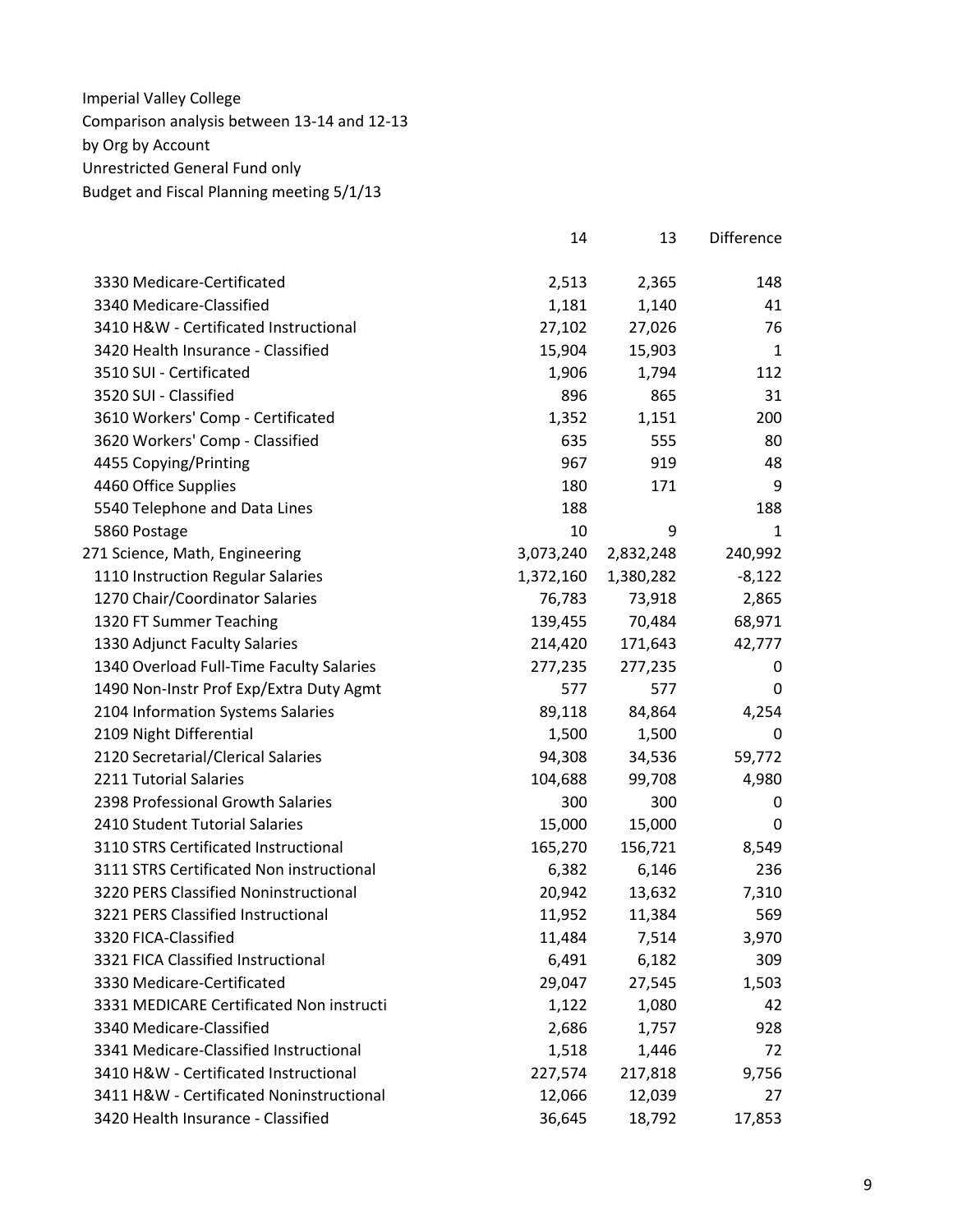|                                          | 14      | 13      | Difference |
|------------------------------------------|---------|---------|------------|
| 3421 Health Insurance - Classified Instr | 27,102  | 27,026  | 76         |
| 3510 SUI - Certificated                  | 22,036  | 20,896  | 1,140      |
| 3511 SUI - Certificated Non instruction  | 851     | 819     | 32         |
| 3520 SUI - Classified                    | 2,037   | 1,333   | 704        |
| 3521 SUI - Classified Instructional      | 1,152   | 1,097   | 55         |
| 3610 Workers' Comp - Certificated        | 15,626  | 13,411  | 2,214      |
| 3611 Workers' Comp - Certificated Non in | 603     | 526     | 77         |
| 3620 Workers' Comp - Classified          | 1,445   | 856     | 589        |
| 3621 Workers' Comp - Classified Instruct | 934     | 704     | 230        |
| 4210 Books                               |         | 640     | $-640$     |
| 4220 Magazines, Periodicals, CD's        | 600     | 75      | 525        |
| 4320 Instructional Supplies and Material | 2,600   |         | 2,600      |
| 4340 Media Materials                     |         | 700     | $-700$     |
| 4401 Other Supplies                      | 1,200   | 2,315   | $-1,115$   |
| 4420 Maintenance Supplies                | 500     | 500     | 0          |
| 4455 Copying/Printing                    | 20,520  | 10,935  | 9,585      |
| 4460 Office Supplies                     | 4,300   | 5,308   | $-1,008$   |
| 4463 Repair Supplies                     | 5,000   | 1,016   | 3,984      |
| 4480 Hospitality                         | 2,100   | 984     | 1,116      |
| 5210 Travel - Mileage                    | 1,400   | 1,387   | 13         |
| 5211 Travel - Student Expenses, Stipends | 1,010   | 936     | 74         |
| 5310 Memberships and Dues                | 200     | 200     | 0          |
| 5570 Disposal                            | 10,000  | 10,000  | 0          |
| 5620 Other Maintenance Agreements        | 27,000  | 33,000  | $-6,000$   |
| 5630 Facility/Equipment Rental Expense   | 447     | 447     | 0          |
| 5640 Equipment Repairs                   | 900     | 998     | -98        |
| 5840 Physical Exam/Class B Lic Fees      |         | 100     | $-100$     |
| 5860 Postage                             | 55      | 50      | 5          |
| 6490 Equipment - New Eqp under 5000      | 4,900   |         | 4,900      |
| 6502 Capital Software                    |         | 3,886   | $-3,886$   |
| 301 Economic Devlmt and Career Tech Ed.  | 255,285 | 245,894 | 9,391      |
| 1160 Instruction Substitute Salaries     | 4,111   | 4,111   | 0          |
| 1212 Deans Salaries                      | 137,783 | 133,770 | 4,013      |
| 2120 Secretarial/Clerical Salaries       | 58,044  | 55,272  | 2,772      |
| 3110 STRS Certificated Instructional     | 339     | 339     | 0          |
| 3111 STRS Certificated Non instructional | 11,367  | 11,036  | 331        |
| 3220 PERS Classified Noninstructional    | 6,627   | 6,310   | 316        |
| 3320 FICA-Classified                     | 3,599   | 3,427   | 172        |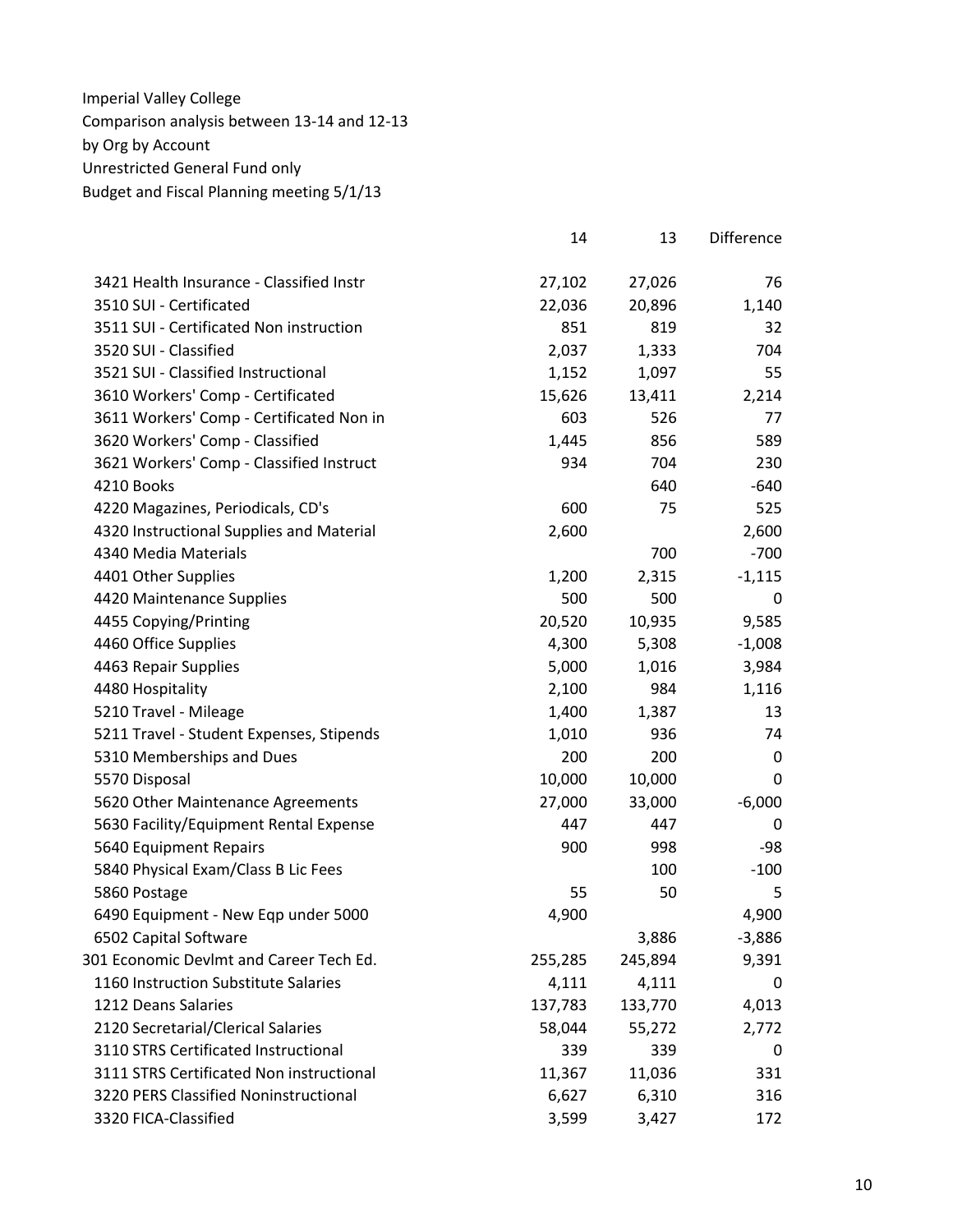|                                          | 14     | 13     | Difference |
|------------------------------------------|--------|--------|------------|
| 3330 Medicare-Certificated               | 60     | 60     | 0          |
| 3331 MEDICARE Certificated Non instructi | 1,998  | 1,940  | 58         |
| 3340 Medicare-Classified                 | 842    | 801    | 40         |
| 3411 H&W - Certificated Noninstructional | 9,543  | 9,396  | 147        |
| 3420 Health Insurance - Classified       | 14,247 | 14,176 | 71         |
| 3510 SUI - Certificated                  | 45     | 45     | 0          |
| 3511 SUI - Certificated Non instruction  | 1,516  | 1,471  | 44         |
| 3520 SUI - Classified                    | 638    | 608    | 30         |
| 3610 Workers' Comp - Certificated        | 32     | 29     | 3          |
| 3611 Workers' Comp - Certificated Non in | 1,075  | 944    | 130        |
| 3620 Workers' Comp - Classified          | 453    | 390    | 63         |
| 4455 Copying/Printing                    | 2,100  | 912    | 1,188      |
| 4460 Office Supplies                     | 200    | 206    | -6         |
| 5210 Travel - Mileage                    | 150    | 132    | 18         |
| 5220 Travel - Staff Conferences          | 150    | 149    | 1          |
| 5740 Advertising Expense                 |        | 8      | -8         |
| 5860 Postage                             | 367    | 360    | 7          |
| 306 Apprentice Program                   | 8,123  | 8,123  | 0          |
| 5890 Other Expense                       | 8,123  | 8,123  | 0          |
| 331 Industrial Technology Office         | 40,248 | 77,848 | $-37,600$  |
| 2120 Secretarial/Clerical Salaries       | 25,518 | 48,600 | $-23,082$  |
| 3220 PERS Classified Noninstructional    | 2,913  | 5,549  | $-2,635$   |
| 3320 FICA-Classified                     | 1,582  | 3,013  | $-1,431$   |
| 3340 Medicare-Classified                 | 370    | 705    | $-335$     |
| 3420 Health Insurance - Classified       | 8,780  | 17,630 | $-8,850$   |
| 3520 SUI - Classified                    | 281    | 535    | $-254$     |
| 3620 Workers' Comp - Classified          | 199    | 343    | $-144$     |
| 4455 Copying/Printing                    | 290    | 1,149  | $-859$     |
| 4460 Office Supplies                     | 265    | 280    | $-15$      |
| 5860 Postage                             | 50     | 45     | 5          |
| 333 Auto Body and Painting               | 18,076 | 19,574 | $-1,498$   |
| 1330 Adjunct Faculty Salaries            | 16,200 | 16,200 | 0          |
| 3110 STRS Certificated Instructional     | 1,337  | 1,337  | 0          |
| 3330 Medicare-Certificated               | 235    | 235    | 0          |
| 3510 SUI - Certificated                  | 178    | 178    | 0          |
| 3610 Workers' Comp - Certificated        | 126    | 114    | 12         |
| 4320 Instructional Supplies and Material |        | 756    | $-756$     |
| 4455 Copying/Printing                    |        | 17     | $-17$      |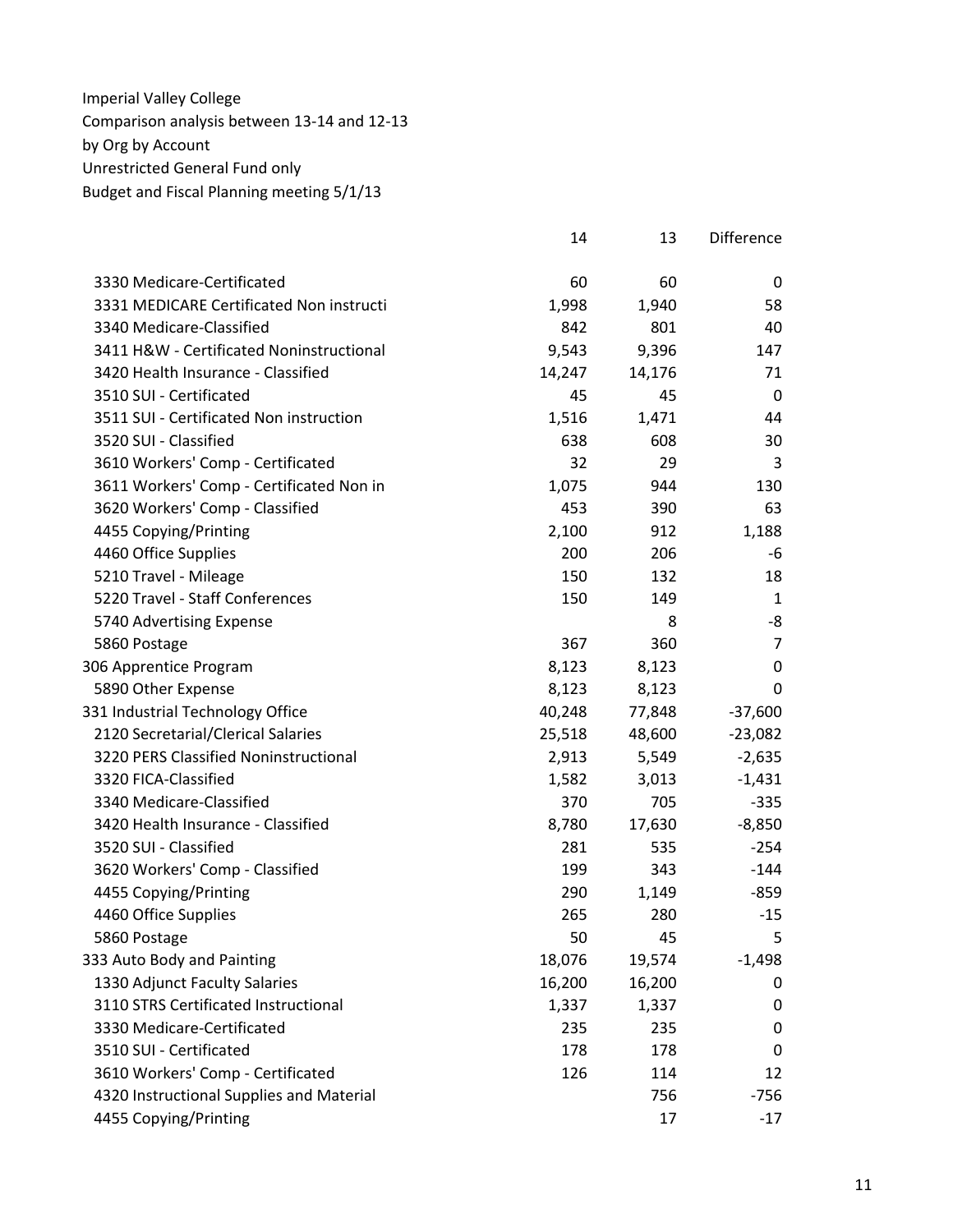|                                          | 14      | 13      | <b>Difference</b> |
|------------------------------------------|---------|---------|-------------------|
| 5890 Other Expense                       |         | 737     | $-737$            |
| 334 Automotive Tech                      | 322,135 | 307,438 | 14,697            |
| 1110 Instruction Regular Salaries        | 109,993 | 107,231 | 2,762             |
| 1270 Chair/Coordinator Salaries          | 58,340  | 58,340  | 0                 |
| 1320 FT Summer Teaching                  | 19,116  | 8,694   | 10,422            |
| 1330 Adjunct Faculty Salaries            | 50,400  | 50,400  | 0                 |
| 1340 Overload Full-Time Faculty Salaries | 20,052  | 20,052  | 0                 |
| 3110 STRS Certificated Instructional     | 16,464  | 15,376  | 1,088             |
| 3111 STRS Certificated Non instructional | 4,813   | 4,813   | 0                 |
| 3330 Medicare-Certificated               | 2,894   | 2,702   | 191               |
| 3331 MEDICARE Certificated Non instructi | 846     | 846     | 0                 |
| 3410 H&W - Certificated Instructional    | 21,271  | 21,228  | 43                |
| 3411 H&W - Certificated Noninstructional | 10,535  | 10,578  | -43               |
| 3510 SUI - Certificated                  | 2,195   | 2,050   | 145               |
| 3511 SUI - Certificated Non instruction  | 642     | 642     | 0                 |
| 3610 Workers' Comp - Certificated        | 1,557   | 1,316   | 241               |
| 3611 Workers' Comp - Certificated Non in | 455     | 412     | 43                |
| 4220 Magazines, Periodicals, CD's        | 212     | 201     | 11                |
| 4320 Instructional Supplies and Material |         | 160     | $-160$            |
| 4401 Other Supplies                      |         | 100     | $-100$            |
| 4455 Copying/Printing                    | 1,496   | 1,000   | 496               |
| 4460 Office Supplies                     | 50      | 169     | $-119$            |
| 4465 Auto Repair Parts                   | 96      | 118     | $-22$             |
| 4480 Hospitality                         |         | 152     | $-152$            |
| 5220 Travel - Staff Conferences          | 357     | 437     | -80               |
| 5310 Memberships and Dues                | 250     | 250     | 0                 |
| 5640 Equipment Repairs                   | 102     | 171     | -69               |
| 336 Electronics                          | 25,099  | 25,025  | 75                |
| 1330 Adjunct Faculty Salaries            | 22,377  | 22,377  | $\mathbf 0$       |
| 3110 STRS Certificated Instructional     | 1,846   | 1,846   | 0                 |
| 3330 Medicare-Certificated               | 324     | 324     | 0                 |
| 3510 SUI - Certificated                  | 246     | 246     | $\mathbf 0$       |
| 3610 Workers' Comp - Certificated        | 175     | 158     | 17                |
| 4455 Copying/Printing                    | 131     | 14      | 117               |
| 4460 Office Supplies                     |         | 59      | $-59$             |
| 338 Water Treatment Technology           | 34,048  | 34,588  | $-540$            |
| 1330 Adjunct Faculty Salaries            | 30,275  | 30,275  | 0                 |
| 3110 STRS Certificated Instructional     | 2,498   | 2,498   | 0                 |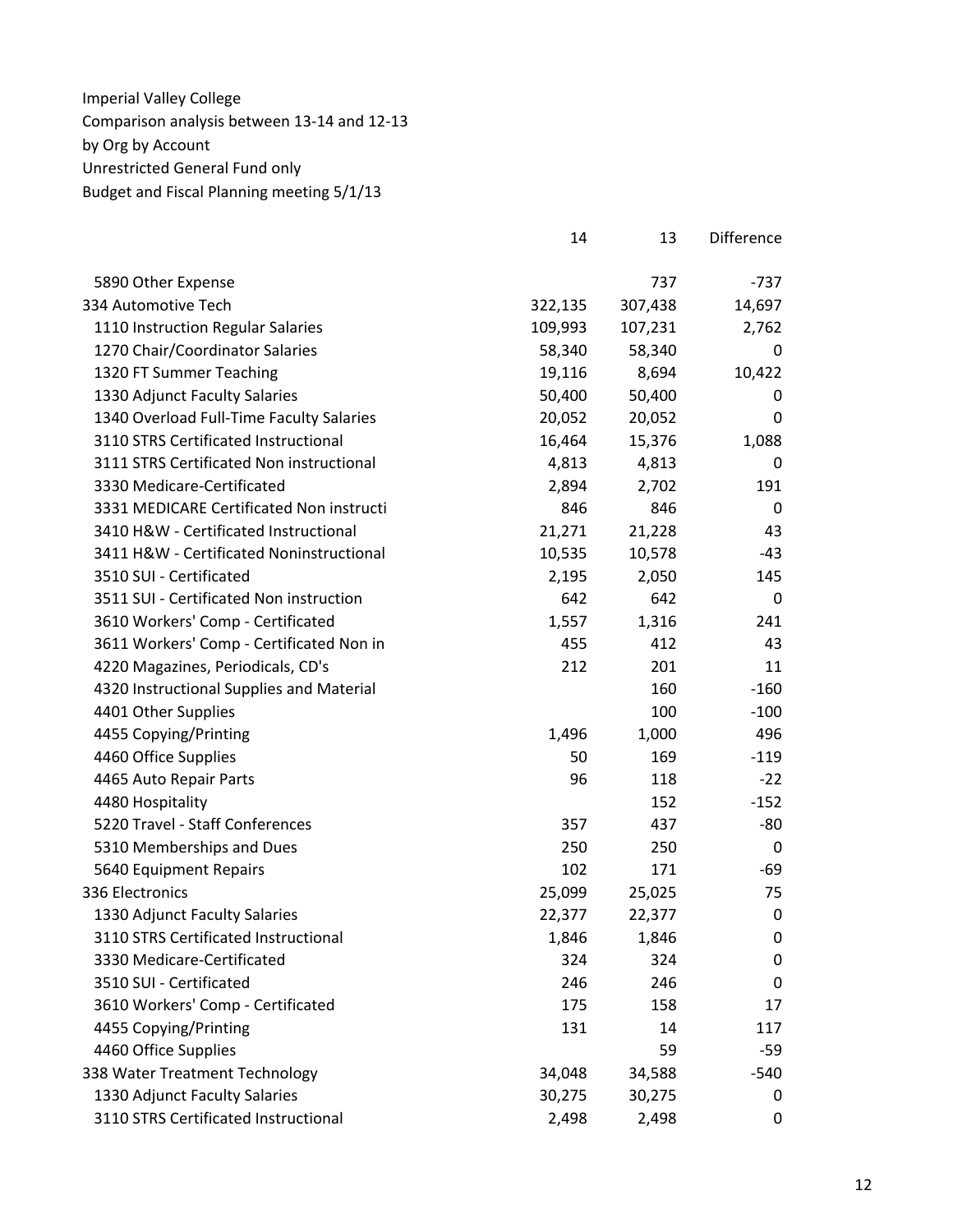|                                          | 14      | 13      | Difference |
|------------------------------------------|---------|---------|------------|
| 3330 Medicare-Certificated               | 439     | 439     | 0          |
| 3510 SUI - Certificated                  | 333     | 333     | 0          |
| 3610 Workers' Comp - Certificated        | 236     | 214     | 22         |
| 4220 Magazines, Periodicals, CD's        |         | 42      | $-42$      |
| 4320 Instructional Supplies and Material |         | 63      | $-63$      |
| 4455 Copying/Printing                    | 267     | 300     | $-33$      |
| 4480 Hospitality                         |         | 425     | $-425$     |
| 339 Welding Technology                   | 72,271  | 82,284  | $-10,013$  |
| 1330 Adjunct Faculty Salaries            | 63,900  | 63,900  | 0          |
| 3110 STRS Certificated Instructional     | 5,272   | 5,272   | 0          |
| 3330 Medicare-Certificated               | 927     | 927     | 0          |
| 3510 SUI - Certificated                  | 703     | 703     | 0          |
| 3610 Workers' Comp - Certificated        | 498     | 451     | 47         |
| 4320 Instructional Supplies and Material |         | 9,930   | $-9,930$   |
| 4401 Other Supplies                      |         | 100     | $-100$     |
| 4455 Copying/Printing                    | 302     | 95      | 207        |
| 4460 Office Supplies                     |         | 40      | $-40$      |
| 4480 Hospitality                         |         | 176     | $-176$     |
| 5310 Memberships and Dues                | 240     | 246     | -6         |
| 5640 Equipment Repairs                   | 429     | 444     | $-15$      |
| 340 HVAC                                 | 104,296 | 101,673 | 2,623      |
| 1110 Instruction Regular Salaries        | 65,065  | 62,539  | 2,526      |
| 1340 Overload Full-Time Faculty Salaries | 12,267  | 12,267  | 0          |
| 3110 STRS Certificated Instructional     | 6,380   | 6,172   | 208        |
| 3330 Medicare-Certificated               | 1,121   | 1,085   | 37         |
| 3410 H&W - Certificated Instructional    | 17,559  | 16,003  | 1,556      |
| 3510 SUI - Certificated                  | 851     | 823     | 28         |
| 3610 Workers' Comp - Certificated        | 603     | 528     | 75         |
| 4210 Books                               |         | 255     | $-255$     |
| 4320 Instructional Supplies and Material |         | 1,263   | $-1,263$   |
| 4455 Copying/Printing                    | 200     | 104     | 96         |
| 4460 Office Supplies                     |         | 57      | $-57$      |
| 4480 Hospitality                         |         | 217     | $-217$     |
| 5220 Travel - Staff Conferences          |         | 111     | $-111$     |
| 5310 Memberships and Dues                | 250     | 250     | 0          |
| 341 Tool Room                            | 105,551 | 101,340 | 4,210      |
| 2109 Night Differential                  | 800     | 800     | 0          |
| 2115 Skilled Crafts Salaries             | 73,245  | 69,596  | 3,649      |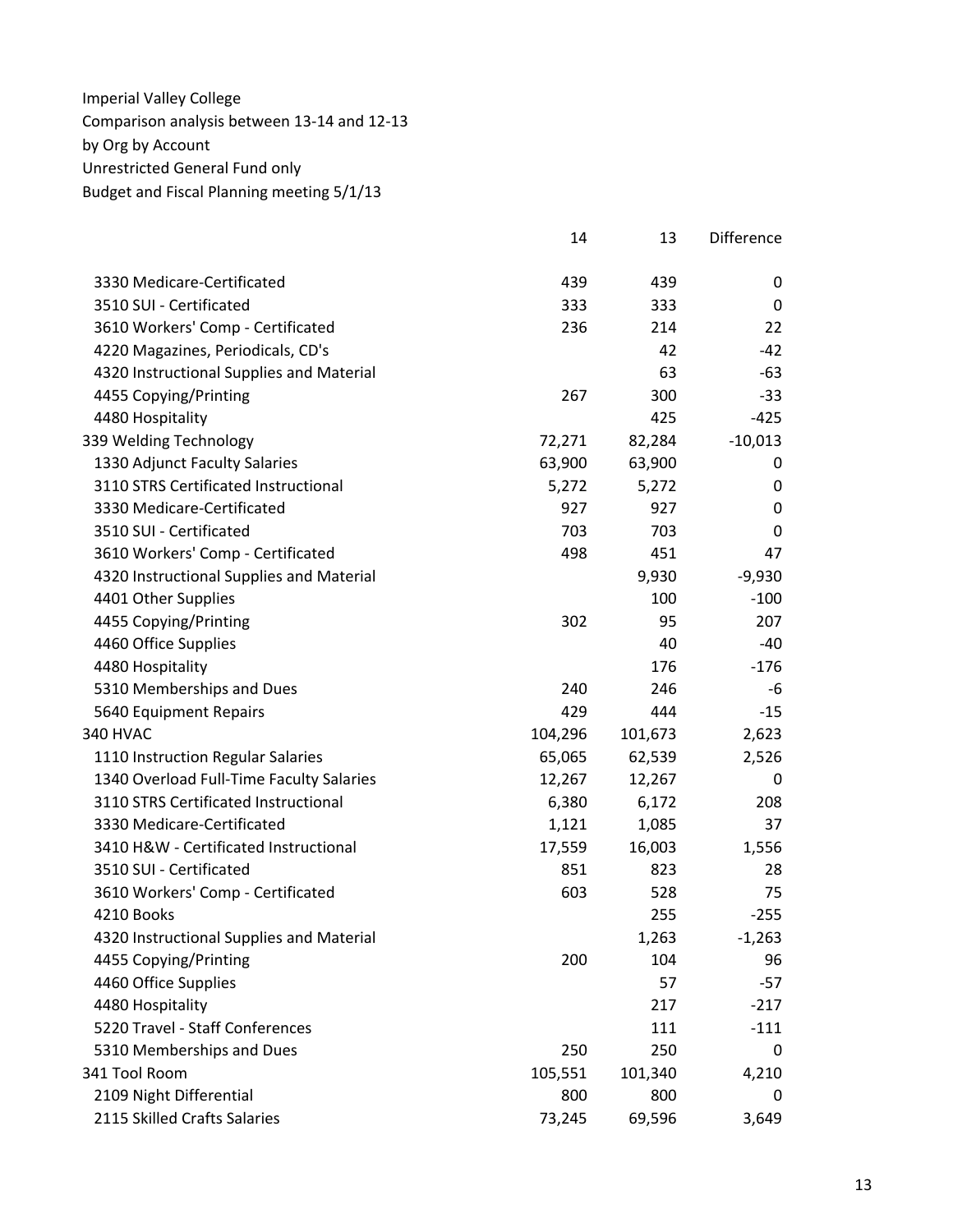|                                          | 14      | 13      | <b>Difference</b> |
|------------------------------------------|---------|---------|-------------------|
| 3220 PERS Classified Noninstructional    | 8,362   | 7,946   | 417               |
| 3320 FICA-Classified                     | 4,591   | 4,365   | 226               |
| 3340 Medicare-Classified                 | 1,074   | 1,021   | 53                |
| 3420 Health Insurance - Classified       | 15,850  | 16,002  | $-152$            |
| 3520 SUI - Classified                    | 814     | 774     | 40                |
| 3620 Workers' Comp - Classified          | 578     | 497     | 81                |
| 4420 Maintenance Supplies                | 139     | 172     | $-33$             |
| 5550 Laundry                             | 98      | 168     | $-70$             |
| 342 Building Construction Technologies   | 106,898 | 71,117  | 35,780            |
| 1110 Instruction Regular Salaries        | 57,809  | 27,783  | 30,026            |
| 1330 Adjunct Faculty Salaries            | 9,900   | 9,900   | 0                 |
| 1340 Overload Full-Time Faculty Salaries | 11,441  | 11,441  | 0                 |
| 3110 STRS Certificated Instructional     | 6,530   | 4,053   | 2,477             |
| 3330 Medicare-Certificated               | 1,148   | 712     | 435               |
| 3410 H&W - Certificated Instructional    | 17,559  | 8,815   | 8,744             |
| 3510 SUI - Certificated                  | 871     | 540     | 330               |
| 3610 Workers' Comp - Certificated        | 617     | 347     | 271               |
| 4210 Books                               |         | 475     | $-475$            |
| 4320 Instructional Supplies and Material |         | 5,159   | $-5,159$          |
| 4401 Other Supplies                      |         | 200     | $-200$            |
| 4455 Copying/Printing                    | 216     | 118     | 98                |
| 4460 Office Supplies                     |         | 139     | $-139$            |
| 4480 Hospitality                         |         | 178     | $-178$            |
| 5220 Travel - Staff Conferences          |         | 342     | $-342$            |
| 5620 Other Maintenance Agreements        | 400     | 250     | 150               |
| 5640 Equipment Repairs                   | 407     | 547     | $-140$            |
| 5740 Advertising Expense                 |         | 118     | $-118$            |
| 343 Electrical Residential Technologies  | 80,307  | 81,017  | $-710$            |
| 1330 Adjunct Faculty Salaries            | 71,222  | 71,222  | 0                 |
| 3110 STRS Certificated Instructional     | 5,876   | 5,876   | 0                 |
| 3330 Medicare-Certificated               | 1,033   | 1,033   | 0                 |
| 3510 SUI - Certificated                  | 783     | 783     | 0                 |
| 3610 Workers' Comp - Certificated        | 556     | 503     | 53                |
| 4210 Books                               | 129     | 181     | $-52$             |
| 4455 Copying/Printing                    | 708     | 675     | 33                |
| 4480 Hospitality                         |         | 500     | $-500$            |
| 5220 Travel - Staff Conferences          |         | 244     | $-244$            |
| 352 Business                             | 976,276 | 936,779 | 39,496            |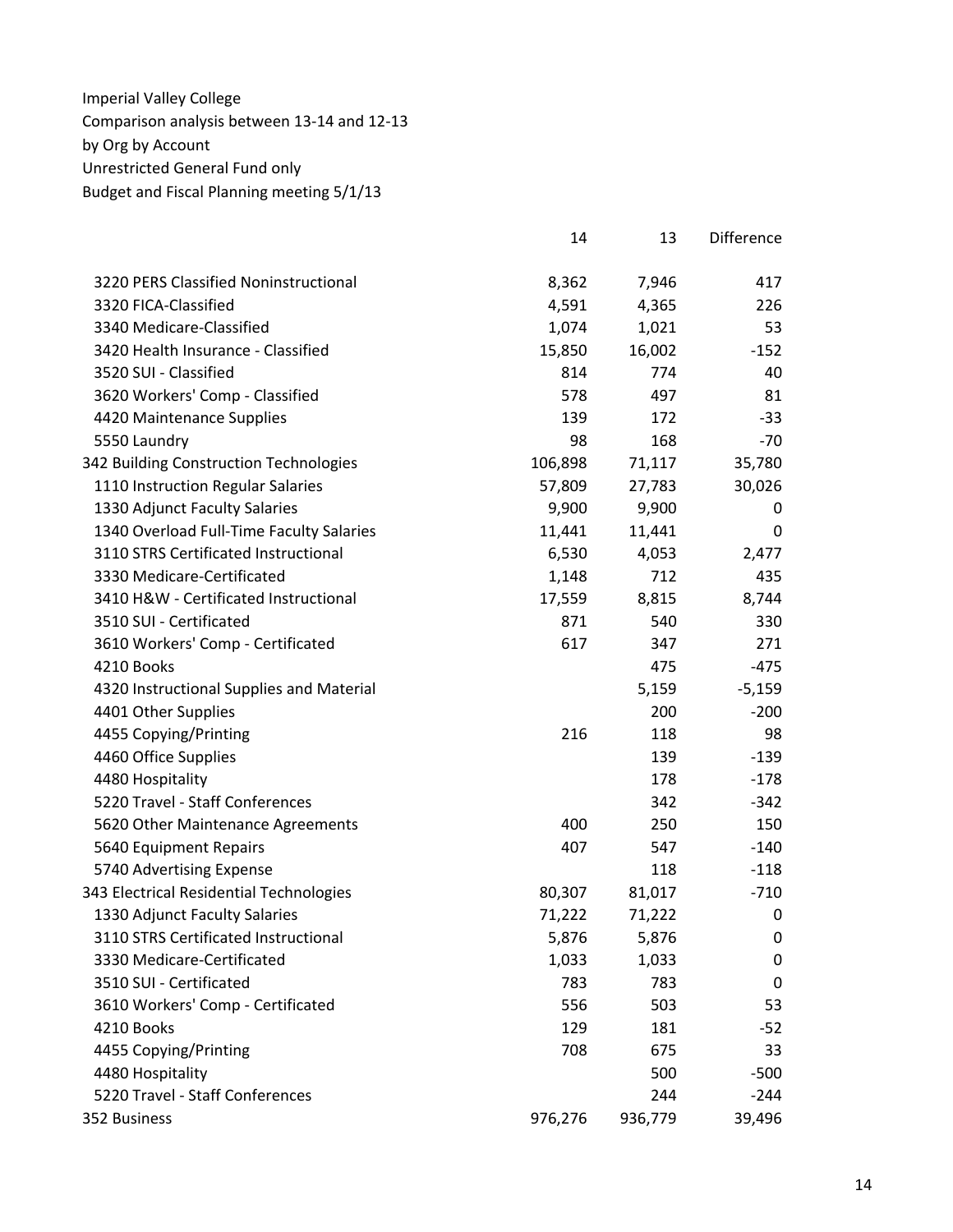|                                          | 14      | 13      | Difference |
|------------------------------------------|---------|---------|------------|
| 1110 Instruction Regular Salaries        | 510,958 | 477,580 | 33,378     |
| 1270 Chair/Coordinator Salaries          | 62,446  | 70,488  | $-8,042$   |
| 1320 FT Summer Teaching                  | 28,035  | 19,229  | 8,806      |
| 1330 Adjunct Faculty Salaries            | 65,137  | 65,137  | 0          |
| 1340 Overload Full-Time Faculty Salaries | 71,553  | 71,553  | 0          |
| 2120 Secretarial/Clerical Salaries       | 25,518  | 21,921  | 3,597      |
| 3110 STRS Certificated Instructional     | 55,744  | 52,264  | 3,480      |
| 3111 STRS Certificated Non instructional | 5,152   | 5,815   | $-663$     |
| 3220 PERS Classified Noninstructional    | 2,913   | 2,503   | 411        |
| 3320 FICA-Classified                     | 1,582   | 1,359   | 223        |
| 3330 Medicare-Certificated               | 9,797   | 9,186   | 612        |
| 3331 MEDICARE Certificated Non instructi | 905     | 1,022   | $-117$     |
| 3340 Medicare-Classified                 | 370     | 318     | 52         |
| 3410 H&W - Certificated Instructional    | 99,382  | 99,632  | $-250$     |
| 3411 H&W - Certificated Noninstructional | 9,510   | 9,601   | $-91$      |
| 3420 Health Insurance - Classified       | 8,780   | 8,815   | $-35$      |
| 3510 SUI - Certificated                  | 7,433   | 6,968   | 464        |
| 3511 SUI - Certificated Non instruction  | 687     | 775     | -88        |
| 3520 SUI - Classified                    | 281     | 241     | 40         |
| 3610 Workers' Comp - Certificated        | 5,270   | 4,473   | 798        |
| 3611 Workers' Comp - Certificated Non in | 487     | 498     | $-11$      |
| 3620 Workers' Comp - Classified          | 199     | 155     | 44         |
| 4455 Copying/Printing                    | 3,044   | 7,200   | $-4,156$   |
| 4460 Office Supplies                     | 800     |         | 800        |
| 5860 Postage                             | 292     | 47      | 245        |
| 364 Non Credit Program                   | 104,203 | 92,397  | 11,806     |
| 1310 Non Credit Instruction              | 38,000  | 30,000  | 8,000      |
| 2102 Admission/Student Records Salaries  | 37,356  | 35,568  | 1,788      |
| 3110 STRS Certificated Instructional     | 3,135   | 2,475   | 660        |
| 3220 PERS Classified Noninstructional    | 4,265   | 4,061   | 204        |
| 3320 FICA-Classified                     | 2,316   | 2,205   | 111        |
| 3330 Medicare-Certificated               | 551     | 435     | 116        |
| 3340 Medicare-Classified                 | 542     | 516     | 26         |
| 3420 Health Insurance - Classified       | 14,247  | 14,176  | 71         |
| 3510 SUI - Certificated                  | 418     | 330     | 88         |
| 3520 SUI - Classified                    | 411     | 391     | 20         |
| 3610 Workers' Comp - Certificated        | 296     | 212     | 85         |
| 3620 Workers' Comp - Classified          | 291     | 251     | 40         |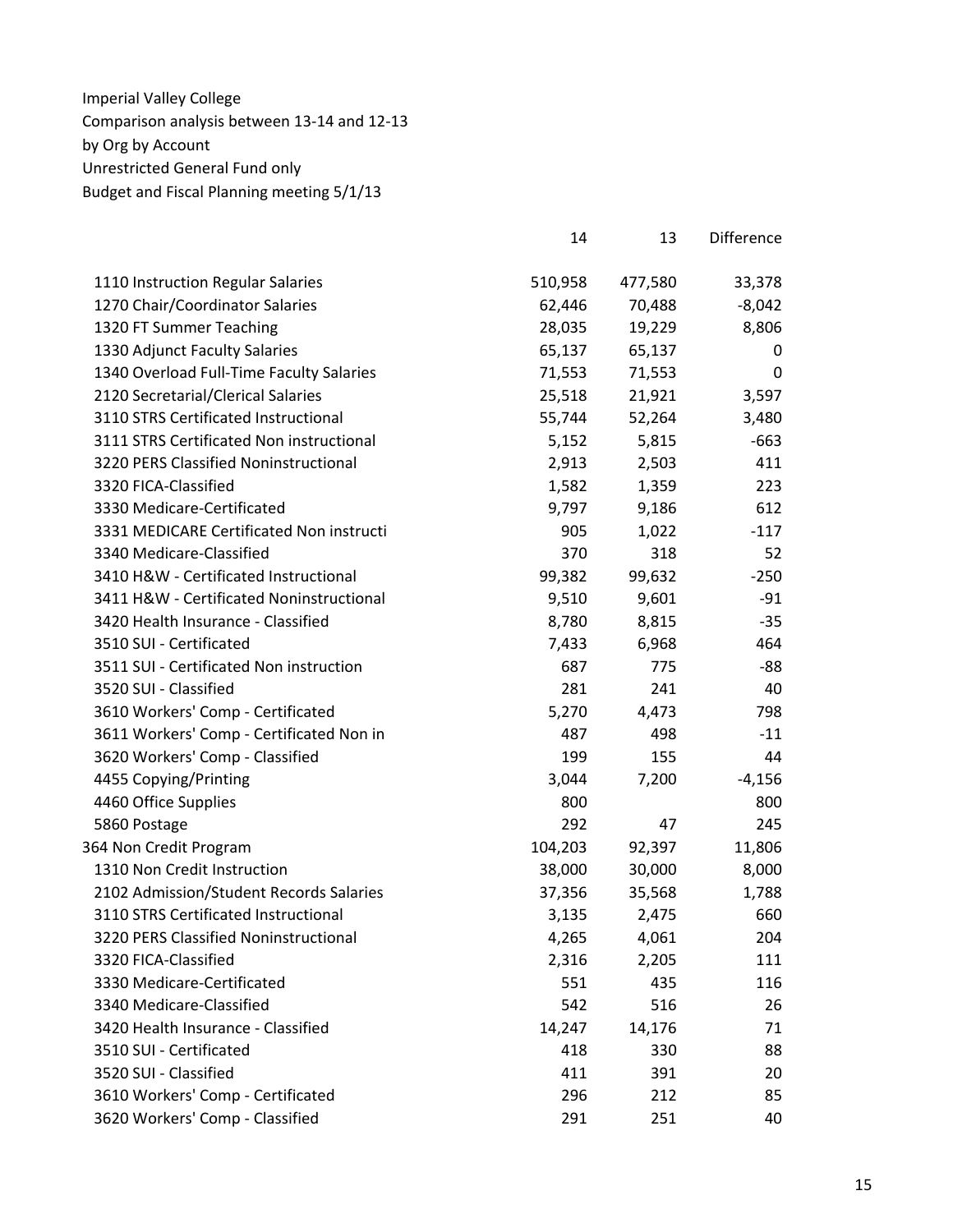|                                          | 14      | 13      | Difference |
|------------------------------------------|---------|---------|------------|
| 4320 Instructional Supplies and Material | 1,200   | 128     | 1,072      |
| 4455 Copying/Printing                    | 500     | 950     | -450       |
| 4460 Office Supplies                     | 625     | 650     | $-25$      |
| 5860 Postage                             | 50      | 50      | 0          |
| 374 EMT                                  | 15,179  |         | 15,179     |
| 1320 FT Summer Teaching                  | 13,604  |         | 13,604     |
| 3110 STRS Certificated Instructional     | 1,122   |         | 1,122      |
| 3330 Medicare-Certificated               | 197     |         | 197        |
| 3510 SUI - Certificated                  | 150     |         | 150        |
| 3610 Workers' Comp - Certificated        | 106     |         | 106        |
| 501 Library                              | 672,415 | 782,804 | $-110,389$ |
| 1210 Counselor/Library Studies           | 159,060 | 152,885 | 6,175      |
| 1212 Deans Salaries                      | 26,219  | 127,418 | $-101,199$ |
| 1410 Part-Time Counse/Library Salaries   | 32,000  | 44,000  | $-12,000$  |
| 2109 Night Differential                  | 800     | 800     | 0          |
| 2111 Library Salaries                    | 129,324 | 123,180 | 6,144      |
| 2120 Secretarial/Clerical Salaries       | 63,984  | 60,924  | 3,060      |
| 3111 STRS Certificated Non instructional | 17,926  | 25,765  | $-7,839$   |
| 3220 PERS Classified Noninstructional    | 22,070  | 21,019  | 1,051      |
| 3320 FICA-Classified                     | 12,035  | 11,464  | 571        |
| 3331 MEDICARE Certificated Non instructi | 3,151   | 4,528   | $-1,378$   |
| 3340 Medicare-Classified                 | 2,815   | 2,681   | 133        |
| 3411 H&W - Certificated Noninstructional | 36,579  | 49,636  | $-13,057$  |
| 3420 Health Insurance - Classified       | 50,892  | 31,806  | 19,086     |
| 3511 SUI - Certificated Non instruction  | 2,390   | 3,435   | $-1,045$   |
| 3520 SUI - Classified                    | 2,135   | 2,034   | 101        |
| 3611 Workers' Comp - Certificated Non in | 1,695   | 2,205   | $-510$     |
| 3620 Workers' Comp - Classified          | 1,514   | 1,305   | 209        |
| 4220 Magazines, Periodicals, CD's        | 3,789   | 6,228   | $-2,439$   |
| 4455 Copying/Printing                    | 12,168  | 208     | 11,960     |
| 4460 Office Supplies                     | 1,120   | 1,500   | $-380$     |
| 4463 Repair Supplies                     | 1,500   | 1,490   | 10         |
| 5220 Travel - Staff Conferences          | 1,902   | 600     | 1,302      |
| 5310 Memberships and Dues                | 3,349   | 6,827   | $-3,478$   |
| 5320 Electronic Database Subscription    | 55,000  | 55,782  | $-782$     |
| 5620 Other Maintenance Agreements        | 12,000  | 12,500  | $-500$     |
| 5640 Equipment Repairs                   |         | 600     | $-600$     |
| 5860 Postage                             | 100     | 100     | 0          |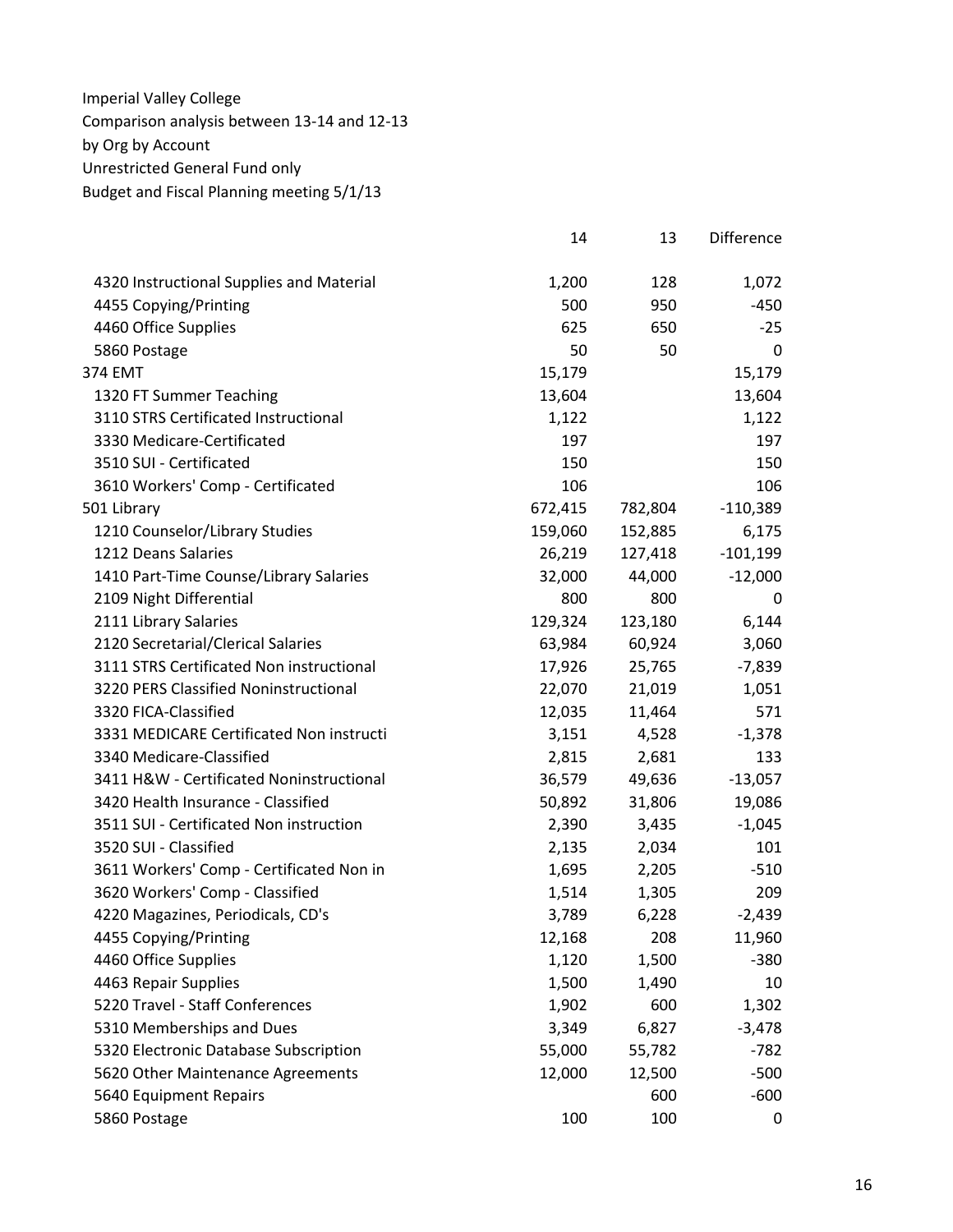|                                          | 14      | 13      | Difference     |
|------------------------------------------|---------|---------|----------------|
| 6310 Library Books                       | 16,900  | 31,883  | $-14,983$      |
| 502 Instructional Technology             | 73,538  | 197,505 | $-123,967$     |
| 2104 Information Systems Salaries        | 46,284  | 44,088  | 2,196          |
| 2106 Media Services Salaries             |         | 60,259  | $-60,259$      |
| 2211 Tutorial Salaries                   |         | 24,084  | $-24,084$      |
| 2410 Student Tutorial Salaries           |         | 6,984   | $-6,984$       |
| 3220 PERS Classified Noninstructional    | 5,284   | 11,913  | $-6,629$       |
| 3221 PERS Classified Instructional       |         | 2,750   | $-2,750$       |
| 3320 FICA-Classified                     | 2,870   | 6,470   | $-3,600$       |
| 3321 FICA Classified Instructional       |         | 1,467   | $-1,467$       |
| 3340 Medicare-Classified                 | 671     | 1,513   | $-842$         |
| 3341 Medicare-Classified Instructional   |         | 349     | $-349$         |
| 3420 Health Insurance - Classified       | 17,559  | 28,649  | $-11,090$      |
| 3421 Health Insurance - Classified Instr |         | 6,611   | $-6,611$       |
| 3520 SUI - Classified                    | 509     | 1,148   | $-639$         |
| 3521 SUI - Classified Instructional      |         | 265     | $-265$         |
| 3620 Workers' Comp - Classified          | 361     | 737     | $-376$         |
| 3621 Workers' Comp - Classified Instruct |         | 219     | $-219$         |
| 503 Learning Services                    | 456,973 | 450,920 | 6,054          |
| 1270 Chair/Coordinator Salaries          | 68,963  | 66,285  | 2,678          |
| 2109 Night Differential                  | 2,100   | 2,100   | 0              |
| 2211 Tutorial Salaries                   | 185,640 | 180,060 | 5,580          |
| 2398 Professional Growth Salaries        | 1,250   | 1,250   | 0              |
| 2410 Student Tutorial Salaries           | 100,165 | 100,165 | $\Omega$       |
| 3111 STRS Certificated Non instructional | 5,689   | 5,469   | 221            |
| 3221 PERS Classified Instructional       | 21,195  | 20,557  | 637            |
| 3320 FICA-Classified                     | 208     | 208     | 0              |
| 3321 FICA Classified Instructional       | 11,510  | 11,164  | 346            |
| 3331 MEDICARE Certificated Non instructi | 1,000   | 961     | 39             |
| 3340 Medicare-Classified                 | 49      | 49      | 0              |
| 3341 Medicare-Classified Instructional   | 2,692   | 2,611   | 81             |
| 3411 H&W - Certificated Noninstructional | 9,543   | 9,396   | 147            |
| 3421 Health Insurance - Classified Instr | 39,325  | 42,899  | $-3,574$       |
| 3511 SUI - Certificated Non instruction  | 759     | 729     | 29             |
| 3520 SUI - Classified                    | 37      | 37      | 0              |
| 3521 SUI - Classified Instructional      | 2,042   | 1,981   | 61             |
| 3611 Workers' Comp - Certificated Non in | 538     | 468     | 70             |
| 3620 Workers' Comp - Classified          | 26      | 24      | $\overline{2}$ |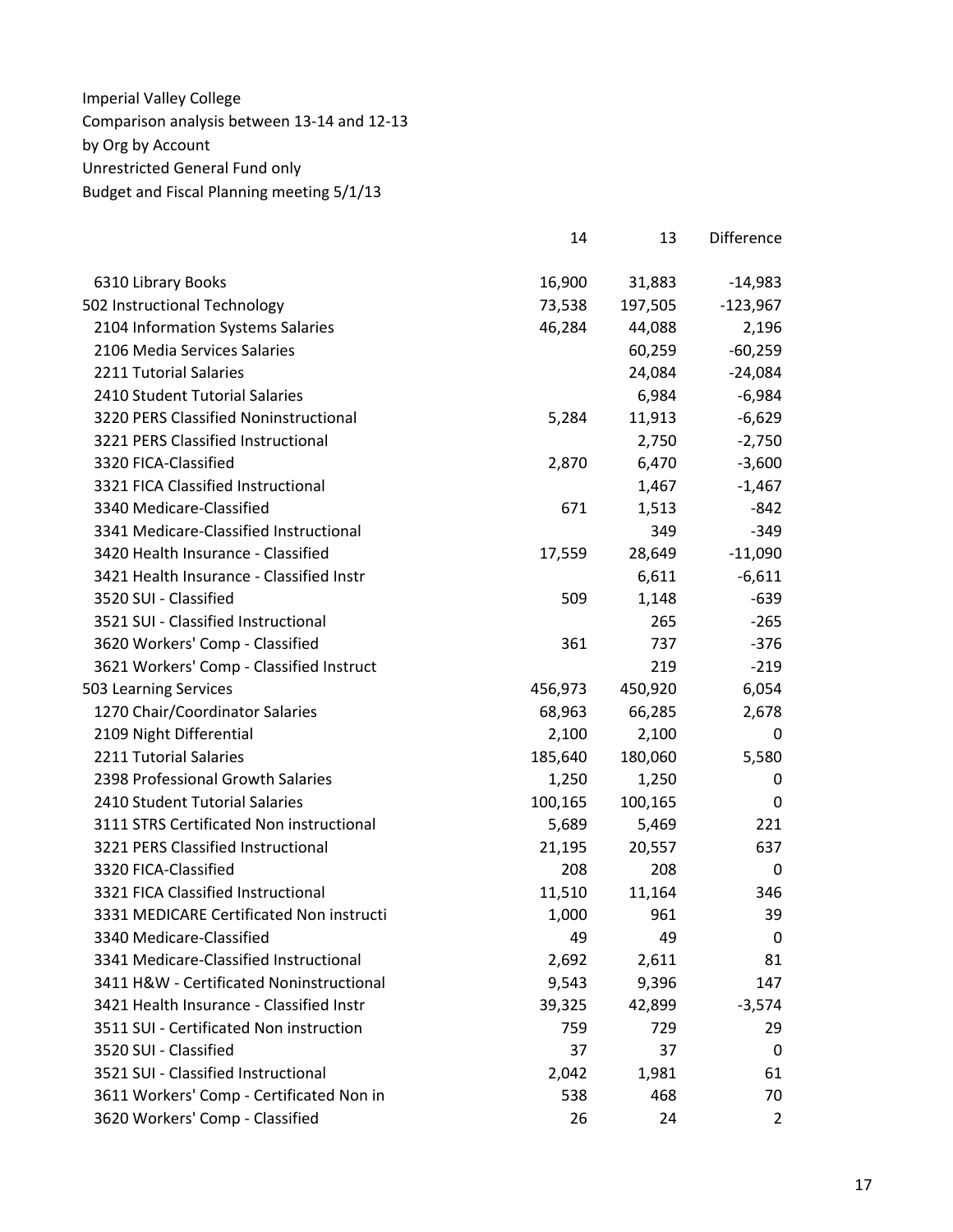|                                          | 14           | 13           | Difference  |
|------------------------------------------|--------------|--------------|-------------|
| 3621 Workers' Comp - Classified Instruct | 2,229        | 2,084        | 145         |
| 4455 Copying/Printing                    | 1,042        |              | 1,042       |
| 4460 Office Supplies                     | 695          | 2,260        | $-1,565$    |
| 4463 Repair Supplies                     | 278          | 164          | 114         |
| 504 Distance Education                   | 109,846      | 111,549      | $-1,702$    |
| 1209 Instructional Media Designer        | 40,919       | 38,184       | 2,735       |
| 1270 Chair/Coordinator Salaries          | 42,880       | 42,880       | 0           |
| 2109 Night Differential                  | 100          | 100          | 0           |
| 3111 STRS Certificated Non instructional | 6,913        | 6,688        | 226         |
| 3320 FICA-Classified                     | 6            | 6            | 0           |
| 3331 MEDICARE Certificated Non instructi | 1,215        | 1,175        | 40          |
| 3340 Medicare-Classified                 | $\mathbf{1}$ | $\mathbf{1}$ | $\mathbf 0$ |
| 3411 H&W - Certificated Noninstructional | 16,234       | 16,248       | $-14$       |
| 3511 SUI - Certificated Non instruction  | 922          | 892          | 30          |
| 3520 SUI - Classified                    | 1            | 1            | 0           |
| 3611 Workers' Comp - Certificated Non in | 654          | 572          | 81          |
| 3620 Workers' Comp - Classified          | $\mathbf{1}$ | $\mathbf{1}$ | 0           |
| 4455 Copying/Printing                    |              | 660          | $-660$      |
| 4460 Office Supplies                     |              | 290          | $-290$      |
| 5110 Consulting Services                 |              | 2,200        | $-2,200$    |
| 5220 Travel - Staff Conferences          |              | 1,650        | $-1,650$    |
| 622 Administration of Justice            | 224,581      | 256,321      | $-31,741$   |
| 1110 Instruction Regular Salaries        | 18,973       | 18,449       | 524         |
| 1320 FT Summer Teaching                  | 10,368       | 3,942        | 6,426       |
| 1330 Adjunct Faculty Salaries            | 157,645      | 136,693      | 20,952      |
| 2120 Secretarial/Clerical Salaries       | 7,616        | 7,253        | 363         |
| 3110 STRS Certificated Instructional     | 15,426       | 54,848       | $-39,421$   |
| 3220 PERS Classified Noninstructional    | 870          | 828          | 41          |
| 3310 FICA-Certificated                   |              | 4,329        | $-4,329$    |
| 3320 FICA-Classified                     | 472          | 450          | 23          |
| 3330 Medicare-Certificated               | 2,711        | 9,640        | $-6,929$    |
| 3340 Medicare-Classified                 | 110          | 105          | 5           |
| 3410 H&W - Certificated Instructional    | 1,909        | 3,288        | $-1,379$    |
| 3420 Health Insurance - Classified       | 3,512        | 3,526        | $-14$       |
| 3510 SUI - Certificated                  | 2,057        | 7,313        | $-5,256$    |
| 3520 SUI - Classified                    | 84           | 80           | 4           |
| 3610 Workers' Comp - Certificated        | 1,458        | 4,694        | $-3,235$    |
| 3620 Workers' Comp - Classified          | 59           | 51           | 8           |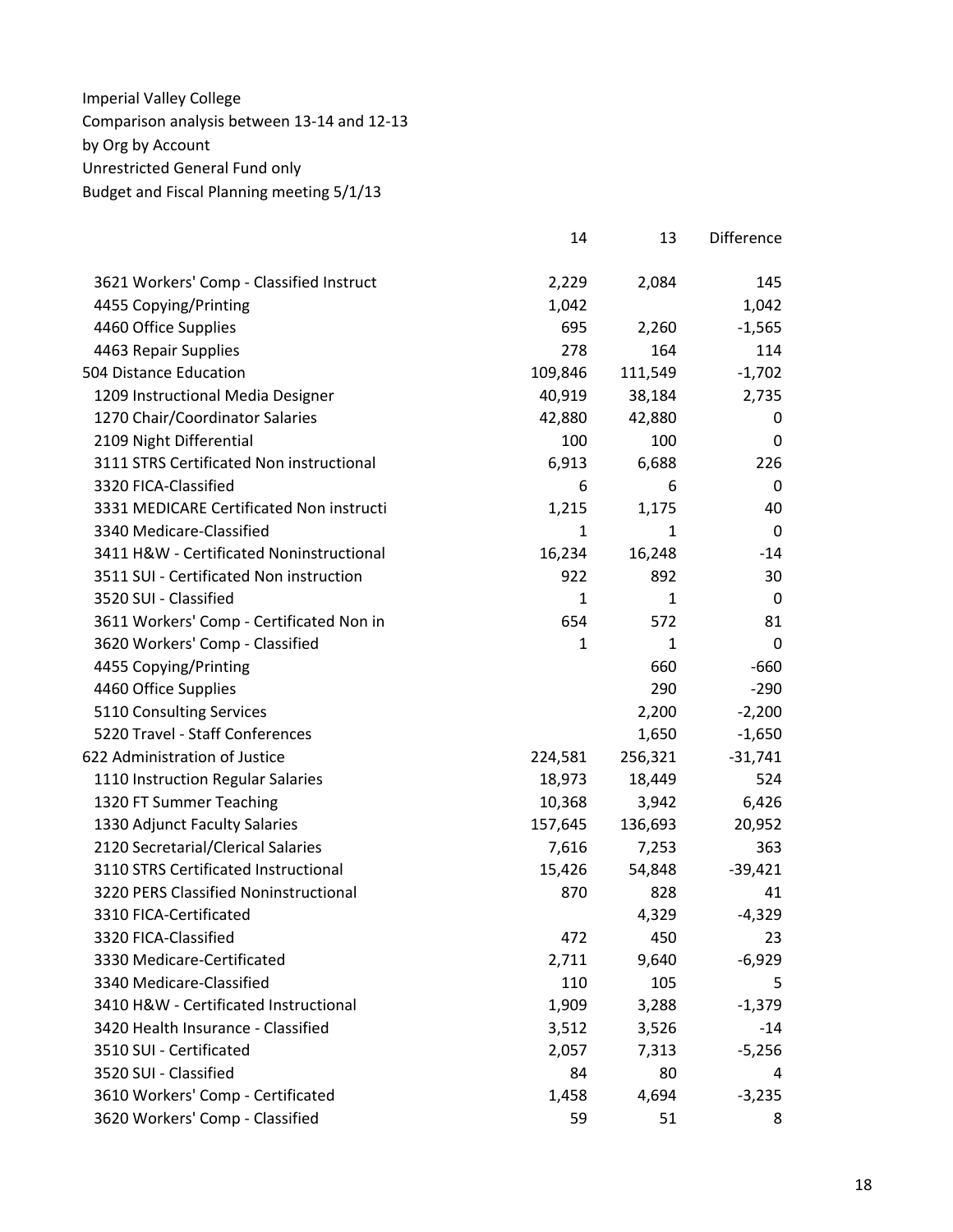|                                          | 14      | 13      | Difference |
|------------------------------------------|---------|---------|------------|
| 4455 Copying/Printing                    | 1,170   | 713     | 457        |
| 4460 Office Supplies                     | 116     | 100     | 16         |
| 5860 Postage                             | 23      | 20      | 3          |
| 624 Correctional Science                 | 24,832  | 24,383  | 449        |
| 1330 Adjunct Faculty Salaries            | 10,800  | 10,800  | 0          |
| 2120 Secretarial/Clerical Salaries       | 7,616   | 7,253   | 363        |
| 3110 STRS Certificated Instructional     | 891     | 891     | 0          |
| 3220 PERS Classified Noninstructional    | 870     | 828     | 41         |
| 3320 FICA-Classified                     | 472     | 450     | 23         |
| 3330 Medicare-Certificated               | 157     | 157     | 0          |
| 3340 Medicare-Classified                 | 110     | 105     | 5          |
| 3420 Health Insurance - Classified       | 3,512   | 3,526   | $-14$      |
| 3510 SUI - Certificated                  | 119     | 119     | 0          |
| 3520 SUI - Classified                    | 84      | 80      | 4          |
| 3610 Workers' Comp - Certificated        | 84      | 76      | 8          |
| 3620 Workers' Comp - Classified          | 59      | 51      | 8          |
| 4455 Copying/Printing                    | 58      | 47      | 11         |
| 625 POST                                 | 317,347 | 311,666 | 5,681      |
| 1110 Instruction Regular Salaries        | 30,977  | 29,775  | 1,202      |
| 1270 Chair/Coordinator Salaries          | 46,466  | 44,662  | 1,804      |
| 1330 Adjunct Faculty Salaries            | 23,175  | 23,175  | 0          |
| 1340 Overload Full-Time Faculty Salaries | 23,760  | 23,760  | 0          |
| 1390 Instr - Prof Exp/Extra Duty Agmt    | 104,250 | 104,250 | 0          |
| 2120 Secretarial/Clerical Salaries       | 22,846  | 21,759  | 1,087      |
| 3110 STRS Certificated Instructional     | 15,028  | 14,929  | 99         |
| 3111 STRS Certificated Non instructional | 3,833   | 3,685   | 149        |
| 3220 PERS Classified Noninstructional    | 2,608   | 2,484   | 124        |
| 3320 FICA-Classified                     | 1,416   | 1,349   | 67         |
| 3330 Medicare-Certificated               | 2,641   | 2,624   | 17         |
| 3331 MEDICARE Certificated Non instructi | 674     | 648     | 26         |
| 3340 Medicare-Classified                 | 331     | 316     | 16         |
| 3410 H&W - Certificated Instructional    | 7,024   | 7,052   | $-28$      |
| 3411 H&W - Certificated Noninstructional | 10,535  | 10,578  | -43        |
| 3420 Health Insurance - Classified       | 10,535  | 10,578  | -43        |
| 3510 SUI - Certificated                  | 2,004   | 1,991   | 13         |
| 3511 SUI - Certificated Non instruction  | 511     | 491     | 20         |
| 3520 SUI - Classified                    | 251     | 239     | 12         |
| 3610 Workers' Comp - Certificated        | 1,421   | 1,278   | 143        |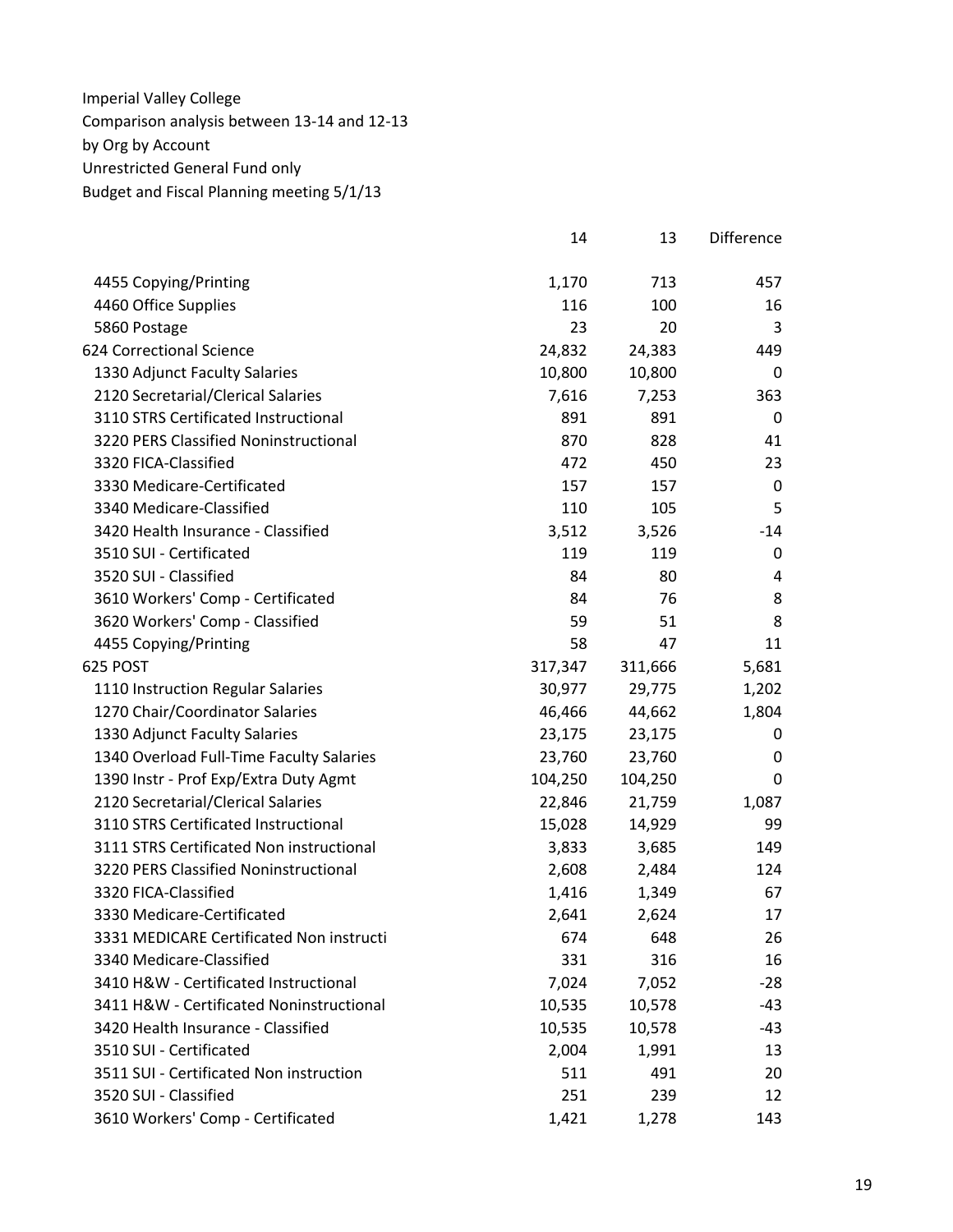|                                          | 14        | 13        | Difference  |
|------------------------------------------|-----------|-----------|-------------|
| 3611 Workers' Comp - Certificated Non in | 362       | 315       | 47          |
| 3620 Workers' Comp - Classified          | 178       | 154       | 25          |
| 4401 Other Supplies                      | 742       | 640       | 102         |
| 4455 Copying/Printing                    | 2,934     | 2,679     | 255         |
| 4460 Office Supplies                     | 1,160     | 1,000     | 160         |
| 5621 Copier Maintenance Agreements       | 1,659     | 1,236     | 423         |
| 5860 Postage                             | 23        | 20        | 3           |
| 641 Exercise Science/Wellness/Sport      | 899,796   | 889,860   | 9,936       |
| 1110 Instruction Regular Salaries        | 312,914   | 308,405   | 4,509       |
| 1270 Chair/Coordinator Salaries          | 64,320    | 64,320    | 0           |
| 1320 FT Summer Teaching                  | 36,585    | 47,903    | $-11,318$   |
| 1330 Adjunct Faculty Salaries            | 157,253   | 143,285   | 13,968      |
| 1340 Overload Full-Time Faculty Salaries | 116,618   | 116,618   | 0           |
| 2120 Secretarial/Clerical Salaries       | 36,264    | 34,536    | 1,728       |
| 3110 STRS Certificated Instructional     | 51,428    | 50,837    | 591         |
| 3111 STRS Certificated Non instructional | 5,306     | 5,306     | 0           |
| 3220 PERS Classified Noninstructional    | 4,140     | 3,943     | 197         |
| 3320 FICA-Classified                     | 2,248     | 2,141     | 107         |
| 3330 Medicare-Certificated               | 9,039     | 8,935     | 104         |
| 3331 MEDICARE Certificated Non instructi | 933       | 933       | 0           |
| 3340 Medicare-Classified                 | 526       | 501       | 25          |
| 3410 H&W - Certificated Instructional    | 54,797    | 54,250    | 547         |
| 3411 H&W - Certificated Noninstructional | 10,535    | 9,601     | 934         |
| 3420 Health Insurance - Classified       | 14,247    | 14,176    | 71          |
| 3510 SUI - Certificated                  | 6,857     | 6,778     | 79          |
| 3511 SUI - Certificated Non instruction  | 708       | 708       | $\mathbf 0$ |
| 3520 SUI - Classified                    | 399       | 380       | 19          |
| 3610 Workers' Comp - Certificated        | 4,862     | 4,350     | 512         |
| 3611 Workers' Comp - Certificated Non in | 502       | 454       | 48          |
| 3620 Workers' Comp - Classified          | 283       | 244       | 39          |
| 4210 Books                               |           | 190       | $-190$      |
| 4455 Copying/Printing                    | 1,622     | 2,300     | $-678$      |
| 4460 Office Supplies                     | 1,086     | 1,000     | 86          |
| 4461 Copier Supplies                     | 259       | 265       | -6          |
| 5620 Other Maintenance Agreements        | 2,747     | 3,300     | $-553$      |
| 5640 Equipment Repairs                   | 3,318     | 4,200     | $-882$      |
| 671 Health and Public Safety             | 1,529,527 | 1,545,270 | $-15,743$   |
| 1110 Instruction Regular Salaries        | 539,700   | 630,763   | $-91,063$   |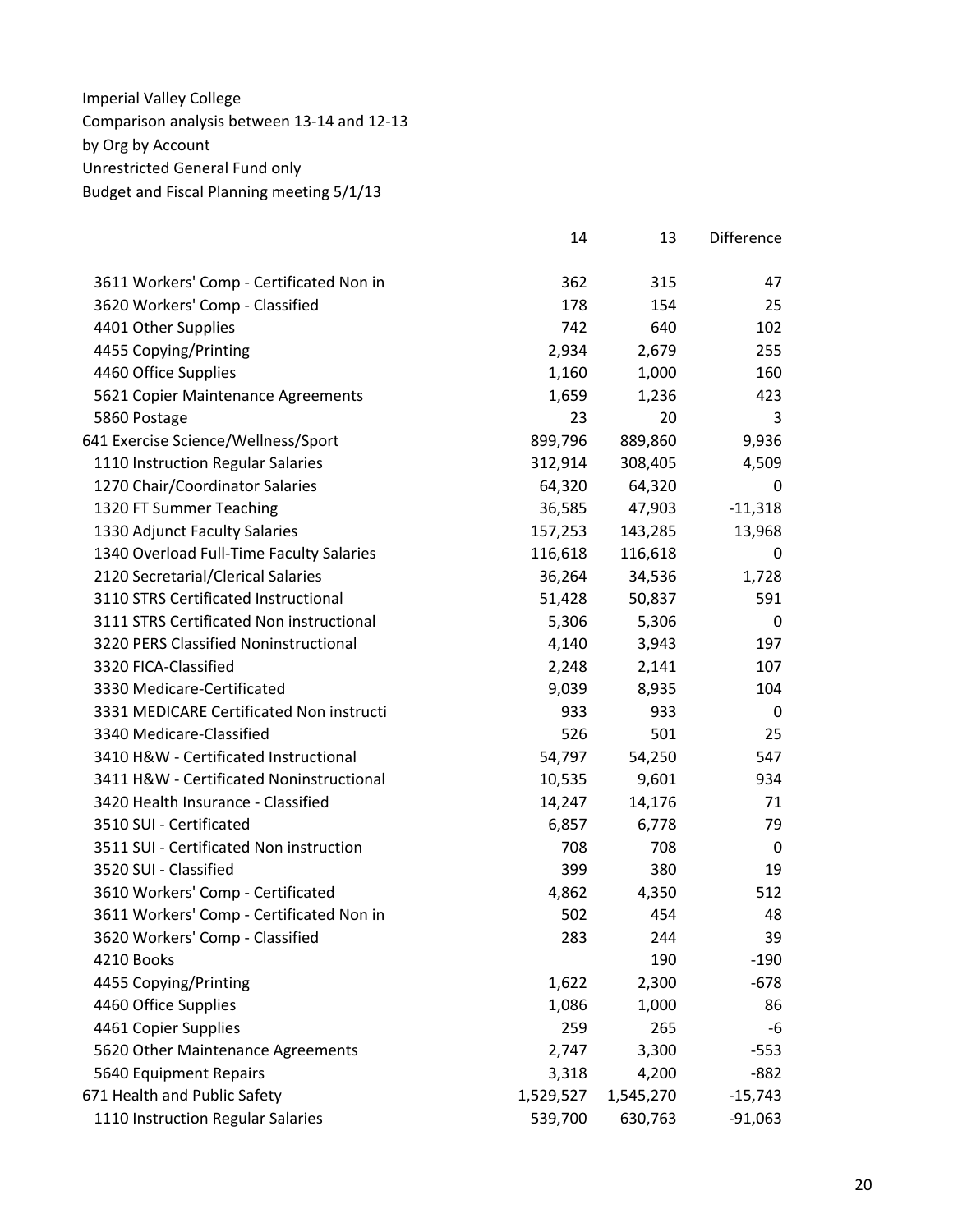|                                          | 14      | 13      | <b>Difference</b> |
|------------------------------------------|---------|---------|-------------------|
| 1211 Directors Salaries                  | 115,645 | 60,000  | 55,645            |
| 1212 Deans Salaries                      | 126,091 | 122,418 | 3,673             |
| 1270 Chair/Coordinator Salaries          | 47,106  | 32,954  | 14,152            |
| 1320 FT Summer Teaching                  | 9,882   |         | 9,882             |
| 1330 Adjunct Faculty Salaries            | 57,252  | 73,387  | $-16,135$         |
| 1340 Overload Full-Time Faculty Salaries | 73,154  | 73,154  | 0                 |
| 2120 Secretarial/Clerical Salaries       | 124,128 | 121,584 | 2,544             |
| 2211 Tutorial Salaries                   | 42,420  | 40,404  | 2,016             |
| 2398 Professional Growth Salaries        | 300     | 300     | 0                 |
| 3110 STRS Certificated Instructional     | 56,099  | 65,273  | $-9,174$          |
| 3111 STRS Certificated Non instructional | 23,829  | 17,448  | 6,382             |
| 3220 PERS Classified Noninstructional    | 14,172  | 13,881  | 290               |
| 3221 PERS Classified Instructional       | 4,843   | 4,613   | 230               |
| 3320 FICA-Classified                     | 7,715   | 7,557   | 158               |
| 3321 FICA Classified Instructional       | 2,630   | 2,505   | 125               |
| 3330 Medicare-Certificated               | 9,860   | 11,472  | $-1,612$          |
| 3331 MEDICARE Certificated Non instructi | 4,188   | 3,067   | 1,122             |
| 3340 Medicare-Classified                 | 1,804   | 1,767   | 37                |
| 3341 Medicare-Classified Instructional   | 615     | 586     | 29                |
| 3410 H&W - Certificated Instructional    | 108,837 | 117,592 | $-8,755$          |
| 3411 H&W - Certificated Noninstructional | 42,132  | 36,616  | 5,516             |
| 3420 Health Insurance - Classified       | 35,118  | 35,260  | $-142$            |
| 3421 Health Insurance - Classified Instr | 17,559  | 17,630  | $-71$             |
| 3510 SUI - Certificated                  | 7,480   | 8,703   | $-1,223$          |
| 3511 SUI - Certificated Non instruction  | 3,177   | 2,326   | 851               |
| 3520 SUI - Classified                    | 1,369   | 1,341   | 28                |
| 3521 SUI - Classified Instructional      | 467     | 444     | 22                |
| 3610 Workers' Comp - Certificated        | 5,304   | 5,586   | $-282$            |
| 3611 Workers' Comp - Certificated Non in | 2,253   | 1,493   | 760               |
| 3620 Workers' Comp - Classified          | 971     | 861     | 110               |
| 3621 Workers' Comp - Classified Instruct | 331     | 285     | 46                |
| 4220 Magazines, Periodicals, CD's        | 242     | 200     | 42                |
| 4320 Instructional Supplies and Material | 7,178   |         | 7,178             |
| 4455 Copying/Printing                    | 7,177   | 5,527   | 1,650             |
| 4460 Office Supplies                     | 1,000   | 373     | 627               |
| 4480 Hospitality                         | 600     |         | 600               |
| 5220 Travel - Staff Conferences          | 5,500   | 5,500   | 0                 |
| 5310 Memberships and Dues                | 400     | 400     | 0                 |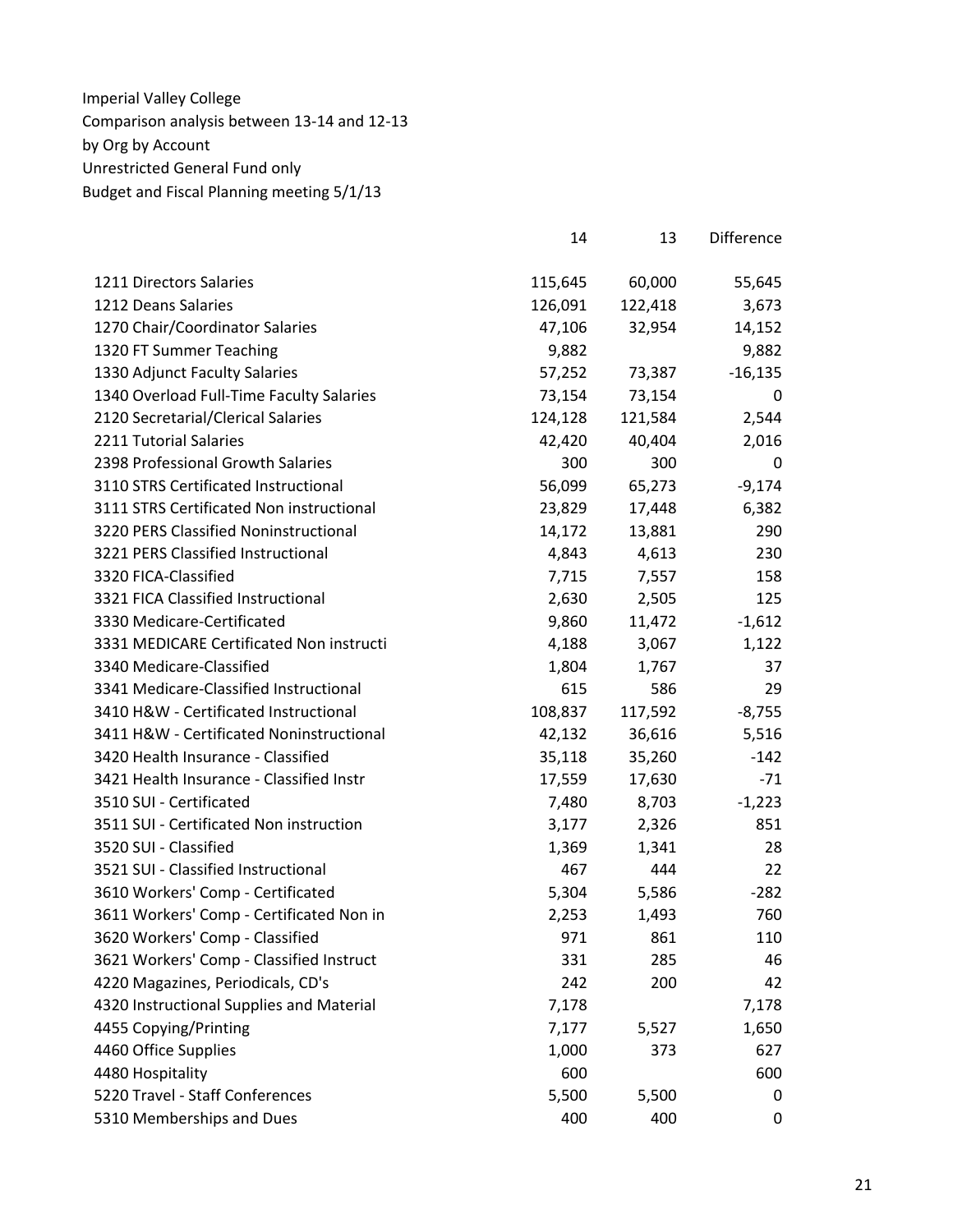|                                          | 14      | 13      | Difference |
|------------------------------------------|---------|---------|------------|
| 5620 Other Maintenance Agreements        | 20,000  | 20,000  | 0          |
| 5640 Equipment Repairs                   |         | 1,000   | $-1,000$   |
| 5860 Postage                             | 1,000   | 1,000   | 0          |
| 672 Continuing Ed                        |         | 14,385  | $-14,385$  |
| 4320 Instructional Supplies and Material |         | 6,550   | $-6,550$   |
| 4480 Hospitality                         |         | 1,015   | $-1,015$   |
| 6490 Equipment - New Eqp under 5000      |         | 6,820   | $-6,820$   |
| 674 EMT                                  | 378,826 | 371,007 | 7,819      |
| 1110 Instruction Regular Salaries        | 106,997 | 102,842 | 4,155      |
| 1270 Chair/Coordinator Salaries          | 17,552  | 16,870  | 682        |
| 1320 FT Summer Teaching                  |         | 21,479  | $-21,479$  |
| 1330 Adjunct Faculty Salaries            | 56,506  | 56,506  | 0          |
| 1340 Overload Full-Time Faculty Salaries | 43,020  | 43,020  | 0          |
| 2120 Secretarial/Clerical Salaries       | 51,036  | 48,600  | 2,436      |
| 3110 STRS Certificated Instructional     | 17,038  | 18,467  | $-1,429$   |
| 3111 STRS Certificated Non instructional | 1,448   | 1,392   | 56         |
| 3220 PERS Classified Noninstructional    | 5,827   | 5,549   | 278        |
| 3320 FICA-Classified                     | 3,164   | 3,013   | 151        |
| 3330 Medicare-Certificated               | 2,995   | 3,246   | $-251$     |
| 3331 MEDICARE Certificated Non instructi | 255     | 245     | 10         |
| 3340 Medicare-Classified                 | 740     | 705     | 35         |
| 3410 H&W - Certificated Instructional    | 24,525  | 6,859   | 17,666     |
| 3411 H&W - Certificated Noninstructional | 2,577   | 2,537   | 40         |
| 3420 Health Insurance - Classified       | 15,850  | 16,003  | $-153$     |
| 3510 SUI - Certificated                  | 2,272   | 2,462   | $-191$     |
| 3511 SUI - Certificated Non instruction  | 193     | 186     | 8          |
| 3520 SUI - Classified                    | 561     | 535     | 27         |
| 3610 Workers' Comp - Certificated        | 1,611   | 1,580   | 31         |
| 3611 Workers' Comp - Certificated Non in | 137     | 119     | 18         |
| 3620 Workers' Comp - Classified          | 398     | 343     | 55         |
| 4455 Copying/Printing                    | 1,300   | 900     | 400        |
| 4460 Office Supplies                     | 100     |         | 100        |
| 4480 Hospitality                         | 700     | 700     | 0          |
| 5110 Consulting Services                 | 14,000  | 13,825  | 175        |
| 5220 Travel - Staff Conferences          | 1,000   | 750     | 250        |
| 5310 Memberships and Dues                | 1,775   | 1,775   | 0          |
| 5860 Postage                             | 250     | 500     | $-250$     |
| 6502 Capital Software                    | 5,000   |         | 5,000      |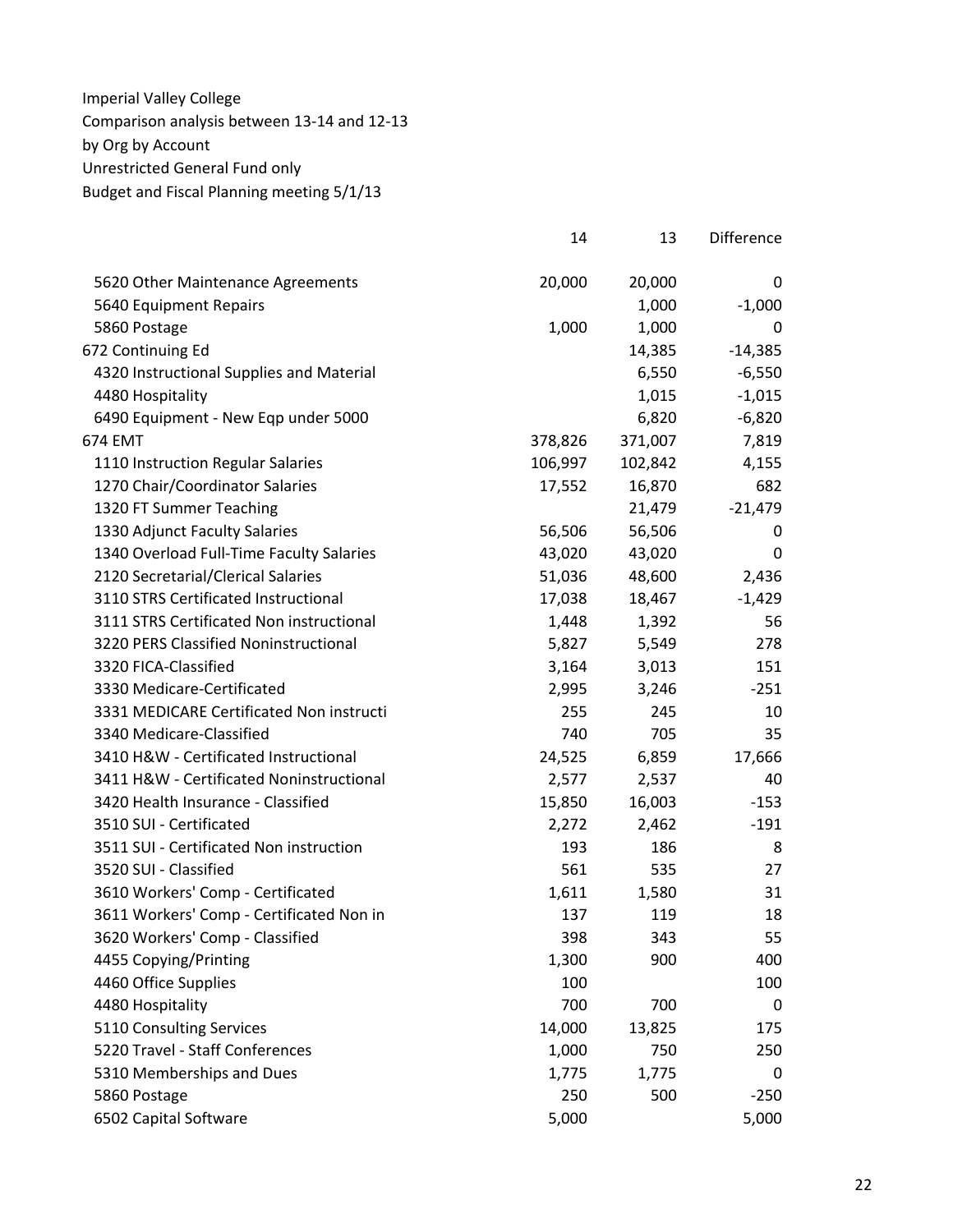|                                          | 14      | 13      | Difference       |
|------------------------------------------|---------|---------|------------------|
| 676 Fire Science                         | 117,009 | 127,599 | $-10,590$        |
| 1330 Adjunct Faculty Salaries            | 64,782  | 64,782  | 0                |
| 1390 Instr - Prof Exp/Extra Duty Agmt    | 5,000   | 5,000   | 0                |
| 1490 Non-Instr Prof Exp/Extra Duty Agmt  | 400     | 400     | 0                |
| 3110 STRS Certificated Instructional     | 5,757   | 5,345   | 412              |
| 3111 STRS Certificated Non instructional | 33      | 446     | $-413$           |
| 3330 Medicare-Certificated               | 1,012   | 939     | 72               |
| 3331 MEDICARE Certificated Non instructi | 6       | 78      | $-73$            |
| 3510 SUI - Certificated                  | 768     | 713     | 55               |
| 3511 SUI - Certificated Non instruction  | 4       | 59      | $-55$            |
| 3610 Workers' Comp - Certificated        | 544     | 457     | 87               |
| 3611 Workers' Comp - Certificated Non in | 3       | 38      | $-35$            |
| 4320 Instructional Supplies and Material | 34,000  |         | 34,000           |
| 4401 Other Supplies                      | 1,000   |         | 1,000            |
| 4455 Copying/Printing                    | 200     | 90      | 110              |
| 4480 Hospitality                         | 300     | 285     | 15               |
| 5110 Consulting Services                 | 2,000   | 47,137  | $-45,137$        |
| 5220 Travel - Staff Conferences          | 800     | 1,460   | $-660$           |
| 5310 Memberships and Dues                | 150     | 130     | 20               |
| 5860 Postage                             | 250     | 240     | 10               |
| 677 Health Technologies                  | 16,531  | 16,510  | 21               |
| 1330 Adjunct Faculty Salaries            | 14,681  | 14,681  | $\boldsymbol{0}$ |
| 3110 STRS Certificated Instructional     | 1,211   | 1,211   | $\mathbf 0$      |
| 3330 Medicare-Certificated               | 213     | 213     | 0                |
| 3510 SUI - Certificated                  | 161     | 161     | $\mathbf 0$      |
| 3610 Workers' Comp - Certificated        | 115     | 104     | 11               |
| 4220 Magazines, Periodicals, CD's        |         | 100     | $-100$           |
| 4455 Copying/Printing                    | 100     | 40      | 60               |
| 4460 Office Supplies                     | 50      |         | 50               |
| 678 Medical Assistance                   | 35,081  | 34,229  | 852              |
| 1330 Adjunct Faculty Salaries            | 30,697  | 30,697  | 0                |
| 1390 Instr - Prof Exp/Extra Duty Agmt    | 720     |         | 720              |
| 3110 STRS Certificated Instructional     | 2,592   | 2,533   | 59               |
| 3330 Medicare-Certificated               | 456     | 445     | 10               |
| 3510 SUI - Certificated                  | 346     | 338     | 8                |
| 3610 Workers' Comp - Certificated        | 245     | 217     | 28               |
| 4320 Instructional Supplies and Material | 1       |         | 1                |
| 4455 Copying/Printing                    | 25      |         | 25               |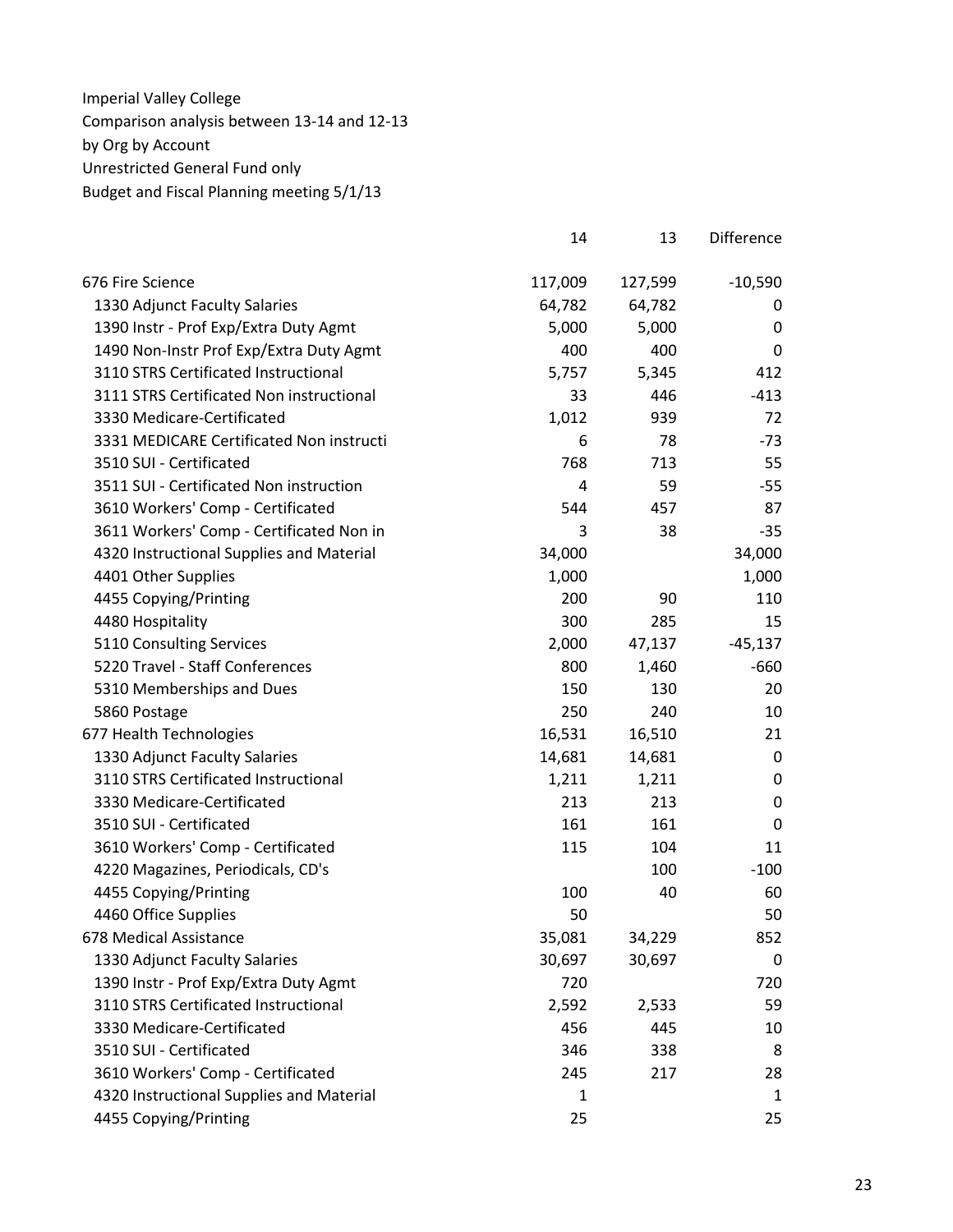|                                          | 14      | 13      | Difference  |
|------------------------------------------|---------|---------|-------------|
| 679 Nursing Learning Center              | 83,607  | 83,542  | 65          |
| 1330 Adjunct Faculty Salaries            | 74,715  | 74,715  | 0           |
| 3110 STRS Certificated Instructional     | 6,164   | 6,164   | 0           |
| 3330 Medicare-Certificated               | 1,083   | 1,083   | 0           |
| 3510 SUI - Certificated                  | 822     | 822     | 0           |
| 3610 Workers' Comp - Certificated        | 583     | 527     | 55          |
| 4401 Other Supplies                      | 200     | 190     | 10          |
| 4460 Office Supplies                     | 40      | 40      | $\mathbf 0$ |
| <b>681 General Athletics</b>             | 248,643 | 284,579 | $-35,936$   |
| 1270 Chair/Coordinator Salaries          | 64,320  | 64,320  | 0           |
| 2109 Night Differential                  | 800     | 800     | 0           |
| 2119 Professional Salaries               | 76,075  | 78,684  | $-2,609$    |
| 2399 Overtime and Extra Pay              | 100     | 100     | 0           |
| 3111 STRS Certificated Non instructional | 5,306   | 5,306   | 0           |
| 3220 PERS Classified Noninstructional    | 8,685   | 8,983   | $-298$      |
| 3320 FICA-Classified                     | 4,772   | 4,934   | $-162$      |
| 3331 MEDICARE Certificated Non instructi | 933     | 933     | 0           |
| 3340 Medicare-Classified                 | 1,116   | 1,154   | -38         |
| 3411 H&W - Certificated Noninstructional | 10,535  | 10,578  | $-43$       |
| 3420 Health Insurance - Classified       | 17,559  | 17,630  | $-71$       |
| 3511 SUI - Certificated Non instruction  | 708     | 708     | 0           |
| 3520 SUI - Classified                    | 847     | 875     | -29         |
| 3611 Workers' Comp - Certificated Non in | 502     | 454     | 48          |
| 3620 Workers' Comp - Classified          | 600     | 562     | 39          |
| 4320 Instructional Supplies and Material | 4,664   | 1,257   | 3,407       |
| 4450 Health Supplies                     | 3,622   | 3,057   | 565         |
| 4455 Copying/Printing                    | 932     | 847     | 85          |
| 4460 Office Supplies                     | 411     | 347     | 64          |
| 4480 Hospitality                         | 1,507   | 272     | 1,235       |
| 5220 Travel - Staff Conferences          | 1,348   | 1,138   | 210         |
| 5310 Memberships and Dues                | 12,904  | 13,794  | $-890$      |
| 5440 Student Insurance Expense           | 24,850  | 61,513  | $-36,663$   |
| 5550 Laundry                             | 428     | 361     | 67          |
| 5621 Copier Maintenance Agreements       |         | 393     | $-393$      |
| 5632 Vehicle Rental Expense              | 642     | 649     | $-7$        |
| 5640 Equipment Repairs                   | 2,000   | 1,838   | 162         |
| 5840 Physical Exam/Class B Lic Fees      | 2,110   | 2,781   | $-671$      |
| 5860 Postage                             | 367     | 310     | 57          |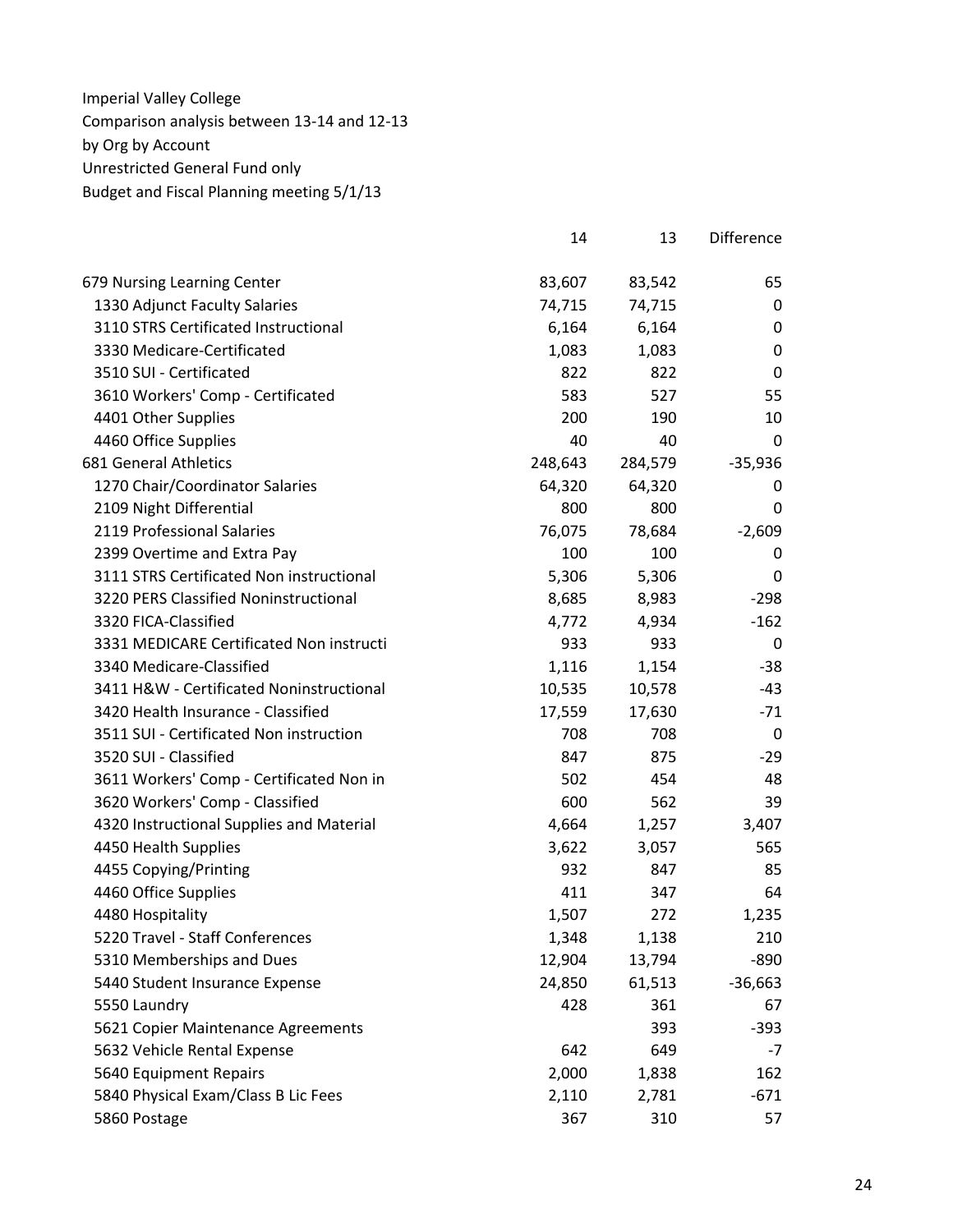|                                          | 14     | 13     | <b>Difference</b> |
|------------------------------------------|--------|--------|-------------------|
| 682 Basketball - Women                   | 40,937 | 34,882 | 6,055             |
| 1370 Coaching Salaries                   | 10,800 | 10,800 | 0                 |
| 3110 STRS Certificated Instructional     | 891    | 891    | 0                 |
| 3330 Medicare-Certificated               | 157    | 157    | 0                 |
| 3510 SUI - Certificated                  | 119    | 119    | 0                 |
| 3610 Workers' Comp - Certificated        | 84     | 76     | 8                 |
| 4320 Instructional Supplies and Material | 3,007  | 1,551  | 1,456             |
| 5191 Officials and Referees              | 7,222  | 2,208  | 5,014             |
| 5220 Travel - Staff Conferences          | 11,205 | 11,191 | 14                |
| 5310 Memberships and Dues                | 240    | 240    | 0                 |
| 5632 Vehicle Rental Expense              | 5,662  | 5,662  | 0                 |
| 5820 Athletics Entry Fees                | 1,550  | 1,589  | -39               |
| 6490 Equipment - New Eqp under 5000      |        | 398    | $-398$            |
| 683 Basketball - Men                     | 70,701 | 50,435 | 20,265            |
| 1370 Coaching Salaries                   | 33,079 | 16,212 | 16,867            |
| 3110 STRS Certificated Instructional     | 2,729  | 1,337  | 1,392             |
| 3330 Medicare-Certificated               | 480    | 235    | 245               |
| 3410 H&W - Certificated Instructional    | 4,741  | 4,760  | $-19$             |
| 3510 SUI - Certificated                  | 364    | 178    | 186               |
| 3610 Workers' Comp - Certificated        | 258    | 114    | 144               |
| 4320 Instructional Supplies and Material | 2,971  | 2,800  | 171               |
| 5191 Officials and Referees              | 7,422  | 6,091  | 1,331             |
| 5220 Travel - Staff Conferences          | 12,099 | 12,583 | $-484$            |
| 5310 Memberships and Dues                | 350    | 340    | 10                |
| 5632 Vehicle Rental Expense              | 4,903  | 4,659  | 244               |
| 5820 Athletics Entry Fees                | 1,305  | 1,125  | 180               |
| 684 Baseball - Men                       | 73,097 | 67,712 | 5,385             |
| 1370 Coaching Salaries                   | 30,872 | 27,872 | 3,000             |
| 3110 STRS Certificated Instructional     | 2,547  | 2,299  | 248               |
| 3330 Medicare-Certificated               | 448    | 404    | 44                |
| 3410 H&W - Certificated Instructional    | 4,565  | 4,584  | $-19$             |
| 3510 SUI - Certificated                  | 340    | 307    | 33                |
| 3610 Workers' Comp - Certificated        | 241    | 197    | 44                |
| 4320 Instructional Supplies and Material | 9,000  | 5,562  | 3,438             |
| 4401 Other Supplies                      | 216    |        | 216               |
| 5191 Officials and Referees              | 4,380  | 4,590  | $-210$            |
| 5220 Travel - Staff Conferences          | 12,336 | 14,031 | $-1,695$          |
| 5310 Memberships and Dues                | 130    | 123    | 7                 |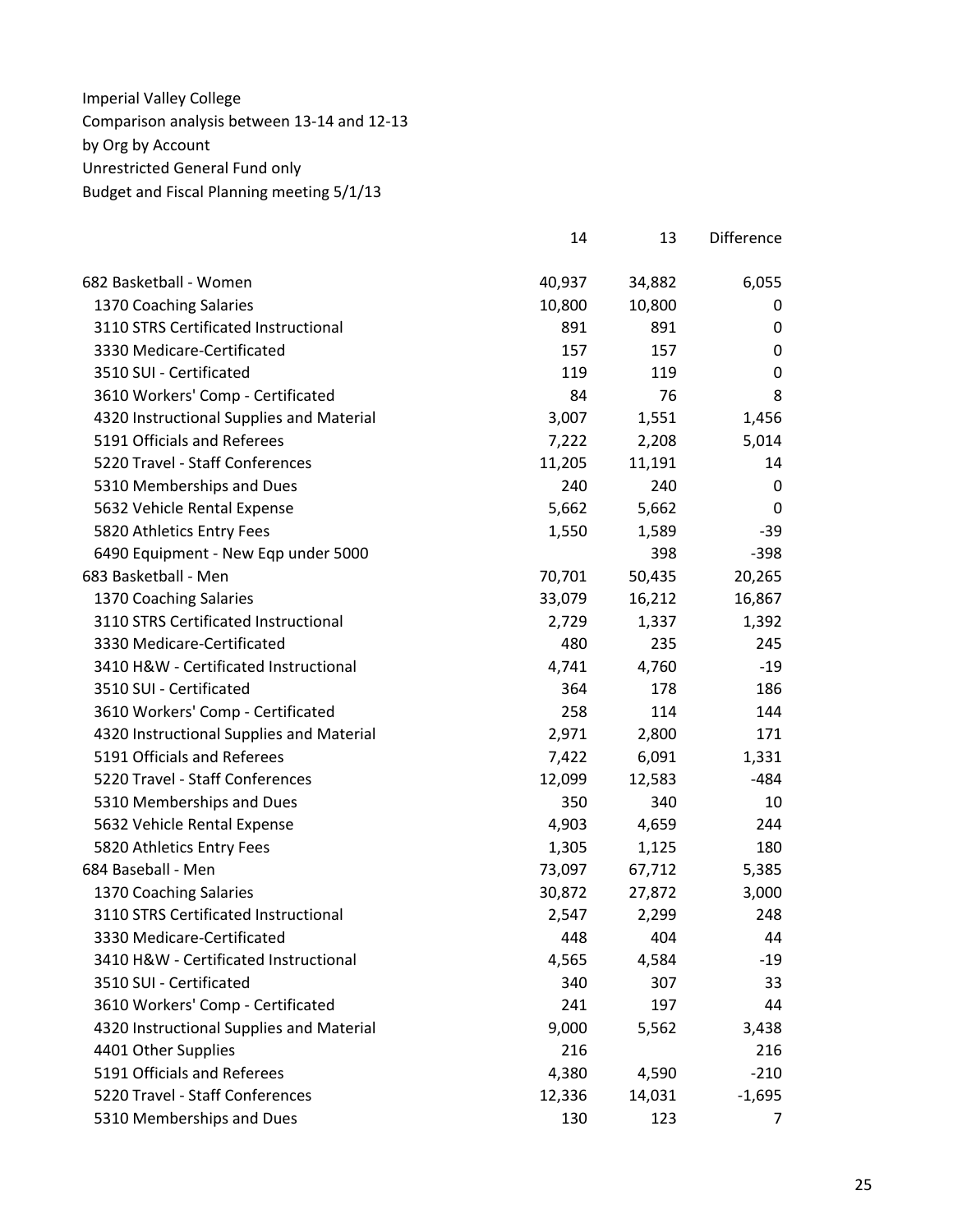|                                          | 14     | 13     | <b>Difference</b> |
|------------------------------------------|--------|--------|-------------------|
| 5632 Vehicle Rental Expense              | 7,908  | 7,634  | 274               |
| 5820 Athletics Entry Fees                | 115    | 109    | 6                 |
| 685 Softball - Women                     | 36,083 | 34,778 | 1,304             |
| 1370 Coaching Salaries                   | 10,800 | 10,800 | 0                 |
| 3110 STRS Certificated Instructional     | 891    | 891    | 0                 |
| 3330 Medicare-Certificated               | 157    | 157    | 0                 |
| 3510 SUI - Certificated                  | 119    | 119    | 0                 |
| 3610 Workers' Comp - Certificated        | 84     | 76     | 8                 |
| 4320 Instructional Supplies and Material | 8,450  | 3,438  | 5,012             |
| 5191 Officials and Referees              | 2,860  | 3,286  | $-426$            |
| 5220 Travel - Staff Conferences          | 7,532  | 10,001 | $-2,469$          |
| 5310 Memberships and Dues                | 100    | 100    | 0                 |
| 5632 Vehicle Rental Expense              | 4,240  | 4,861  | $-621$            |
| 5820 Athletics Entry Fees                | 850    | 1,050  | $-200$            |
| 686 Tennis - Women                       | 20,652 | 20,040 | 612               |
| 1370 Coaching Salaries                   | 8,100  | 8,100  | 0                 |
| 3110 STRS Certificated Instructional     | 668    | 668    | 0                 |
| 3330 Medicare-Certificated               | 117    | 117    | 0                 |
| 3510 SUI - Certificated                  | 89     | 89     | 0                 |
| 3610 Workers' Comp - Certificated        | 63     | 57     | 6                 |
| 4320 Instructional Supplies and Material | 2,976  | 2,802  | 174               |
| 5220 Travel - Staff Conferences          | 5,524  | 5,008  | 516               |
| 5632 Vehicle Rental Expense              | 2,864  | 3,133  | $-269$            |
| 5820 Athletics Entry Fees                | 250    | 65     | 185               |
| 687 Tennis - Men                         | 19,343 | 18,803 | 540               |
| 1370 Coaching Salaries                   | 8,100  | 8,100  | 0                 |
| 3110 STRS Certificated Instructional     | 668    | 668    | 0                 |
| 3330 Medicare-Certificated               | 117    | 117    | 0                 |
| 3510 SUI - Certificated                  | 89     | 89     | 0                 |
| 3610 Workers' Comp - Certificated        | 63     | 57     | 6                 |
| 4320 Instructional Supplies and Material | 3,416  | 3,227  | 189               |
| 5220 Travel - Staff Conferences          | 4,160  | 3,907  | 253               |
| 5632 Vehicle Rental Expense              | 2,434  | 2,472  | $-38$             |
| 5820 Athletics Entry Fees                | 295    | 165    | 130               |
| 688 Soccer - Women                       | 21,339 | 13,403 | 7,936             |
| 1370 Coaching Salaries                   | 7,000  |        | 7,000             |
| 3110 STRS Certificated Instructional     | 578    |        | 578               |
| 3330 Medicare-Certificated               | 102    |        | 102               |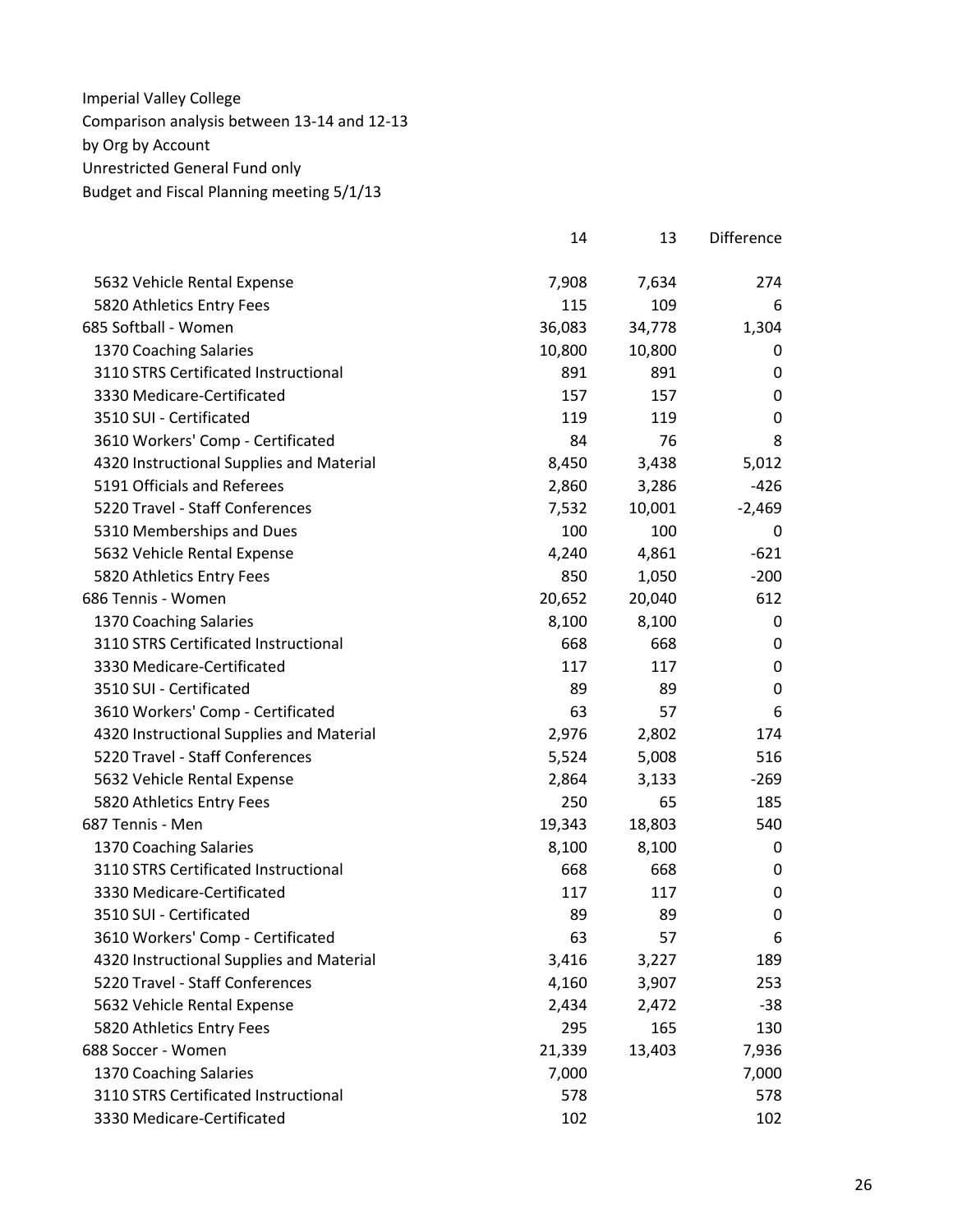|                                          | 14     | 13     | <b>Difference</b> |
|------------------------------------------|--------|--------|-------------------|
| 3510 SUI - Certificated                  | 77     |        | 77                |
| 3610 Workers' Comp - Certificated        | 55     |        | 55                |
| 4320 Instructional Supplies and Material | 4,173  | 3,475  | 698               |
| 5191 Officials and Referees              | 3,106  | 2,086  | 1,020             |
| 5220 Travel - Staff Conferences          | 3,485  | 4,057  | $-572$            |
| 5632 Vehicle Rental Expense              | 2,764  | 3,784  | $-1,020$          |
| 689 Soccer - Men                         | 20,819 | 13,008 | 7,811             |
| 1370 Coaching Salaries                   | 7,000  |        | 7,000             |
| 3110 STRS Certificated Instructional     | 578    |        | 578               |
| 3330 Medicare-Certificated               | 102    |        | 102               |
| 3510 SUI - Certificated                  | 77     |        | 77                |
| 3610 Workers' Comp - Certificated        | 55     |        | 55                |
| 4320 Instructional Supplies and Material | 3,908  | 3,567  | 341               |
| 5191 Officials and Referees              | 1,328  | 1,611  | $-283$            |
| 5220 Travel - Staff Conferences          | 4,350  | 4,363  | $-13$             |
| 5632 Vehicle Rental Expense              | 3,422  | 3,467  | -45               |
| 691 Volleyball                           | 64,254 | 43,414 | 20,840            |
| 1370 Coaching Salaries                   | 34,576 | 16,946 | 17,630            |
| 3110 STRS Certificated Instructional     | 2,853  | 1,398  | 1,454             |
| 3330 Medicare-Certificated               | 501    | 246    | 256               |
| 3410 H&W - Certificated Instructional    | 2,849  | 2,835  | 14                |
| 3510 SUI - Certificated                  | 380    | 186    | 194               |
| 3610 Workers' Comp - Certificated        | 270    | 120    | 150               |
| 4320 Instructional Supplies and Material | 7,000  | 6,650  | 350               |
| 5191 Officials and Referees              | 4,450  | 4,218  | 232               |
| 5220 Travel - Staff Conferences          | 5,398  | 5,667  | $-269$            |
| 5310 Memberships and Dues                | 170    | 170    | 0                 |
| 5632 Vehicle Rental Expense              | 5,527  | 4,978  | 549               |
| 5820 Athletics Entry Fees                | 280    |        | 280               |
| 693 General Athletics - Playoff          | 3,000  | 2,350  | 650               |
| 5220 Travel - Staff Conferences          | 3,000  | 2,350  | 650               |
| 695 Women's Cross Country                | 50,781 | 32,473 | 18,309            |
| 1370 Coaching Salaries                   | 35,320 | 20,686 | 14,634            |
| 3110 STRS Certificated Instructional     | 2,914  | 1,707  | 1,207             |
| 3330 Medicare-Certificated               | 512    | 300    | 212               |
| 3410 H&W - Certificated Instructional    | 2,849  | 2,835  | 14                |
| 3510 SUI - Certificated                  | 389    | 228    | 161               |
| 3610 Workers' Comp - Certificated        | 275    | 146    | 129               |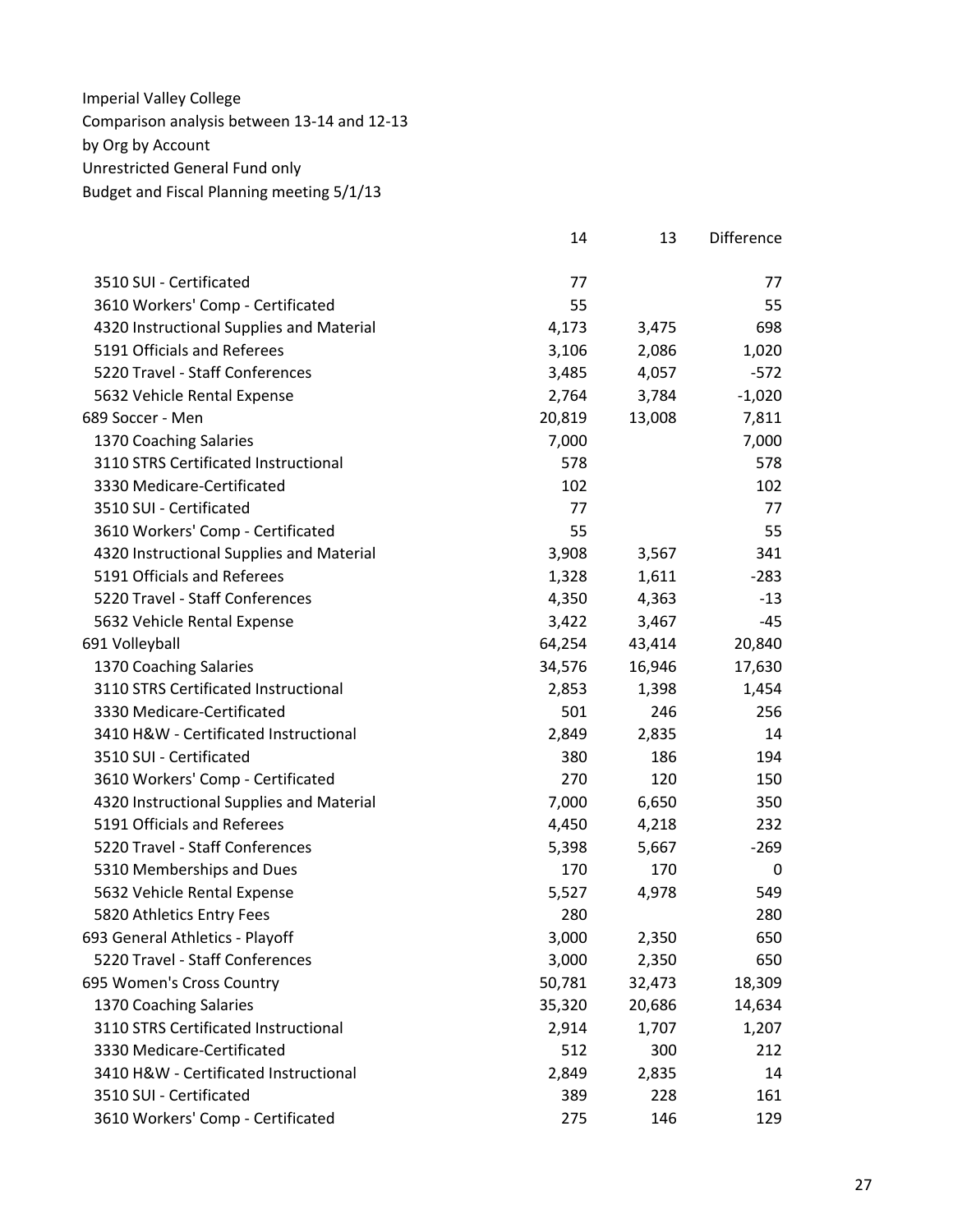|                                          | 14      | 13      | <b>Difference</b> |
|------------------------------------------|---------|---------|-------------------|
| 4320 Instructional Supplies and Material | 3,016   | 1,340   | 1,676             |
| 4480 Hospitality                         |         | 518     | $-518$            |
| 5220 Travel - Staff Conferences          | 3,286   | 2,446   | 840               |
| 5632 Vehicle Rental Expense              | 1,800   | 2,217   | $-417$            |
| 5820 Athletics Entry Fees                | 420     | 50      | 370               |
| 701 VP Technology                        | 85,978  | 198,827 | $-112,849$        |
| 1214 Vice Presidents Salaries            | 44,895  | 145,291 | $-100,396$        |
| 2107 Classified Confidential Salaries    | 12,837  | 12,228  | 609               |
| 3111 STRS Certificated Non instructional | 3,704   | 11,987  | $-8,283$          |
| 3220 PERS Classified Noninstructional    | 1,466   | 1,396   | 70                |
| 3320 FICA-Classified                     | 796     | 758     | 38                |
| 3331 MEDICARE Certificated Non instructi | 651     | 2,107   | $-1,456$          |
| 3340 Medicare-Classified                 | 186     | 177     | 9                 |
| 3411 H&W - Certificated Noninstructional | 5,268   | 17,630  | $-12,362$         |
| 3420 Health Insurance - Classified       | 4,390   | 4,408   | $-18$             |
| 3511 SUI - Certificated Non instruction  | 494     | 1,598   | $-1,104$          |
| 3520 SUI - Classified                    | 141     | 135     | 7                 |
| 3611 Workers' Comp - Certificated Non in | 350     | 1,026   | $-676$            |
| 3620 Workers' Comp - Classified          | 100     | 86      | 14                |
| 4455 Copying/Printing                    | 500     |         | 500               |
| 4460 Office Supplies                     | 1,200   |         | 1,200             |
| 5220 Travel - Staff Conferences          | 5,000   |         | 5,000             |
| 5310 Memberships and Dues                | 4,000   |         | 4,000             |
| 706 Reprographics Dept.                  | 253,206 | 239,057 | 14,149            |
| 2120 Secretarial/Clerical Salaries       | 39,156  |         | 39,156            |
| 2123 Reprographics Salaries              | 55,908  | 90,552  | $-34,644$         |
| 3220 PERS Classified Noninstructional    | 10,853  | 10,338  | 515               |
| 3320 FICA-Classified                     | 5,894   | 5,614   | 280               |
| 3340 Medicare-Classified                 | 1,378   | 1,313   | 65                |
| 3420 Health Insurance - Classified       | 25,729  | 25,269  | 460               |
| 3520 SUI - Classified                    | 1,046   | 996     | 50                |
| 3620 Workers' Comp - Classified          | 741     | 639     | 102               |
| 4455 Copying/Printing                    | 5,000   |         | 5,000             |
| 4461 Copier Supplies                     | 20,000  | 15,700  | 4,300             |
| 5621 Copier Maintenance Agreements       | 80,000  | 76,000  | 4,000             |
| 5860 Postage                             | 4,200   | 9,335   | $-5,135$          |
| 6490 Equipment - New Eqp under 5000      | 3,300   | 3,300   | 0                 |
| 707 IT - Enterprise Systems              | 886,783 | 796,901 | 89,882            |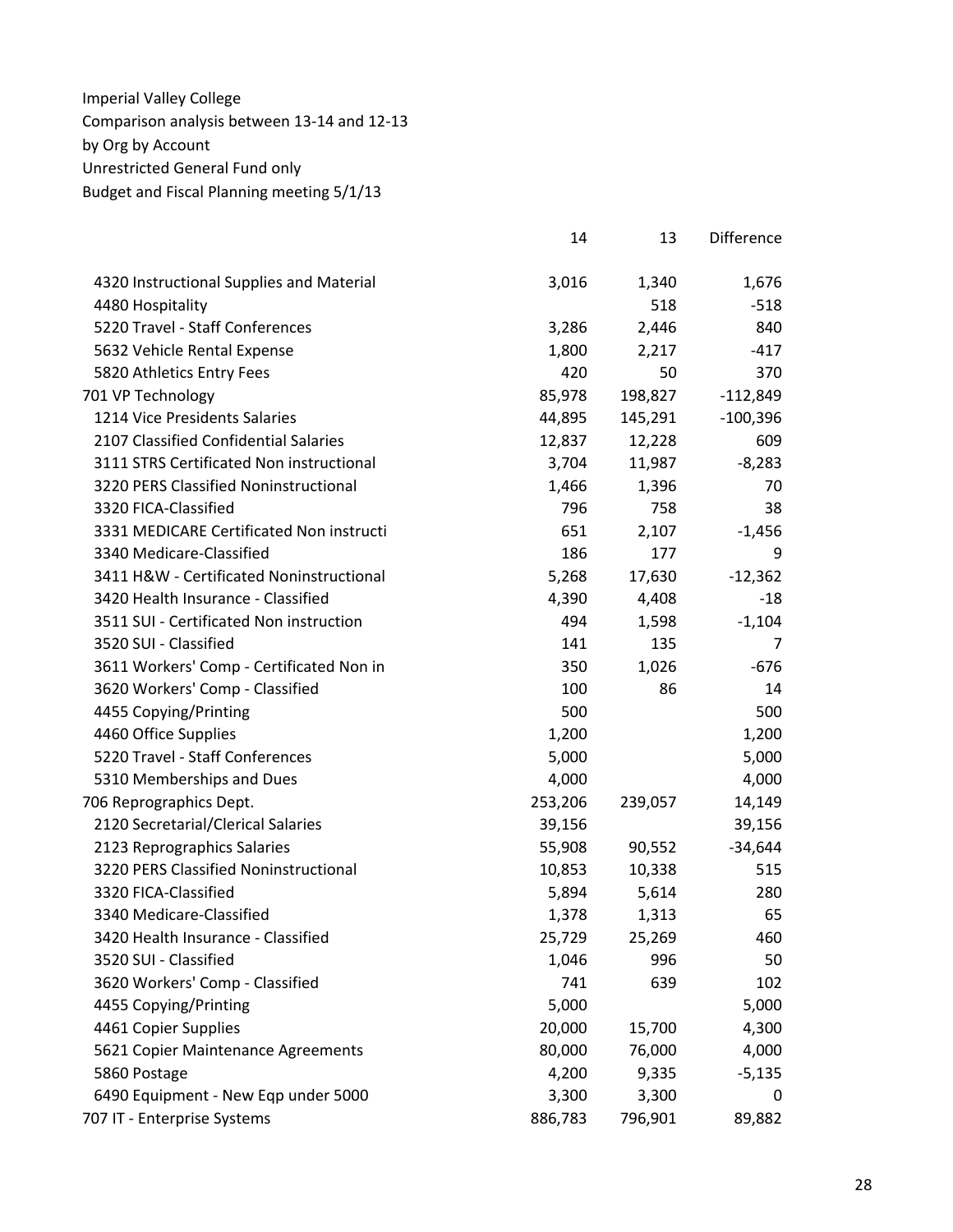|                                          | 14        | 13        | Difference |
|------------------------------------------|-----------|-----------|------------|
| 2104 Information Systems Salaries        | 216,516   | 184,631   | 31,885     |
| 2106 Media Services Salaries             | 63,420    | 47,105    | 16,315     |
| 2108 Classified Managers Salaries        | 22,347    | 21,285    | 1,062      |
| 2211 Tutorial Salaries                   | 48,168    | 21,792    | 26,376     |
| 2399 Overtime and Extra Pay              | 1,200     | 1,200     | 0          |
| 3220 PERS Classified Noninstructional    | 34,512    | 32,656    | 1,855      |
| 3221 PERS Classified Instructional       | 5,499     | 2,488     | 3,011      |
| 3320 FICA-Classified                     | 18,816    | 17,808    | 1,007      |
| 3321 FICA Classified Instructional       | 2,986     | 1,377     | 1,609      |
| 3340 Medicare-Classified                 | 4,401     | 4,165     | 235        |
| 3341 Medicare-Classified Instructional   | 698       | 316       | 382        |
| 3420 Health Insurance - Classified       | 66,764    | 72,456    | $-5,692$   |
| 3421 Health Insurance - Classified Instr | 17,559    | 11,019    | 6,540      |
| 3520 SUI - Classified                    | 3,338     | 3,159     | 179        |
| 3521 SUI - Classified Instructional      | 530       | 240       | 290        |
| 3620 Workers' Comp - Classified          | 2,367     | 2,027     | 340        |
| 3621 Workers' Comp - Classified Instruct | 376       | 154       | 222        |
| 4320 Instructional Supplies and Material | 2,200     |           | 2,200      |
| 4401 Other Supplies                      | 70,950    | 69,950    | 1,000      |
| 4455 Copying/Printing                    | 438       | 416       | 22         |
| 4460 Office Supplies                     | 1,200     | 1,116     | 84         |
| 5220 Travel - Staff Conferences          | 2,250     | 2,138     | 112        |
| 5540 Telephone and Data Lines            | 52,108    | 52,108    | 0          |
| 5620 Other Maintenance Agreements        | 110,000   | 109,383   | 617        |
| 5640 Equipment Repairs                   | 2,000     | 1,800     | 200        |
| 5860 Postage                             | 50        | 20        | 30         |
| 6490 Equipment - New Eqp under 5000      | 136,090   | 136,090   | 0          |
| 708 IT - Application Services            | 1,072,756 | 1,042,379 | 30,376     |
| 2104 Information Systems Salaries        | 282,204   | 268,752   | 13,452     |
| 2108 Classified Managers Salaries        | 134,412   | 128,016   | 6,396      |
| 3220 PERS Classified Noninstructional    | 47,565    | 45,299    | 2,266      |
| 3320 FICA-Classified                     | 25,830    | 24,600    | 1,231      |
| 3340 Medicare-Classified                 | 6,041     | 5,753     | 288        |
| 3420 Health Insurance - Classified       | 78,406    | 82,270    | $-3,864$   |
| 3520 SUI - Classified                    | 4,583     | 4,364     | 218        |
| 3620 Workers' Comp - Classified          | 3,250     | 2,801     | 448        |
| 4401 Other Supplies                      | 1,900     | 1,900     | 0          |
| 4455 Copying/Printing                    | 1,500     | 1,140     | 360        |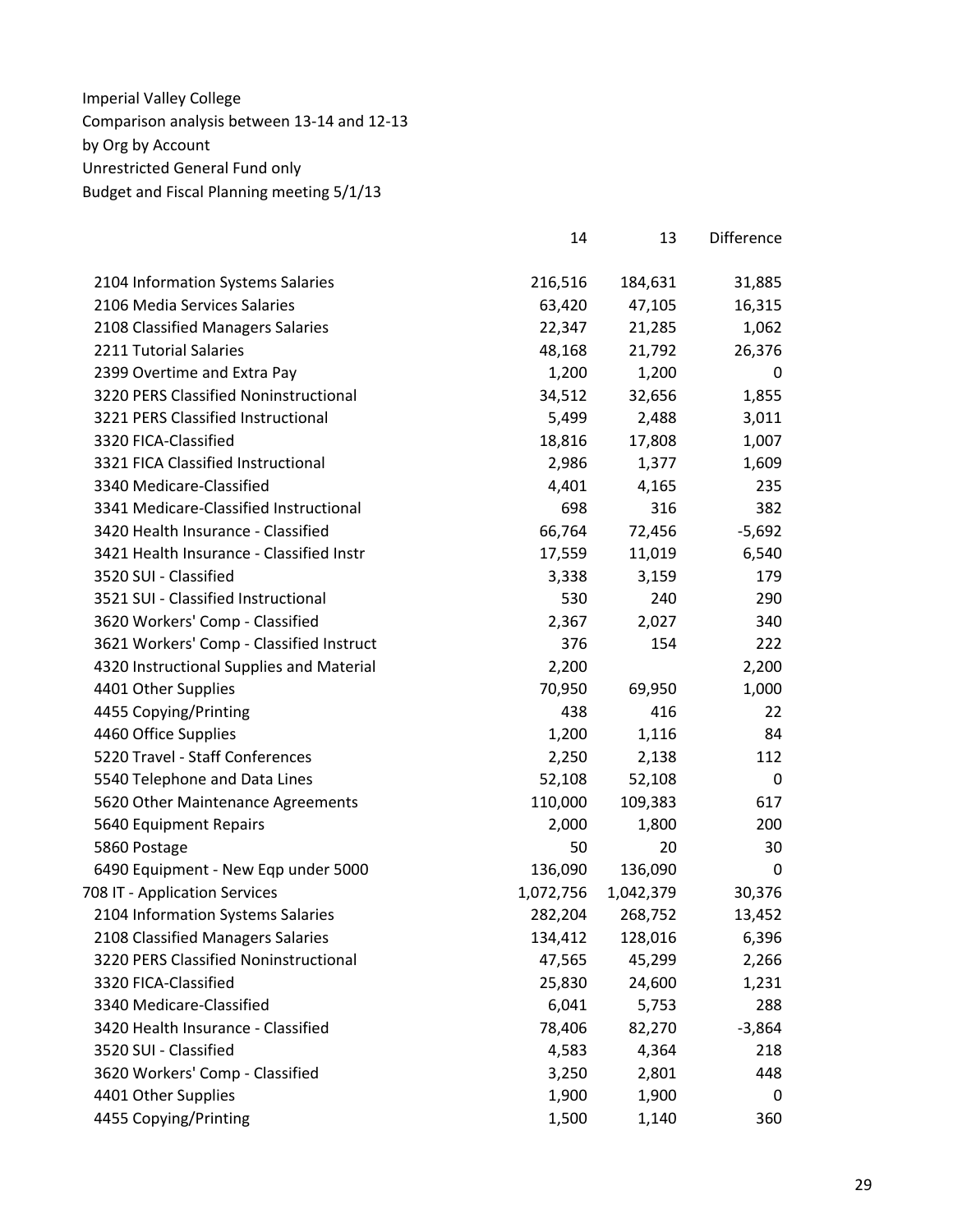|                                          | 14        | 13        | Difference |
|------------------------------------------|-----------|-----------|------------|
| 4460 Office Supplies                     | 700       | 662       | 38         |
| 5110 Consulting Services                 | 148,863   | 141,420   | 7,443      |
| 5220 Travel - Staff Conferences          | 6,302     | 5,987     | 315        |
| 5620 Other Maintenance Agreements        | 328,000   | 327,957   | 43         |
| 5640 Equipment Repairs                   | 2,000     | 438       | 1,562      |
| 5860 Postage                             | 200       | 20        | 180        |
| 6490 Equipment - New Eqp under 5000      | 1,000     | 1,000     | 0          |
| 709 IT - Technical Services              |           | 18,154    | $-18,154$  |
| 2108 Classified Managers Salaries        |           | 15,019    | $-15,019$  |
| 3220 PERS Classified Noninstructional    |           | 1,715     | $-1,715$   |
| 3320 FICA-Classified                     |           | 931       | $-931$     |
| 3340 Medicare-Classified                 |           | 218       | $-218$     |
| 3520 SUI - Classified                    |           | 165       | $-165$     |
| 3620 Workers' Comp - Classified          |           | 106       | $-106$     |
| 801 Vice Pres Business Services Office   | 2,237,125 | 2,216,758 | 20,367     |
| 1214 Vice Presidents Salaries            | 145,291   | 141,059   | 4,232      |
| 2103 Accounting Salaries                 | 274,032   | 264,036   | 9,996      |
| 2107 Classified Confidential Salaries    | 83,676    | 83,676    | 0          |
| 2108 Classified Managers Salaries        | 181,215   | 178,529   | 2,686      |
| 2398 Professional Growth Salaries        | 1,620     | 1,620     | 0          |
| 3120 STRS Classified Non instructional   |           | 10,328    | $-10,328$  |
| 3211 PERS Certificated Noninstructional  | 16,588    | 16,105    | 483        |
| 3220 PERS Classified Noninstructional    | 61,529    | 45,850    | 15,679     |
| 3311 FICA Certificated Non instructional | 9,008     | 7,089     | 1,919      |
| 3320 FICA-Classified                     | 33,514    | 24,081    | 9,433      |
| 3331 MEDICARE Certificated Non instructi | 2,107     | 2,028     | 79         |
| 3340 Medicare-Classified                 | 7,838     | 7,412     | 426        |
| 3411 H&W - Certificated Noninstructional | 15,850    | 16,003    | $-153$     |
| 3420 Health Insurance - Classified       | 123,723   | 124,126   | $-403$     |
| 3511 SUI - Certificated Non instruction  | 1,598     | 1,538     | 60         |
| 3520 SUI - Classified                    | 5,946     | 5,623     | 323        |
| 3611 Workers' Comp - Certificated Non in | 1,133     | 987       | 146        |
| 3620 Workers' Comp - Classified          | 4,216     | 3,609     | 607        |
| 4455 Copying/Printing                    | 4,200     | 5,405     | $-1,205$   |
| 4460 Office Supplies                     | 3,000     | 3,927     | $-927$     |
| 4466 Checks and Forms                    | 2,000     | 2,079     | $-79$      |
| 5220 Travel - Staff Conferences          | 4,000     | 6,360     | $-2,360$   |
| 5310 Memberships and Dues                | 6,000     | 5,786     | 214        |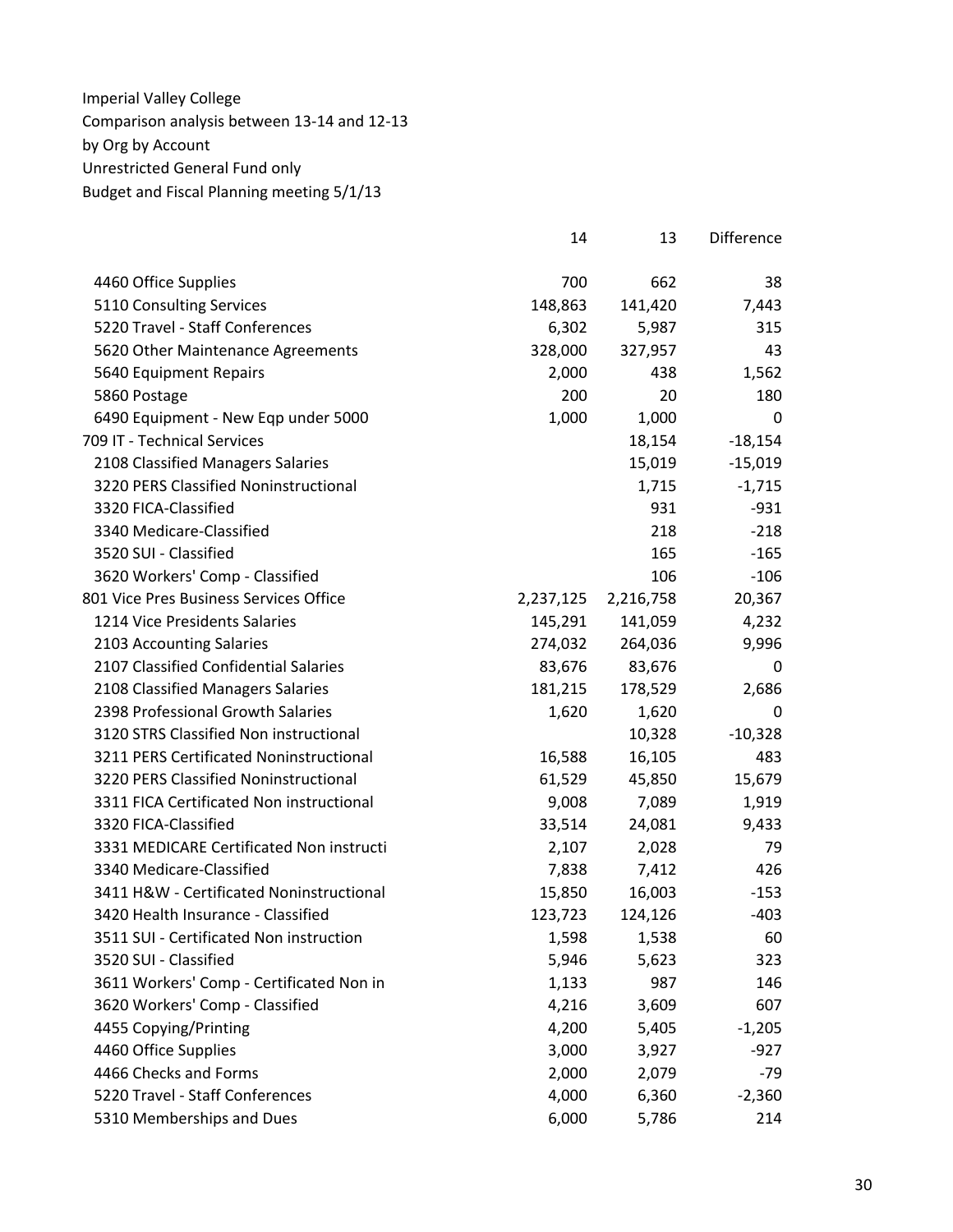|                                       | 14      | 13      | Difference |
|---------------------------------------|---------|---------|------------|
| 5410 Property and Liability Insurance | 113,206 | 115,461 | $-2,255$   |
| 5440 Student Insurance Expense        | 39,105  | 42,342  | $-3,237$   |
| 5620 Other Maintenance Agreements     | 102,189 | 104,538 | $-2,349$   |
| 5710 Audit Expense                    | 16,100  | 18,800  | $-2,700$   |
| 5730 Legal Expense                    | 52,500  | 61,772  | $-9,272$   |
| 5814 Bank Fees                        |         | 10,000  | $-10,000$  |
| 5815 Bank Fees                        | 40,511  | 31,350  | 9,161      |
| 5860 Postage                          | 5,800   | 8,000   | $-2,200$   |
| 5890 Other Expense                    | 10,000  | 2,414   | 7,586      |
| 7120 Debt Interest                    | 155,370 | 150,000 | 5,370      |
| 7130 Lease Payments                   | 714,260 | 714,825 | $-565$     |
| 808 Campus Safety and Security        | 282,776 | 191,241 | 91,535     |
| 2108 Classified Managers Salaries     | 41,040  | 63,516  | $-22,476$  |
| 2301 Student Salaries                 | 145,000 | 68,680  | 76,320     |
| 3220 PERS Classified Noninstructional | 4,686   | 7,252   | $-2,566$   |
| 3320 FICA-Classified                  | 2,544   | 3,938   | $-1,394$   |
| 3340 Medicare-Classified              | 595     | 921     | $-326$     |
| 3420 Health Insurance - Classified    | 7,024   | 7,052   | $-28$      |
| 3520 SUI - Classified                 | 451     | 699     | $-247$     |
| 3620 Workers' Comp - Classified       | 1,451   | 1,199   | 252        |
| 4455 Copying/Printing                 | 150     | 150     | 0          |
| 4460 Office Supplies                  | 350     | 350     | 0          |
| 5110 Consulting Services              | 72,000  | 30,000  | 42,000     |
| 5541 Cell Phones and Pagers           | 2,400   | 2,400   | 0          |
| 5890 Other Expense                    | 5,084   | 5,084   | 0          |
| 821 Purchasing                        | 144,284 | 140,732 | 3,552      |
| 2101 Admin Tech Salaries              | 54,228  | 51,636  | 2,592      |
| 2108 Classified Managers Salaries     | 37,546  | 35,756  | 1,790      |
| 2301 Student Salaries                 | 5,760   | 5,760   | 0          |
| 2398 Professional Growth Salaries     | 330     | 330     | 0          |
| 3220 PERS Classified Noninstructional | 10,478  | 9,978   | 500        |
| 3320 FICA-Classified                  | 5,710   | 5,439   | 272        |
| 3340 Medicare-Classified              | 1,336   | 1,272   | 64         |
| 3420 Health Insurance - Classified    | 24,583  | 24,682  | -99        |
| 3520 SUI - Classified                 | 1,013   | 965     | 48         |
| 3620 Workers' Comp - Classified       | 763     | 660     | 103        |
| 4401 Other Supplies                   | 90      | 95      | -5         |
| 4455 Copying/Printing                 |         | 1,260   | $-1,260$   |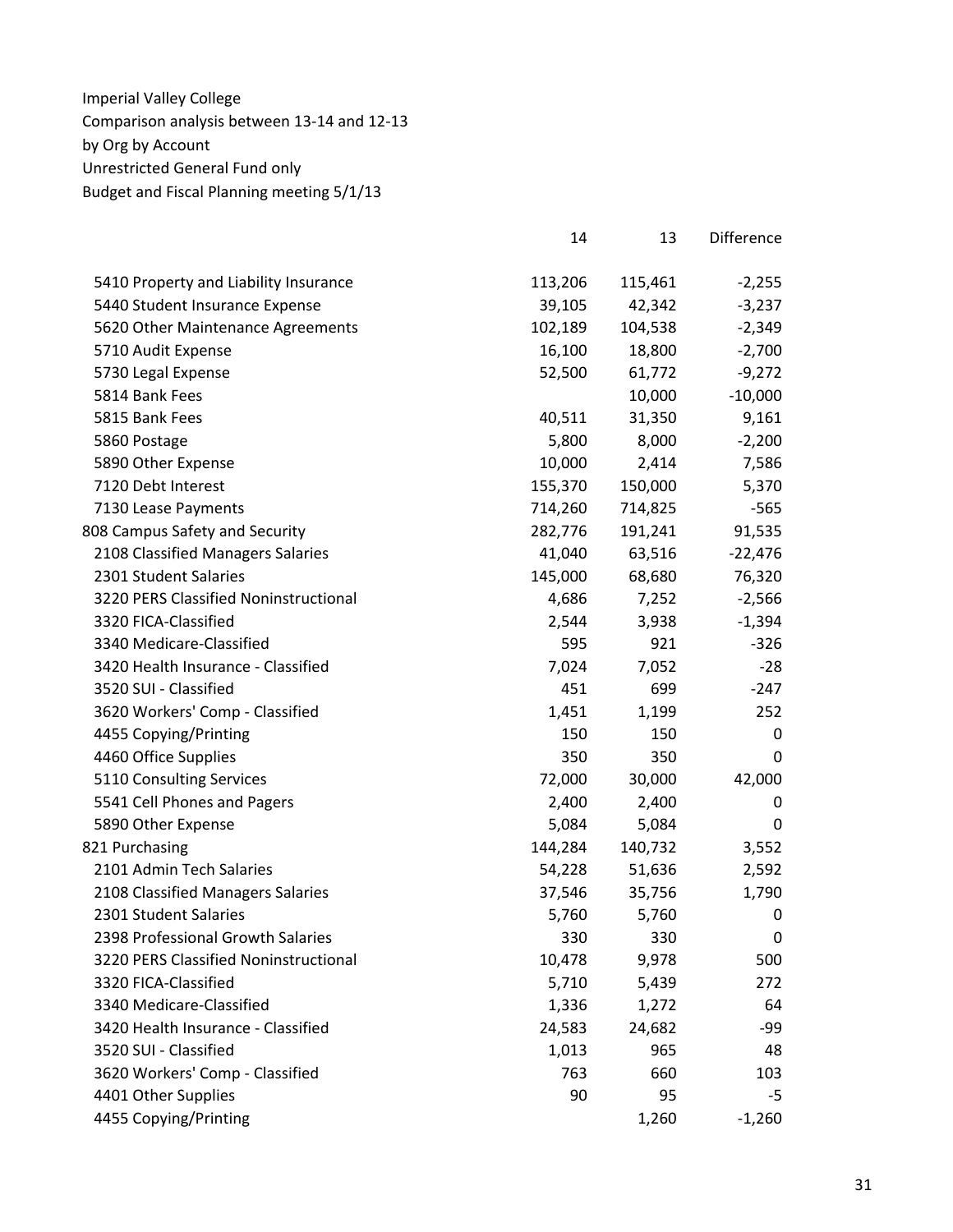|                                          | 14        | 13        | Difference |
|------------------------------------------|-----------|-----------|------------|
| 4460 Office Supplies                     | 43        | 310       | $-267$     |
| 4463 Repair Supplies                     | 214       | 250       | -36        |
| 5110 Consulting Services                 | 1,500     | 1,500     | 0          |
| 5310 Memberships and Dues                |           | 150       | $-150$     |
| 5840 Physical Exam/Class B Lic Fees      | 650       | 650       | 0          |
| 5860 Postage                             | 40        | 40        | 0          |
| 831 Health Insurance Benefits/Incentive  | 2,210,959 | 2,133,642 | 77,317     |
| 1199 CE Intr Retirement Incentive        | 35,805    |           | 35,805     |
| 1299 CE Non-Instr Retirement Incentive   | 22,241    |           | 22,241     |
| 2199 CL Non-Instr Retiree Incentive      | 11,455    |           | 11,455     |
| 3110 STRS Certificated Instructional     | 2,954     |           | 2,954      |
| 3111 STRS Certificated Non instructional | 1,835     |           | 1,835      |
| 3320 FICA-Classified                     | 710       |           | 710        |
| 3330 Medicare-Certificated               | 519       |           | 519        |
| 3331 MEDICARE Certificated Non instructi | 322       |           | 322        |
| 3340 Medicare-Classified                 | 166       |           | 166        |
| 3420 Health Insurance - Classified       | 671,171   | 671,170   | 1          |
| 3440 Health Insurance/IP - Certificated  | 718,002   | 718,000   | 2          |
| 3510 SUI - Certificated                  | 394       |           | 394        |
| 3511 SUI - Certificated Non instruction  | 245       |           | 245        |
| 3520 SUI - Classified                    | 126       |           | 126        |
| 3610 Workers' Comp - Certificated        | 279       |           | 279        |
| 3611 Workers' Comp - Certificated Non in | 173       |           | 173        |
| 3620 Workers' Comp - Classified          | 89        |           | 89         |
| 3910 Early Retirement Incentives         | 744,472   | 744,472   | 0          |
| 851 Custodial Department                 | 708,211   | 675,145   | 33,067     |
| 2109 Night Differential                  | 36,000    | 36,000    | 0          |
| 2113 Custodial Salaries                  | 415,932   | 397,824   | 18,108     |
| 2399 Overtime and Extra Pay              | 8,000     |           | 8,000      |
| 3220 PERS Classified Noninstructional    | 47,487    | 45,420    | 2,067      |
| 3320 FICA-Classified                     | 28,516    | 26,897    | 1,619      |
| 3340 Medicare-Classified                 | 6,669     | 6,290     | 379        |
| 3420 Health Insurance - Classified       | 136,779   | 134,697   | 2,082      |
| 3520 SUI - Classified                    | 5,059     | 4,772     | 287        |
| 3620 Workers' Comp - Classified          | 3,587     | 3,063     | 525        |
| 4430 Custodial Supplies                  | 20,182    | 20,182    | 0          |
| 852 Grounds Department                   | 408,612   | 367,266   | 41,346     |
| 2114 Grounds Salaries                    | 241,980   | 230,403   | 11,577     |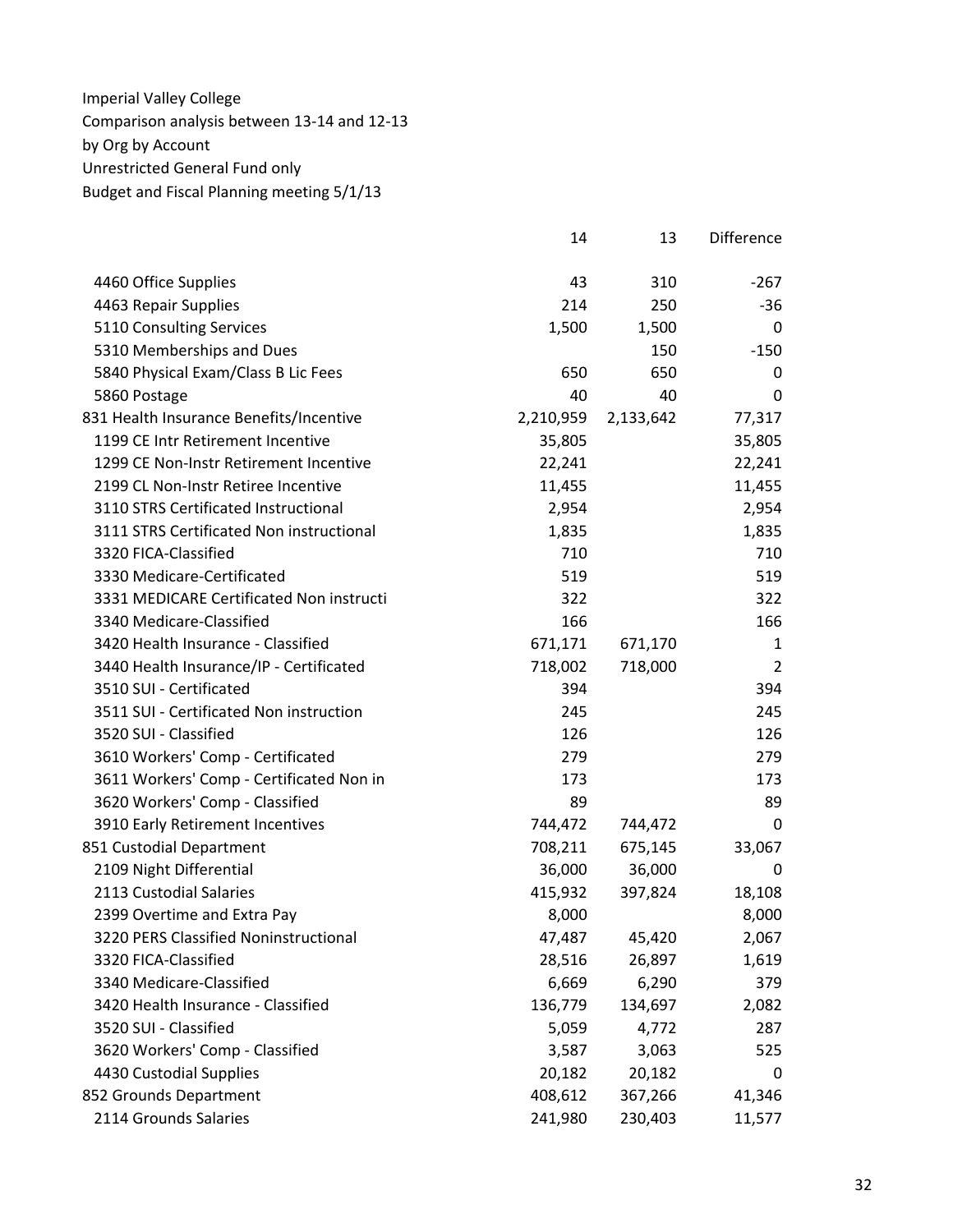|                                        | 14      | 13      | Difference       |
|----------------------------------------|---------|---------|------------------|
| 2399 Overtime and Extra Pay            | 11,000  |         | 11,000           |
| 3220 PERS Classified Noninstructional  | 27,627  | 26,305  | 1,322            |
| 3320 FICA-Classified                   | 15,685  | 14,285  | 1,400            |
| 3340 Medicare-Classified               | 3,668   | 3,341   | 327              |
| 3420 Health Insurance - Classified     | 71,905  | 56,780  | 15,125           |
| 3520 SUI - Classified                  | 2,783   | 2,534   | 248              |
| 3620 Workers' Comp - Classified        | 1,973   | 1,627   | 347              |
| 4440 Grounds Supplies                  | 17,167  | 17,167  | 0                |
| 4463 Repair Supplies                   | 8,160   | 8,160   | 0                |
| 5640 Equipment Repairs                 | 6,664   | 6,664   | 0                |
| 853 Maintenance Department             | 900,492 | 865,257 | 35,236           |
| 2108 Classified Managers Salaries      | 124,896 | 121,260 | 3,636            |
| 2115 Skilled Crafts Salaries           | 374,268 | 356,472 | 17,796           |
| 2120 Secretarial/Clerical Salaries     | 50,496  | 48,108  | 2,388            |
| 3220 PERS Classified Noninstructional  | 62,755  | 60,035  | 2,720            |
| 3320 FICA-Classified                   | 34,079  | 32,602  | 1,477            |
| 3340 Medicare-Classified               | 7,970   | 7,625   | 345              |
| 3420 Health Insurance - Classified     | 112,538 | 106,501 | 6,037            |
| 3520 SUI - Classified                  | 6,046   | 5,784   | 262              |
| 3620 Workers' Comp - Classified        | 4,287   | 3,712   | 575              |
| 4455 Copying/Printing                  | 800     | 800     | 0                |
| 4460 Office Supplies                   | 575     | 575     | 0                |
| 4463 Repair Supplies                   | 58,082  | 58,082  | 0                |
| 5220 Travel - Staff Conferences        | 566     | 566     | $\boldsymbol{0}$ |
| 5541 Cell Phones and Pagers            | 920     | 920     | $\mathbf 0$      |
| 5620 Other Maintenance Agreements      | 46,812  | 46,812  | 0                |
| 5621 Copier Maintenance Agreements     | 283     | 283     | 0                |
| 5630 Facility/Equipment Rental Expense | 5,980   | 5,980   | 0                |
| 5640 Equipment Repairs                 | 3,831   | 3,831   | $\mathbf 0$      |
| 5860 Postage                           | 800     | 800     | 0                |
| 5890 Other Expense                     | 4,508   | 4,508   | $\mathbf 0$      |
| 854 Transportation Department          | 11,159  | 11,159  | 0                |
| 4470 Gas and Oil                       | 4,967   | 4,967   | 0                |
| 4471 Tires                             | 1,219   | 1,219   | 0                |
| 4472 Transportation Tools              | 273     | 273     | 0                |
| 5640 Equipment Repairs                 | 2,400   | 2,400   | 0                |
| 5890 Other Expense                     | 2,300   | 2,300   | 0                |
| 855 Water Treatment Plant              | 167,104 | 98,602  | 68,502           |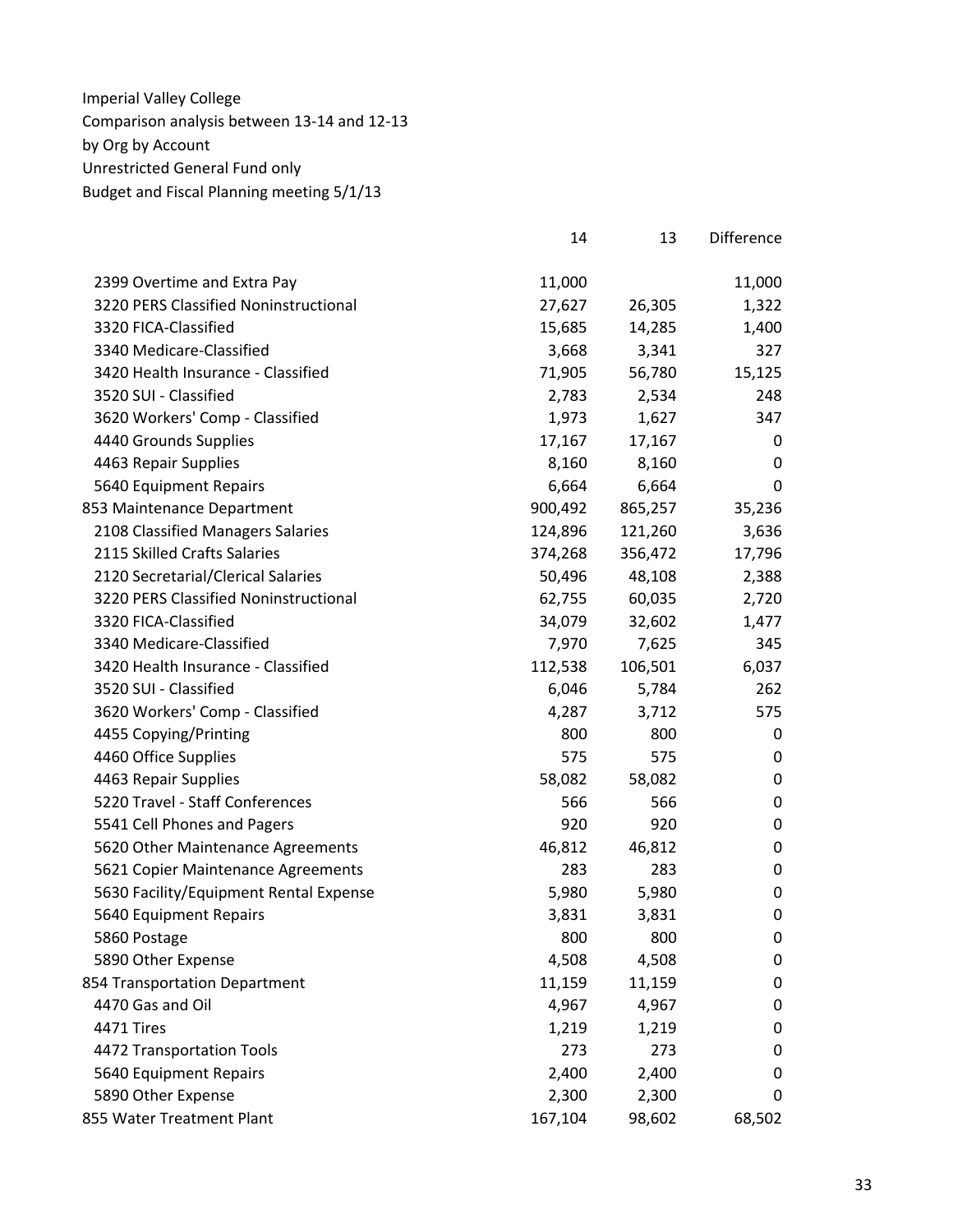|                                          | 14      | 13      | Difference  |
|------------------------------------------|---------|---------|-------------|
| 1490 Non-Instr Prof Exp/Extra Duty Agmt  |         | 52,800  | $-52,800$   |
| 2119 Professional Salaries               | 82,908  |         | 82,908      |
| 3111 STRS Certificated Non instructional |         | 4,356   | $-4,356$    |
| 3220 PERS Classified Noninstructional    | 9,466   |         | 9,466       |
| 3320 FICA-Classified                     | 5,140   |         | 5,140       |
| 3331 MEDICARE Certificated Non instructi |         | 766     | $-766$      |
| 3340 Medicare-Classified                 | 1,202   |         | 1,202       |
| 3420 Health Insurance - Classified       | 27,102  |         | 27,102      |
| 3511 SUI - Certificated Non instruction  |         | 581     | $-581$      |
| 3520 SUI - Classified                    | 912     |         | 912         |
| 3611 Workers' Comp - Certificated Non in |         | 373     | $-373$      |
| 3620 Workers' Comp - Classified          | 647     |         | 647         |
| 5220 Travel - Staff Conferences          | 400     | 400     | 0           |
| 5640 Equipment Repairs                   | 9,645   | 9,645   | 0           |
| 5830 Permits and Bio-assay               | 29,682  | 29,682  | $\mathbf 0$ |
| 856 Operations, Utilities                | 228,106 | 228,106 | $\mathbf 0$ |
| 5511 Natural Gas - Science Bldg          | 3,744   | 3,744   | $\mathbf 0$ |
| 5520 Electricity                         | 159,430 | 159,430 | $\mathbf 0$ |
| 5570 Disposal                            | 9,000   | 9,000   | $\mathbf 0$ |
| 5630 Facility/Equipment Rental Expense   | 54,000  | 54,000  | $\mathbf 0$ |
| 5890 Other Expense                       | 1,932   | 1,932   | 0           |
| 901 Vice Pres Student Services Office    | 140,575 | 176,377 | $-35,801$   |
| 1214 Vice Presidents Salaries            | 104,755 | 70,000  | 34,755      |
| 2107 Classified Confidential Salaries    |         | 53,928  | $-53,928$   |
| 2398 Professional Growth Salaries        | 300     | 300     | 0           |
| 3111 STRS Certificated Non instructional | 8,642   | 5,775   | 2,867       |
| 3220 PERS Classified Noninstructional    |         | 6,157   | $-6,157$    |
| 3320 FICA-Classified                     | 19      | 3,362   | $-3,344$    |
| 3331 MEDICARE Certificated Non instructi | 1,519   | 1,015   | 504         |
| 3340 Medicare-Classified                 | 4       | 786     | $-782$      |
| 3411 H&W - Certificated Noninstructional | 12,291  | 7,900   | 4,391       |
| 3420 Health Insurance - Classified       |         | 14,176  | $-14,176$   |
| 3511 SUI - Certificated Non instruction  | 1,152   | 749     | 403         |
| 3520 SUI - Classified                    | 3       | 597     | $-593$      |
| 3611 Workers' Comp - Certificated Non in | 817     | 476     | 341         |
| 3620 Workers' Comp - Classified          | 2       | 383     | $-381$      |
| 4455 Copying/Printing                    | 500     | 306     | 194         |
| 4460 Office Supplies                     | 1,400   | 1,389   | 11          |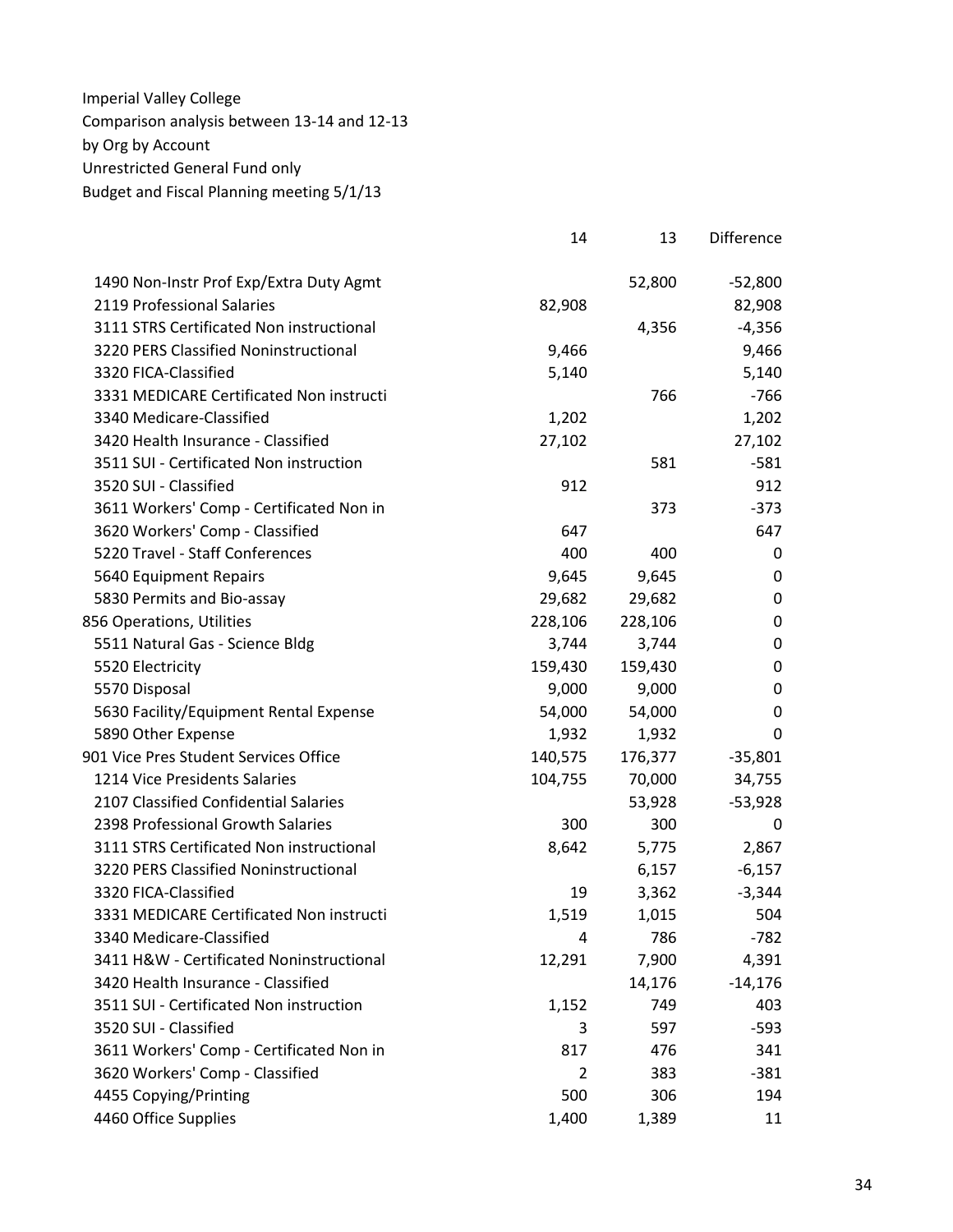|                                          | 14      | 13      | Difference |
|------------------------------------------|---------|---------|------------|
| 5220 Travel - Staff Conferences          | 5,300   | 5,208   | 92         |
| 5310 Memberships and Dues                | 3,870   | 3,870   | 0          |
| 902 Admissions & Registration Staff      | 729,556 | 768,098 | $-38,542$  |
| 2102 Admission/Student Records Salaries  | 300,036 | 322,344 | $-22,308$  |
| 2108 Classified Managers Salaries        | 98,544  | 93,864  | 4,680      |
| 2109 Night Differential                  |         | 1,000   | $-1,000$   |
| 2120 Secretarial/Clerical Salaries       | 70,548  | 67,188  | 3,360      |
| 2398 Professional Growth Salaries        |         | 1,550   | $-1,550$   |
| 3220 PERS Classified Noninstructional    | 53,560  | 55,189  | $-1,629$   |
| 3320 FICA-Classified                     | 29,086  | 30,129  | $-1,043$   |
| 3340 Medicare-Classified                 | 6,802   | 7,046   | $-244$     |
| 3420 Health Insurance - Classified       | 116,289 | 124,141 | $-7,852$   |
| 3520 SUI - Classified                    | 5,160   | 5,345   | $-185$     |
| 3620 Workers' Comp - Classified          | 3,659   | 3,431   | 228        |
| 4455 Copying/Printing                    | 12,471  | 7,700   | 4,771      |
| 4458 Microfilm                           | 3,600   | 3,100   | 500        |
| 4460 Office Supplies                     | 3,000   | 4,235   | $-1,235$   |
| 4462 Diploma Abatement                   | 6,000   | 5,400   | 600        |
| 5220 Travel - Staff Conferences          | 3,500   | 3,555   | $-55$      |
| 5310 Memberships and Dues                | 800     | 705     | 95         |
| 5620 Other Maintenance Agreements        | 5,000   | 11,000  | $-6,000$   |
| 5621 Copier Maintenance Agreements       | 4,000   | 6,302   | $-2,302$   |
| 5640 Equipment Repairs                   | 500     | 500     | 0          |
| 5860 Postage                             | 7,000   | 12,585  | $-5,585$   |
| 6490 Equipment - New Eqp under 5000      |         | 1,789   | $-1,789$   |
| 903 DSPS Staff                           | 315,728 | 325,675 | $-9,946$   |
| 1110 Instruction Regular Salaries        | 48,437  | 46,556  | 1,881      |
| 1210 Counselor/Library Studies           | 117,920 | 117,920 | 0          |
| 1220 Counselor Overload Salaries         |         | 9,850   | $-9,850$   |
| 1410 Part-Time Counse/Library Salaries   | 48,000  | 48,000  | 0          |
| 2119 Professional Salaries               | 24,533  | 23,364  | 1,169      |
| 2120 Secretarial/Clerical Salaries       | 15,768  | 15,015  | 753        |
| 3110 STRS Certificated Instructional     | 3,996   | 3,841   | 155        |
| 3111 STRS Certificated Non instructional | 13,688  | 14,501  | $-813$     |
| 3220 PERS Classified Noninstructional    | 4,601   | 4,382   | 219        |
| 3320 FICA-Classified                     | 2,499   | 2,380   | 119        |
| 3330 Medicare-Certificated               | 702     | 675     | 27         |
| 3331 MEDICARE Certificated Non instructi | 2,406   | 2,549   | $-143$     |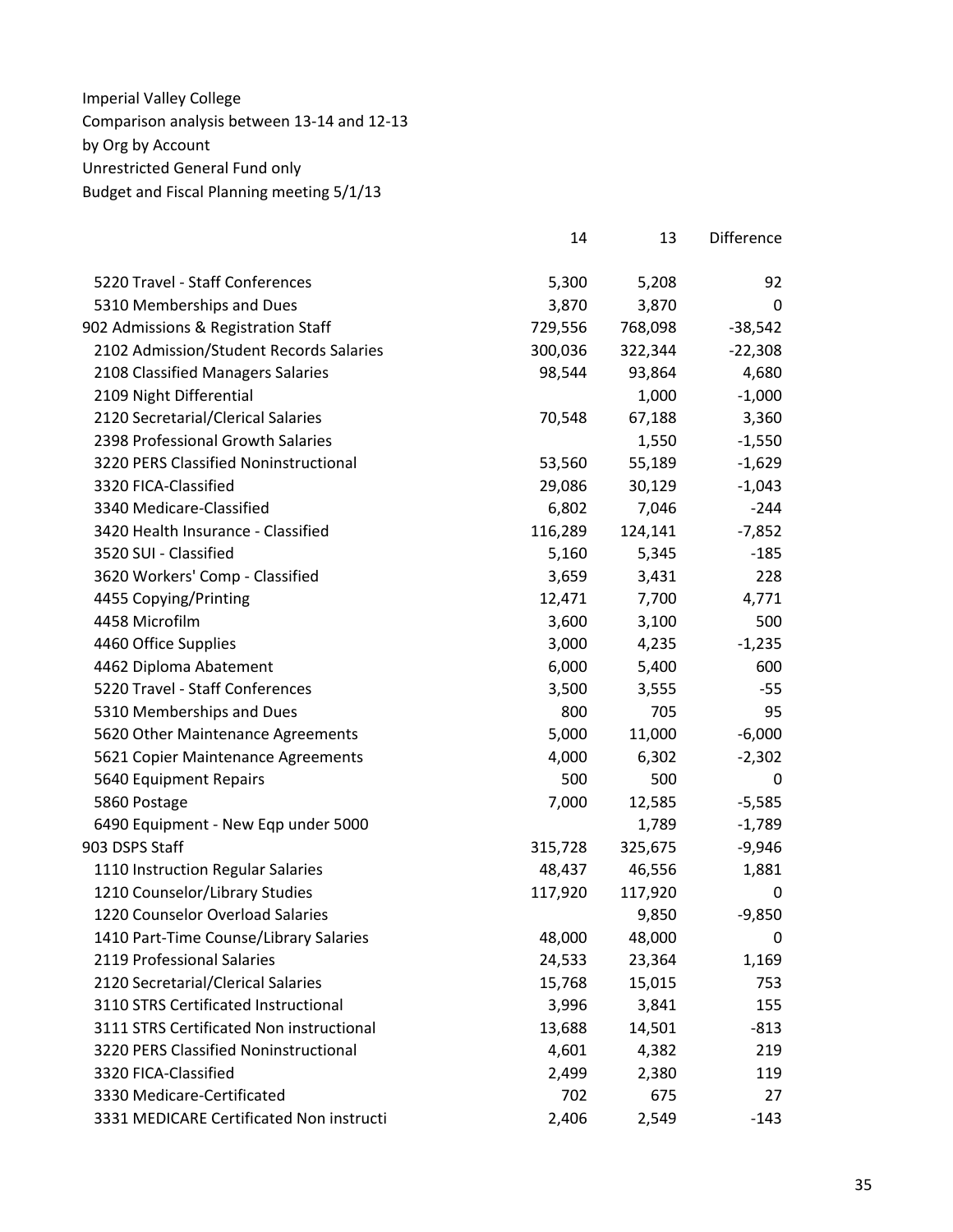|                                          | 14        | 13        | <b>Difference</b> |
|------------------------------------------|-----------|-----------|-------------------|
| 3340 Medicare-Classified                 | 584       | 557       | 28                |
| 3410 H&W - Certificated Instructional    | 5,249     | 5,168     | 81                |
| 3411 H&W - Certificated Noninstructional | 16,554    | 16,598    | -44               |
| 3420 Health Insurance - Classified       | 6,003     | 7,637     | $-1,634$          |
| 3510 SUI - Certificated                  | 533       | 512       | 21                |
| 3511 SUI - Certificated Non instruction  | 1,825     | 1,933     | $-108$            |
| 3520 SUI - Classified                    | 443       | 422       | 21                |
| 3610 Workers' Comp - Certificated        | 378       | 329       | 49                |
| 3611 Workers' Comp - Certificated Non in | 1,294     | 1,241     | 53                |
| 3620 Workers' Comp - Classified          | 314       | 271       | 43                |
| 5621 Copier Maintenance Agreements       |           | 1,975     | $-1,975$          |
| 905 Matriculation Counseling Staff       | 1,197,449 | 1,198,450 | $-1,000$          |
| 1210 Counselor/Library Studies           | 654,881   | 636,810   | 18,071            |
| 1212 Deans Salaries                      | 141,916   | 137,783   | 4,133             |
| 1220 Counselor Overload Salaries         |           | 29,550    | $-29,550$         |
| 2102 Admission/Student Records Salaries  | 52,560    | 58,044    | $-5,484$          |
| 2120 Secretarial/Clerical Salaries       | 58,044    | 55,272    | 2,772             |
| 2398 Professional Growth Salaries        |           | 300       | $-300$            |
| 3111 STRS Certificated Non instructional | 65,736    | 66,342    | $-606$            |
| 3220 PERS Classified Noninstructional    | 12,628    | 12,937    | $-310$            |
| 3320 FICA-Classified                     | 6,857     | 7,044     | $-187$            |
| 3331 MEDICARE Certificated Non instructi | 11,554    | 11,660    | $-107$            |
| 3340 Medicare-Classified                 | 1,604     | 1,647     | -44               |
| 3411 H&W - Certificated Noninstructional | 128,199   | 127,971   | 228               |
| 3420 Health Insurance - Classified       | 32,981    | 32,626    | 355               |
| 3511 SUI - Certificated Non instruction  | 8,765     | 8,846     | $-81$             |
| 3520 SUI - Classified                    | 1,217     | 1,250     | $-33$             |
| 3611 Workers' Comp - Certificated Non in | 6,215     | 5,677     | 538               |
| 3620 Workers' Comp - Classified          | 863       | 802       | 61                |
| 4320 Instructional Supplies and Material | 10,000    |           | 10,000            |
| 4401 Other Supplies                      | 189       | 340       | $-151$            |
| 4455 Copying/Printing                    | 1,801     | 1,357     | 444               |
| 4460 Office Supplies                     | 552       | 798       | $-246$            |
| 5210 Travel - Mileage                    | 369       | 582       | $-213$            |
| 5220 Travel - Staff Conferences          | 452       | 524       | $-72$             |
| 5860 Postage                             | 68        | 287       | $-219$            |
| 907 Student Affairs Staff                | 347,138   | 336,686   | 10,453            |
| 1212 Deans Salaries                      | 137,783   | 133,770   | 4,013             |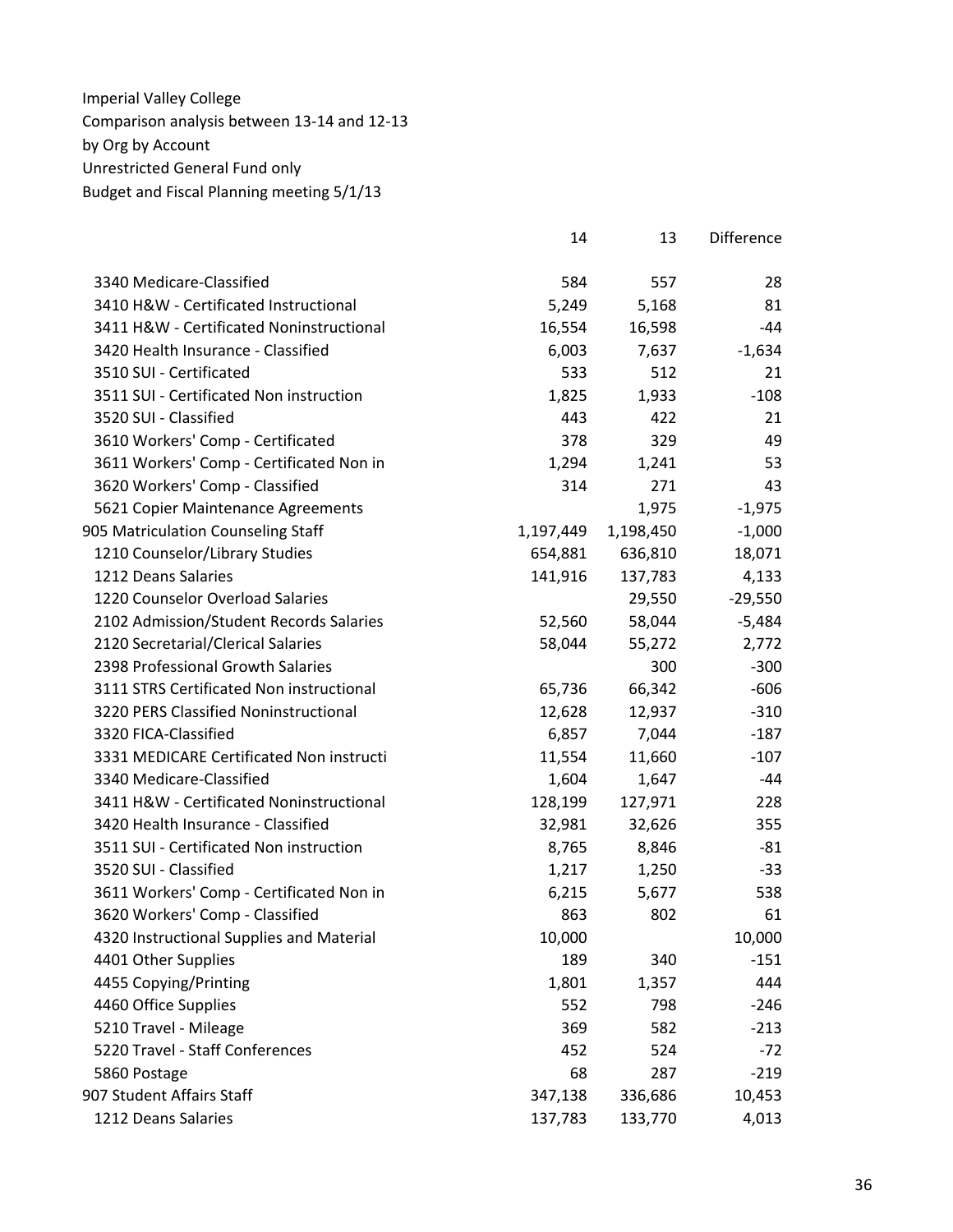|                                          | 14      | 13      | <b>Difference</b> |
|------------------------------------------|---------|---------|-------------------|
| 2102 Admission/Student Records Salaries  | 54,708  | 52,092  | 2,616             |
| 2120 Secretarial/Clerical Salaries       | 58,044  | 55,272  | 2,772             |
| 2398 Professional Growth Salaries        | 575     | 575     | 0                 |
| 3111 STRS Certificated Non instructional | 11,367  | 11,036  | 331               |
| 3220 PERS Classified Noninstructional    | 12,873  | 12,258  | 615               |
| 3320 FICA-Classified                     | 7,026   | 6,692   | 334               |
| 3331 MEDICARE Certificated Non instructi | 1,998   | 1,940   | 58                |
| 3340 Medicare-Classified                 | 1,643   | 1,565   | 78                |
| 3411 H&W - Certificated Noninstructional | 15,850  | 16,003  | $-153$            |
| 3420 Health Insurance - Classified       | 28,494  | 28,352  | 142               |
| 3511 SUI - Certificated Non instruction  | 1,516   | 1,471   | 44                |
| 3520 SUI - Classified                    | 1,247   | 1,187   | 59                |
| 3611 Workers' Comp - Certificated Non in | 1,075   | 944     | 130               |
| 3620 Workers' Comp - Classified          | 884     | 762     | 122               |
| 4320 Instructional Supplies and Material | 5,000   | 2,630   | 2,370             |
| 4401 Other Supplies                      | 4,000   | 4,160   | $-160$            |
| 4455 Copying/Printing                    | 2,000   | 264     | 1,736             |
| 4460 Office Supplies                     | 347     | 347     | 0                 |
| 5220 Travel - Staff Conferences          | 506     | 506     | 0                 |
| 5620 Other Maintenance Agreements        |         | 1,290   | $-1,290$          |
| 5621 Copier Maintenance Agreements       |         | 3,366   | $-3,366$          |
| 5860 Postage                             | 203     | 203     | 0                 |
| 910 Transfer Center                      | 182,425 | 175,139 | 7,286             |
| 1210 Counselor/Library Studies           | 85,502  | 83,220  | 2,282             |
| 1211 Directors Salaries                  | 52,810  | 54,305  | $-1,495$          |
| 1220 Counselor Overload Salaries         | 9,850   | 4,300   | 5,550             |
| 3111 STRS Certificated Non instructional | 12,223  | 11,542  | 682               |
| 3331 MEDICARE Certificated Non instructi | 2,148   | 2,021   | 127               |
| 3411 H&W - Certificated Noninstructional | 9,543   | 9,396   | 147               |
| 3511 SUI - Certificated Non instruction  | 1,630   | 1,533   | 96                |
| 3611 Workers' Comp - Certificated Non in | 1,156   | 984     | 172               |
| 4455 Copying/Printing                    | 107     | 600     | $-493$            |
| 4460 Office Supplies                     | 1,600   | 1,188   | 412               |
| 5212 Travel - Cultural and Education Act | 700     | 700     | 0                 |
| 5213 Travel - Student Room and Board     | 500     | 225     | 275               |
| 5220 Travel - Staff Conferences          | 2,986   | 3,275   | $-289$            |
| 5310 Memberships and Dues                | 120     | 500     | $-380$            |
| 5540 Telephone and Data Lines            | 50      | 50      | 0                 |